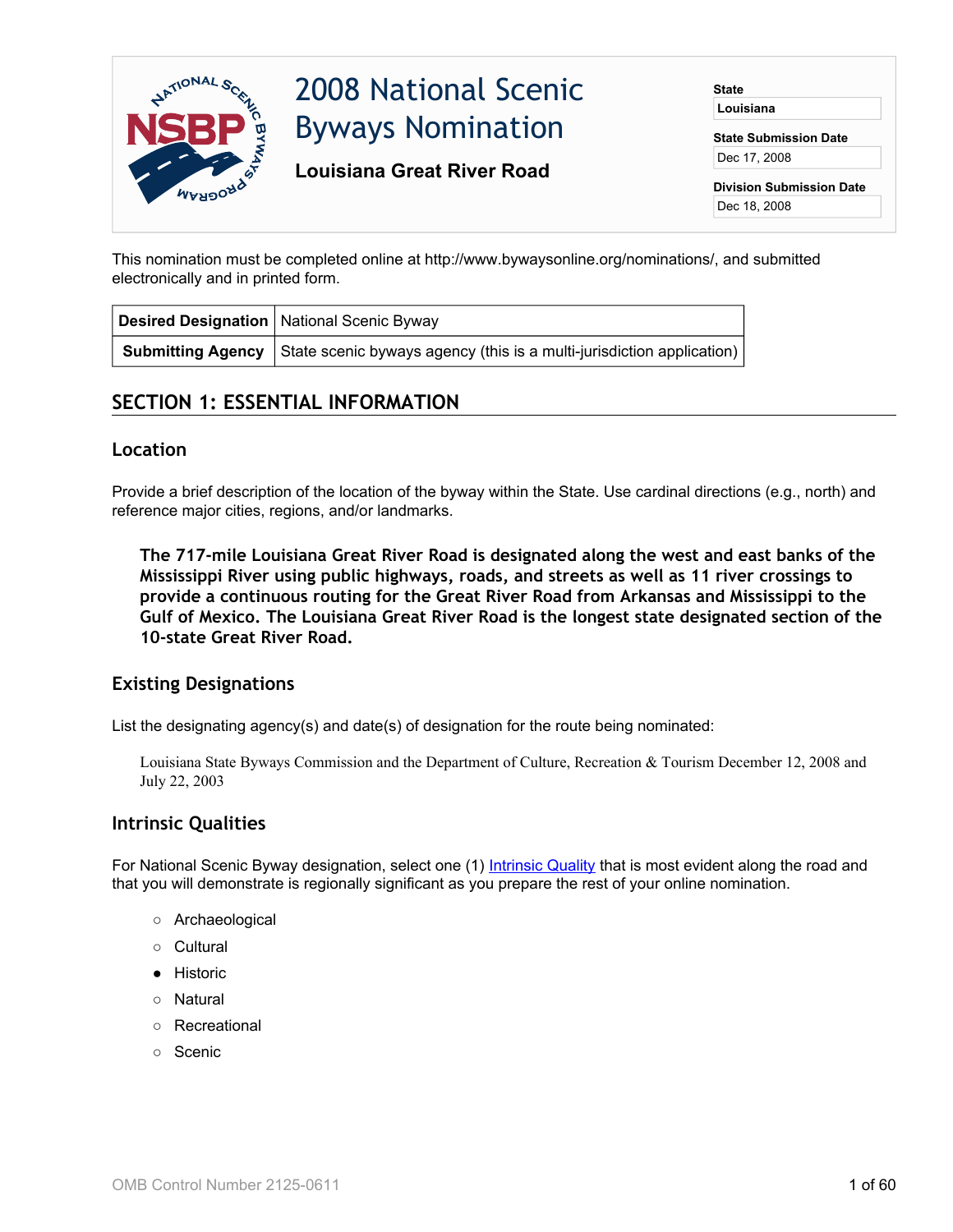## **Primary Photo**

Provide a single image that you feel best represents the experience along your byway. A photograph can provide both an instant first impression and a lasting mental image of your byway. Please select this image carefully as it will introduce the reviewers to your byway.



**Foggy Oak Alley** [foggy oak alley.jpg](http://www.bywaysonline.org/nominations/application/attachments/2331_ymt0al0wyc.jpg) (782.8 KB)

A foggy morning at the Oak Alley Plantation gives an eerie appearance to this restored Antebellum plantation home. Live oaks—300 years old—bend over the walkway making a pathway to the front of the home.

Louisiana Department of Culture, Recreation & Touism

# **SECTION 2: STATEMENT OF QUALIFICATION**

This section will introduce the reviewers to your byway. Provide a description of your byway from the "big picture" point of view and within the context of your description, include information on the elements listed in the [Nomination Guide](http://www.bywaysonline.org/nominations/application/guide/guide_qualification).

Enter your Statement of Qualification here: (Limit 4000 characters, about 667 words.)

Applicants for **multi-jurisdiction nominations** should coordinate their responses in this section.

Side by side and decade after decade, the "Father of all Waters"—the Mighty Mississippi—and the "Grandfather of all Byways"—the Great River Road—bring more people together with their history, culture and natural worlds than any other North American river and treasured road. And the Louisiana portion of the Great River Road, the longest byway in Louisiana, is indeed one of the most important corridors of archeology, history, culture, recreation opportunity, natural resources, and scenic beauty in the United States.

More than 700 miles of public highways and streets connect leisure travelers—residents and visitors alike—with Louisiana's rural towns, historic sites, Antebellum homes and plantations, the State Capitol, New Orleans' French Quarter and history of the Louisiana Purchase, and all the local food, music, and amazing sights in between. Louisiana's hospitality and "My Louisiana" bring it all together with a road that delivers all the authenticity of more that 300 years of this country's history.

For decades leisure travelers from around the world have been drawn to the Louisiana Great River Road. The "Mighty Mississippi"; 'River Road Plantations'; blues and Jazz; swamp tours; Cajun and Creole culture and cooking; Mardi Gras; Pilgrimage; and tracing the treks of early explorers and the marches of Civil War campaigns are longstanding travel motivations that continue through today and bring people to these 700 miles of the Great River Road. These core intrinsic qualities of the Louisiana Great River Road are expected to drive people here for years to come.

The Louisiana portion is part of the larger Great River Road, which runs along both banks of the Mississippi River from the headwaters at Lake Itasca in Minnesota to the mouth of the river at the Gulf of Mexico. The Great River Road is overseen by the Mississippi River Parkway Commission, which is led by appointees from the 10 states that the river flows through or beside. The commission is active in environmental and transportation issues that concern the river and is uniquely charged with marketing the route both domestically and internationally.

Today, the Mississippi River is the largest natural resource in the United States. No other resource has served more in the historic development and expansion of America than the Mississippi River. It continues to be a vital connection for water, commerce, and recreation with more than 75% of the population of the United States living within a day's car trip to the Mississippi River. And today the Great River Road is the longest byway of its kind in the United States: one great road set side by side with one great river there for one great exploration after another.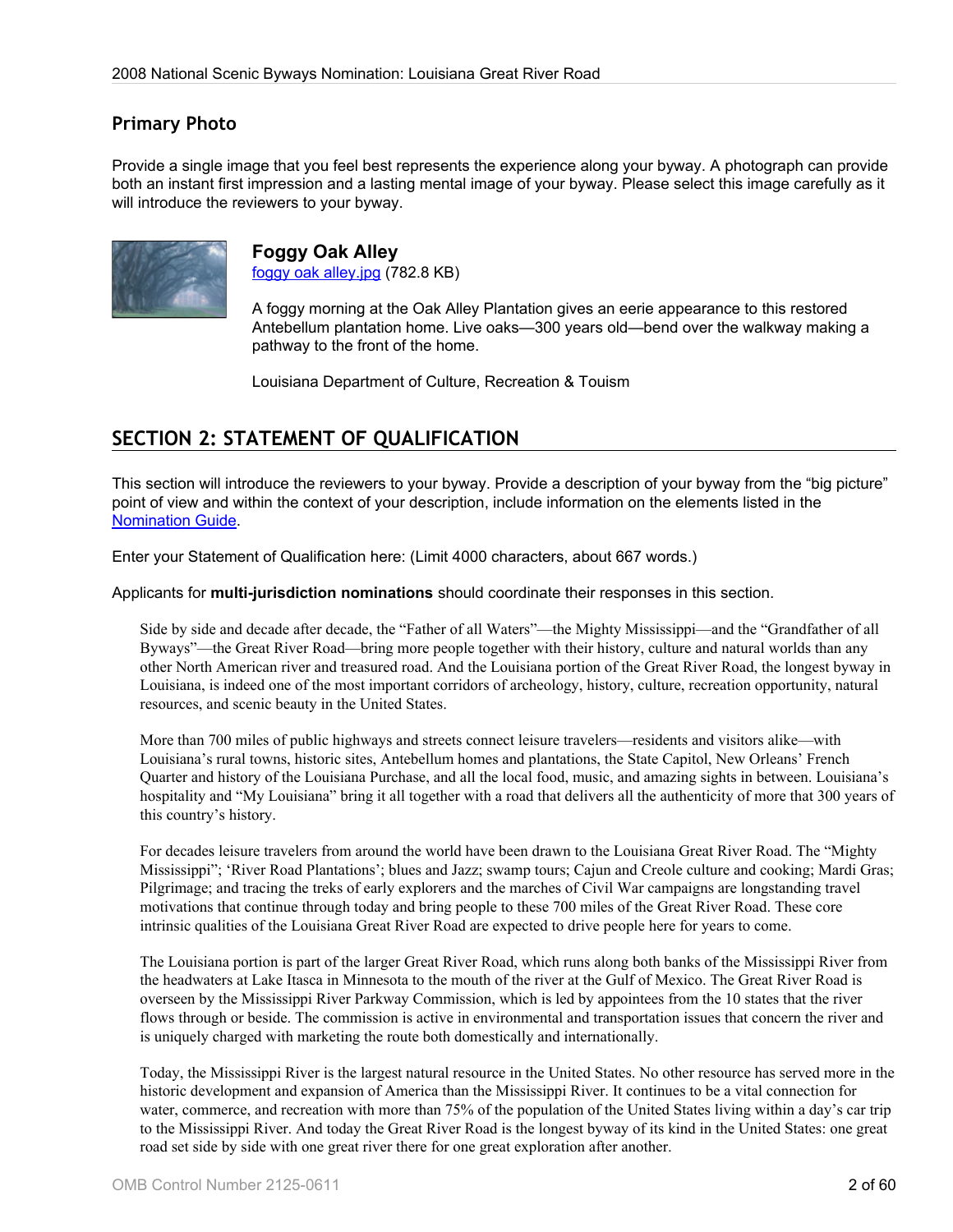# **SECTION 3: ROUTE INFORMATION**

## **Route Description**

Enter the total byway length from end to end (including road gaps that aren't included in the nomination but must be traveled).

717 miles

Please provide a complete, sequential route description that documents all road segments including any gaps and/or intrusions. Include all of the road segments which, when linked together, match the legal description used by your State/Indian tribe/Federal land management agency to officially designate the road. Please work with your State/Indian tribe/Federal land management agency Scenic Byway Coordinator to develop this section so that you accurately reflect State/Indian tribe/Federal land management agency records for the designated route. To assist review of your nomination, please provide the addresses/intersections and the GPS coordinates for the beginning and end points of the byway, as well as for other key points/features along the byway.

**The Louisiana Great River Road route follows closely the west and east banks of the Mississippi River with connecting points to the Great River Road in Arkansas and Mississippi. Additionally, the route includes 11 Mississippi River crossings.**

**The route description presented below first describes the west bank route, then the east bank course and finally the 11 Mississippi River crossings. While there are many ways for travelers to access the route and compose trips to experience the Louisiana Great River Road, the description presented provides a comprehensive route narrative that follows traditional standards by beginning at the southerly most point and moving to the north.**

#### **GPS Coordinates:**

Beginning Points: West bank Louisiana/Arkansas State Line on US: 33.004685, -91.222593 East bank Louisiana/ Mississippi State Line on US: 30.999081, -91.347887

Ending Point: Venice, Louisiana: 29.219883, -89.395521

## **West Bank Route Description:**

Beginning at the southerly most point of the Great River Road travel north on LA 23 to the Point A La Hache ferry boat (River Crossing No. 1) access road which leads to the southerly most vehicle crossing of the Mississippi River. Continue north on LA 23 to the intersection with the Belle Chase ferry boat (No. 2) access road. Continue northwesterly to the intersection with Bus 90 and LA 18. Turning right on Bus 90 leads to the Crescent City Connection Bridge (No. 3) over the Mississippi River to New Orleans.

Continue straight on LA 18 to LA 466/5th Street in Gretna. Turn left on LA 466/5th Street following LA 18 to Huey P. Long Avenue. Turn right, follow LA 18, and continue one block to 4th Street. Turn left on LA 18/4th Street and continue to the intersection with LA 541/Destrehan Avenue. Turn right and follow LA 451 to the intersection with LA 18. Turn right on LA 18. Continue on LA 18 to the intersection with LA 3213 which is the Gramercy Bridge (No. 4).

Follow LA 18 to the intersection with LA 70 and The Sunshine Bridge (No. 5). Continue on LA 18 to the intersection with LA 1 in Donaldsonville. Turn right on LA 1 to the intersection with LA 405. Turn right on LA 405 and continue to the intersection with LA 3075 which leads to the White Castle ferry boat (No. 6). Continue to the intersection with LA 69. Turn right on LA 69 to the intersection with LA 405. Continue on LA 405 to the intersection with LA 75. For the Plaquemine ferry boat (No. 7), turn left. Turn left on LA 75 and continue to the intersection with LA 1 in Plaquemine.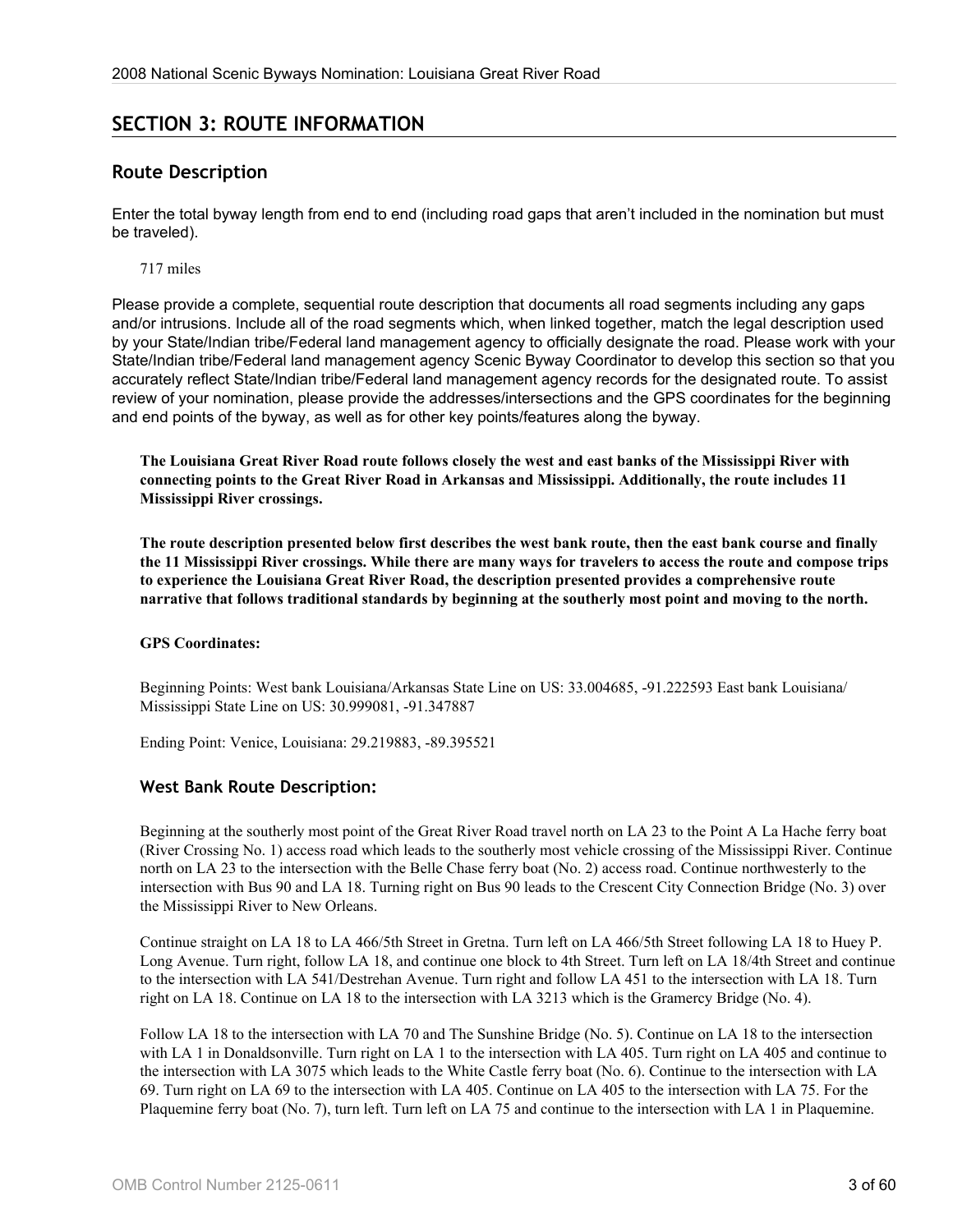Turn right on LA 1 and continue to the intersection with LA 988 on the north side of Plaquemine. Turn right on LA 988 and continue with the intersection with LA 1. Turn right on LA 1 and continue to the intersection with Avenue G in Port Allen.

Turn right on Avenue G. and continue to Harding Avenue. Turn right on Harding Avenue and continue to Oaks Avenue. Turn left on LA 9875/S. River Drive and continue to LA 9874/Court Street. Turn left on LA 9874/Court Street and continue to Jefferson Avenue. Turn right on Jefferson Avenue and continue to LA 986. Turn right on LA 986 and continue to the intersection with LA 987 which leads to US 190 and the river crossing to northern Baton Rouge (No. 8).

On LA 986 continue to LA 415. Turn left on LA 415 and continue to LA 416. Turn left on LA 416 continue to the intersection to LA 1. Stay right on LA 1 and continue into New Roads and continue on LA 1Y. At the intersection with LA 413 continue straight to the intersection with an LA 415. Turn left at the intersection with LA 981 and continue to the intersection with LA 10 and the intersection with New Roads/Francisville ferry boat (No. 9) crossing.

Continue on LA 10 to the intersection with LA 420. Turn right on LA 420 and continue to the intersection with LA 1. Turn right on LA 1 and continue to the intersection with LA 15. Turn right on LA 15 and continue to LA 131. Turn left on LA 131 and continue to the intersection with US 84. Turn right on US 84 to cross the Mississippi River to Natchez, MS (No. 10). Turn left on US 84 and continue to the intersection with LA 425. Continue straight on LA 425 to the intersection with US 65. Stay right on US 65 to the intersection with US 80 in Tallulah. Turn right on US 80 and continue east to the intersection with I-20 and the Mississippi River crossing (No. 11) on I-20 at Vicksburg, MS. From Tallulah continue north on US 65 to the Arkansas state line and the connection with the Great River Road in Arkansas.

**Total length of the Louisiana Great River Road on the west bank of the Mississippi River from Venice, Louisiana to the Louisiana-Arkansas state line is 456 miles.**

#### **East Bank Route Description:**

From the access road to the Point A La Hache ferry boat (River Crossing No. 1) take LA 39 north to the intersection with LA 3137 and the Belle Chase ferry boat (No. 2) access road. Continue on LA 3137 to the intersection with LA 39. Turn left on LA 39 and continue to the intersection with LA 46.

Continue on LA 46/Street Claude Avenue to the intersection with the Elysian Fields Avenue in New Orleans and turn left on the Elysian Fields Avenue. At the intersection with North Peters Street turn right to the intersection with Barracks Street, turn right and continue to Decatur Street. Turn left on Decatur Street and continue to Magazine Street. Follow Magazine Street to Poydras Street. Turn right on Poydras Street and continue to the intersection with St. Charles Avenue. To cross the Mississippi River near Lee Circle, follow Andrew Higgins Boulevard to Magazine Street and onto the Crescent City Connection Bridge (No 3). Back at Lee Circle, follow St. Charles Avenue past Lee Circle to the intersection with Leake Avenue. Turn right on Leake Avenue and continue to the intersection with Oak Street. Turn left on Oaks Street and continue to merge with LA 611.

Continue on LA 611 to the intersection with Hickory Avenue in Harahan. Turn right on Hickory Avenue and continue to the intersection with LA 48. Follow LA 48 to the intersection with US 61. Turn left on US 61 to the intersection with LA 628. Turn right on LA 628 and follow it to the intersection with LA 6363. Turn left on LA 6363 and continue to merge with LA 44.

Continue on LA 44 to the intersection with LA 3213 for the Gramercy Bridge (No. 4). Continue on LA 44 to the intersection with LA 70 for the Sunshine Bridge (No. 5). And continue to the intersection with LA 942. Stay left on LA 942 to the intersection with LA 75. Continue on LA 75 to the intersection with LA 141. Continue straight on LA 141 to access the White Castle ferry boat (No. 6) ramp. Turn right on LA 75 to continue upriver to the intersection with LA 991 and the access ramp to the Plaquemine ferry boat (No. 7). Continue upriver on LA 991 to the intersection with LA 327. Turn left on LA 327 and continue upriver to the intersection with Stadium Drive and LA 327. Turn right and continue to the intersection with LA 30.

Turn left on LA 30 or Nicholson Drive traveling upriver through the Louisiana State University campus. Continue straight through to merge with St. Louis Street (one way north). Turn left on Government Street and continue to the intersection with Front Street. Turn right on Front Street passing by the old State Capitol Building and merge with LA 61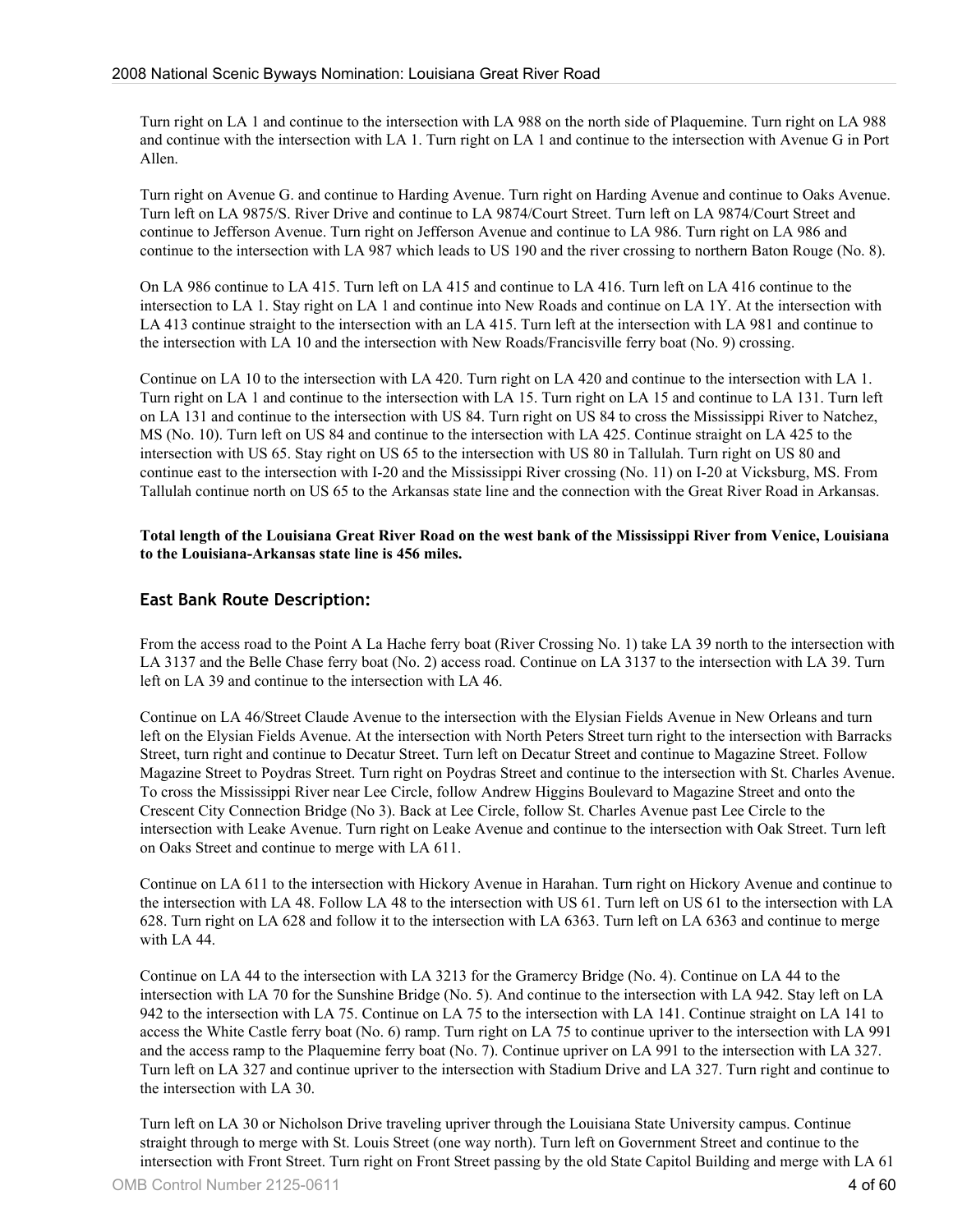Bus/River Road North and the State Visitor Center. Continue to State Capitol Drive. Turn right on State Capitol Drive, travel one block and turn right on North 3rd Street. At Old Spanish Town Road, turn left passing by the State Historical Museum and turn left on North 5th Street. Turn right on Capitol Ave. (one way east) and continue to merge with LA 3045 passing by the Governor's Mansion. Follow LA 3045 to the I-110 Ramp (Exit 1E) to travel north on I-110. Continue north on I-110 to the interchange with US 190/US 61 (Exit 5) to cross the Mississippi River (No. 8).

To continue on the east bank, continue straight north on I-110 to the intersection with US 61. Continue north on US 61 to the intersection with LA 10 in St. Francisville. Turn left on LA 10 to travel through St. Francisville, the West Feliciana Museum, and on to the New Roads/St Francisville ferry boat crossing of the Mississippi River (No. 9)—last intrastate Mississippi River Crossing until Minnesota. To continue north on the east bank, follow US 61 north to the Mississippi State line and the Great River Road in Mississippi.

**Total length of the Louisiana Great River Road on the east bank of the Mississippi River from Pointe A La Hache ferry boat to the Louisiana-Mississippi state line is 222 miles.**

#### **River Crossings (south to north):**

No. 1: Pointe A La Hache Ferry Boat (LA 23 west bank and LA 39 east bank) in Plaquemines Parish

No. 2: Belle Chasse / Scarsdale Ferry Boat (LA 23 west bank and LA 39 east bank) in Plaquemines Parish

No. 3: Crescent City Connection Bridge (US 90 BUS) connecting Jefferson and Orleans Parishes at New Orleans

No. 4: Gramercy Bridge (Veterans Memorial) (LA 3213) connecting St. John the Baptist and St. James Parishes

No. 5: Sunshine Bridge (LA 70) connecting west bank and east bank in St. James Parish

No. 6: White Castle Ferry Boat (LA 3075) connecting Iberville and Ascension Parishes

No. 7: Plaquemine Ferry Boat (LA 75) connecting Iberville and Ascension Parishes

No. 8: Huey P. Long Bridge (US 190) connection West Baton Rouge and East Baton Rouge Parishes

No. 9: New Roads / St. Francisville Ferry Boat (LA 10) connecting Pointe Coupee and West Feliciana Parishes

No. 10: Vidalia-Natchez Bridge (US 84 and US 425) connecting Concordia Parish with Natchez, Mississippi and the Great River Road in Mississippi

No. 11: Vicksburg Bridge (I-20 and US 80) connecting Madison Parish with Vicksburg, Mississippi

#### **Total length of the Louisiana Great River Road of the 11 river crossings of the Mississippi River is 39 miles.**

#### **Federal Lands**

When appropriate, check the boxes for agencies whose lands occur along the byway.

- □ Bureau of Indian Affairs
- □ Bureau of Land Management
- □ Fish and Wildlife Service
- National Park Service
- □ USDA Forest Service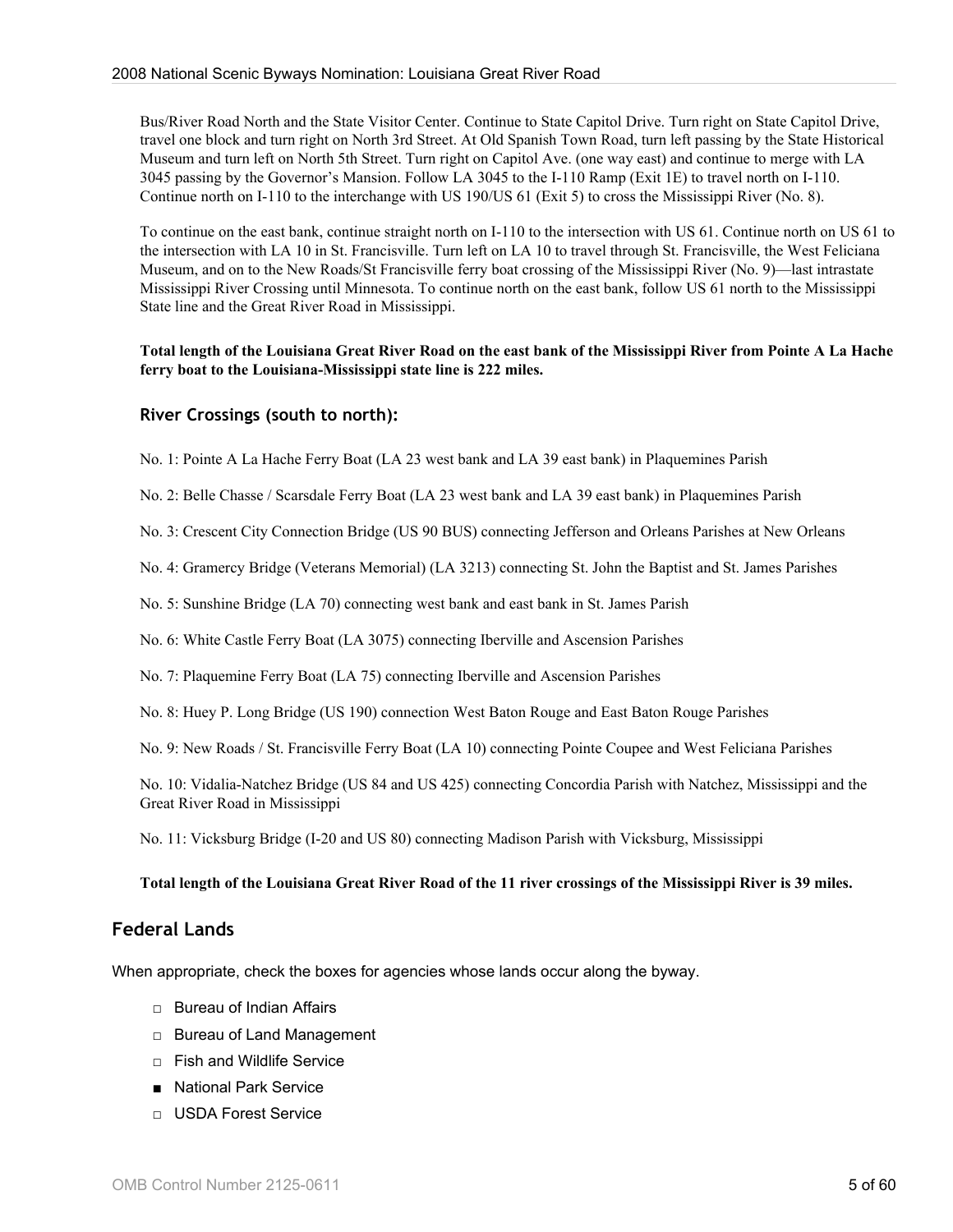## **Route Map**

Please provide the following information on a single map which will be used as a central reference point with the other materials you include in your nomination application. The scale and size of the map will be relative to the location and length of your nominated byway. In some cases, this may require two or more pages. To facilitate review, route maps should be submitted in electronic form. The map and supporting legend should clearly show:

- The location of the byway within the State, Indian lands, or Federal lands
- The location of the byway in relation to other State, Indian tribe, and Federal land management agency byways; and America's Byways in your region
- Each end point of the byway
- Location of gaps and/or intrusions
- The location of each community along the route
- Boundaries and/or management areas of major entities (e.g., parks, forests, reserves)
- Locations of critical directional signage, if any
- Locations of existing interpretive panels/information
- Locations of public visitor centers and/or other visitor amenities (e.g., public restroom facilities)
- Locations of the features detailed in the Visitor Experience section of the nomination



#### **Route Map**

[GRR-12-13-08 NSB 3 maps.pdf](http://www.bywaysonline.org/nominations/application/attachments/2186_4v8ttgw34z.pdf) (1.2 MB)

# **Continuity of the Route**

The continuity of your byway route is an essential requirement for designation as it directly impacts the travel experience and can reflect community support. The Interim Policy states that *"Neither [National Scenic Byways nor All-American Roads] should have too many gaps but rather should be as continuous as possible and should minimize intrusions on the visitor's experience."*

If you have included a list of gaps and/or intrusions in your official route description, please use this section to provide explanations for any gaps and/or intrusions in your route that interrupt the continuity of the traveler experience (e.g., local zoning decisions, lack of community support, etc.)

Not applicable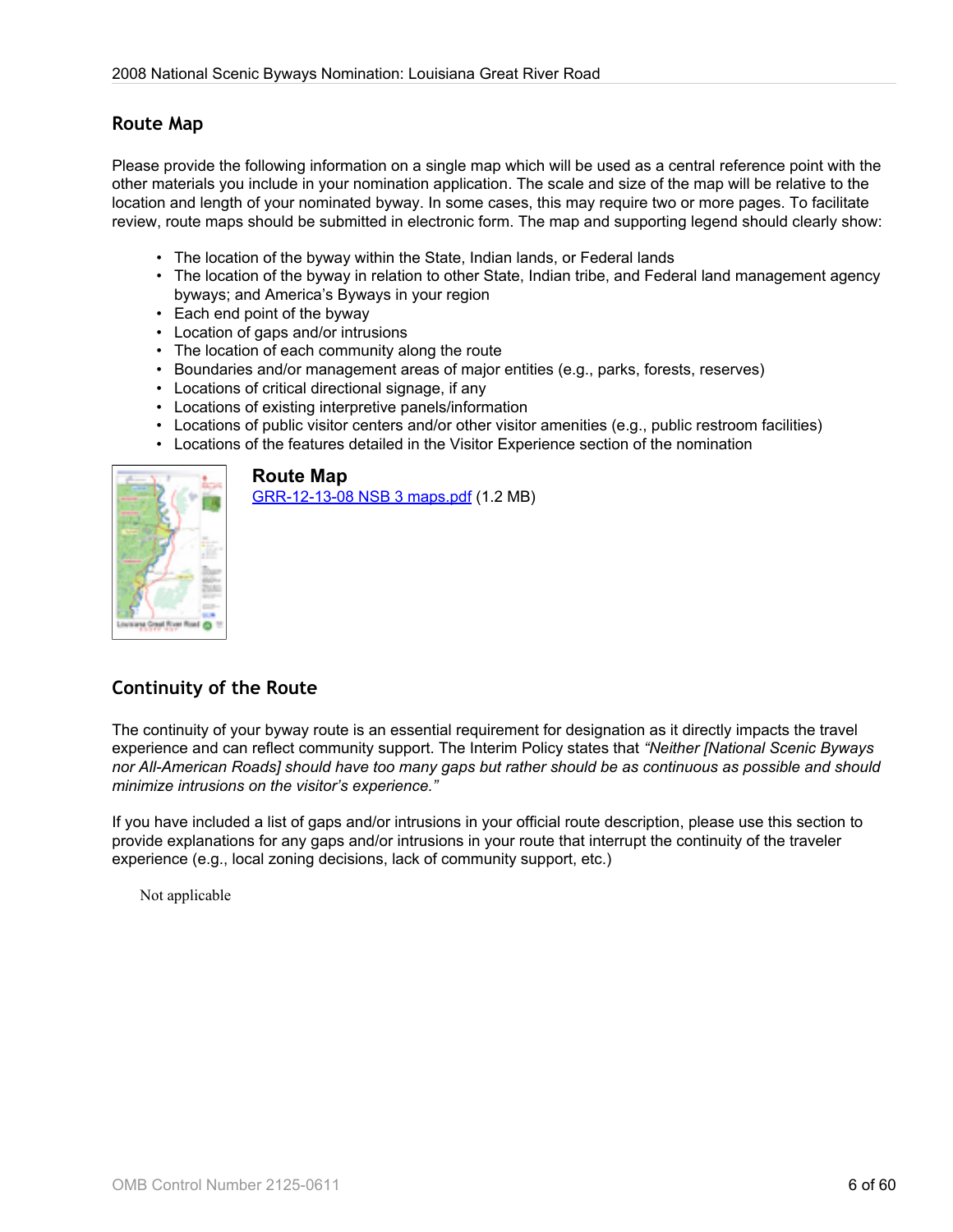# **SECTION 4: ROUTE CONDITIONS**

## **Vehicle Accommodation**

Confirm that two-wheel-drive passenger vehicles are accommodated along the entire route, and describe how this is facilitated if segments of the road are not paved. (Limit 600 characters, about 100 words.)

**All portions of the Louisiana Great River Road accommodate two-wheel drive passenger vehicles with hard surface paving, year round and full public access.**

Describe the accommodation of bicycle and pedestrian travel along the byway, if applicable. (Limit 600 characters, about 100 words.)

**Bicycle and pedestrian travel is accommodated and encouraged with the presence of the Mississippi River Trail (MRT)—the 10-state route that parallels the Mississippi River and the Great River Road. In Louisiana, much of the MRT uses the adjoining levee tops with paved trails and designated trailheads that also facilitate and support byway travelers.**

## **Travel Restrictions**

Describe any restrictions to the types of vehicles that are allowed along the route. (Limit 300 characters, about 50 words.)

**There are no unusual vehicle restrictions on any portion of the Louisiana Great River Road. Commercial vehicles are allowed throughout. Appropriate speed and parking restrictions are enforced.**

Describe any seasonal closures or other restrictions along the route (Limit 300 characters, about 50 words.)

**There are no regular seasonal closures on any portion of the Louisiana Great River Road. Traffic control during tropical storm events is publicly communicated and thoroughly managed.**

#### **Seasons**

In one sentence, describe the best time during the year, to drive the byway and experience the Intrinsic Quality identified in this application. (Limit 150 characters, about 25 words.)

**The qualities of the byway are available all year round, and many people suggest that the best time to experience the byway is September to May.**

In one sentence, describe any travel concentrations or high seasons when byway visitors might be more likely to encounter crowds or extra traffic. (Limit 150 characters, about 25 words.)

Except for special events such as Mardi Gras in New Orleans or other isolated areas, leisure travel concentrations are fairly uniform along the Road.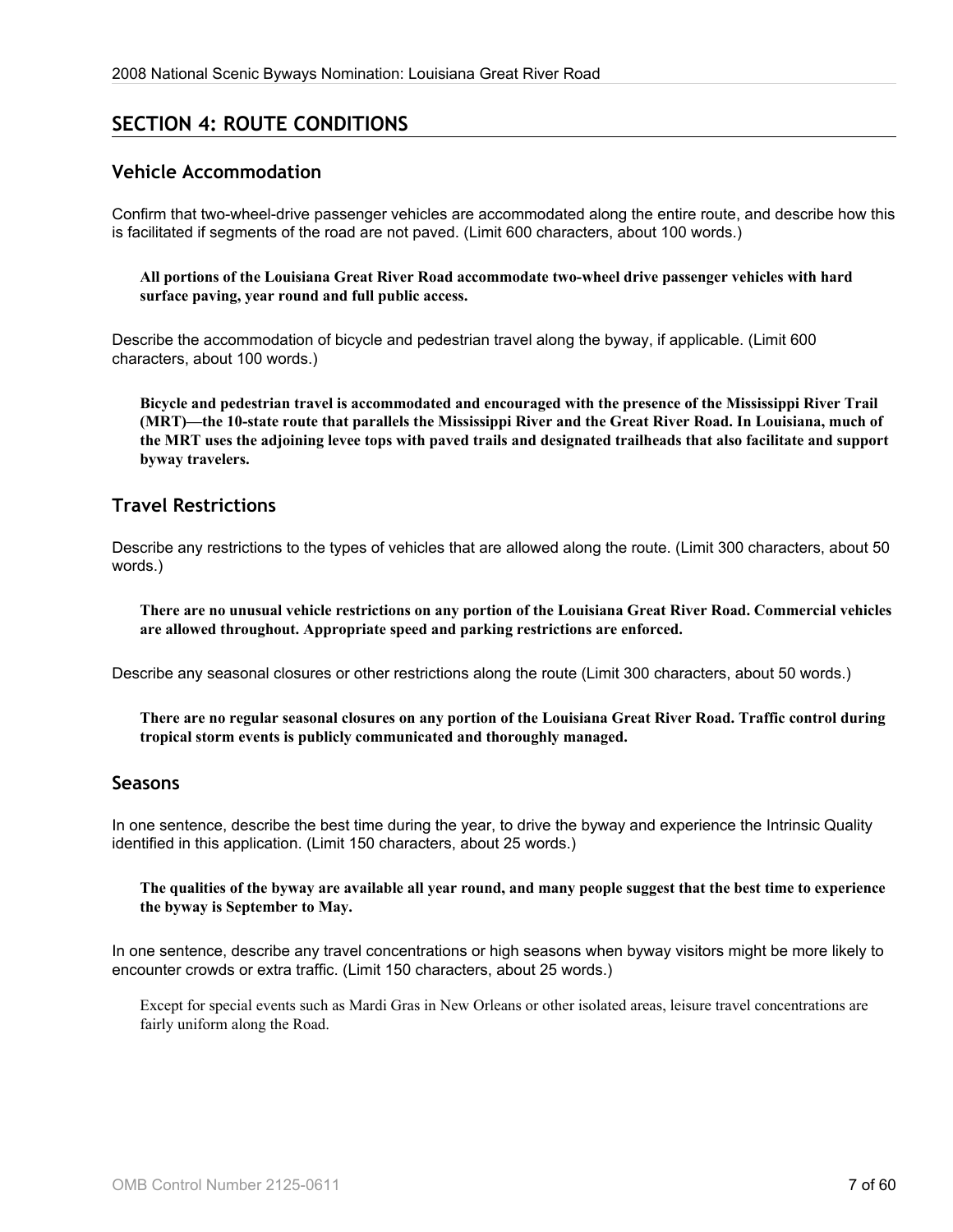# **Safety**

Describe all of the factors of your roadway that contribute to its safety for travelers. (Limit 600 characters, about 100 words.)

All portions of the Louisiana Great River are in public jurisdictional control with more than 90% being under the control of the Louisiana Department of Transportation and Development. Roadway design, engineering, construction, and maintenance meet professional and official transportation standards. Traffic control devices are complete and current. Traffic enforcement by state and parish law enforcement occurs along the entire route.

# **SECTION 5: TRAVELER EXPERIENCE**

## **Getting to the Byway**

#### **Transportation Hubs and Cities**

When travelers are planning trips to your byway, they are likely to need directions from major transportation hubs or cities. Provide directions from at least one nearby large city, airport, or other location that would be pertinent to the traveler.

| Location                                   | <b>Distance</b> | Average<br>drive<br>time | <b>Driving directions</b>                                                                                                                                                                                                                                                                                                                                                                                             |
|--------------------------------------------|-----------------|--------------------------|-----------------------------------------------------------------------------------------------------------------------------------------------------------------------------------------------------------------------------------------------------------------------------------------------------------------------------------------------------------------------------------------------------------------------|
| Baton Rouge<br>Metropolitan-<br>Ryan Field | 1.8 miles       | $4 - 5$<br>minutes       | Depart Baton Rouge Metropolitan - Ryan Field on Jackie Cochran Dr (North) Road<br>name changes to Sally Ride Avenue. Turn LEFT (South) onto Veterans Memorial<br>Blvd.                                                                                                                                                                                                                                                |
|                                            |                 |                          | I-110 is designated the Louisiana Great River Road.                                                                                                                                                                                                                                                                                                                                                                   |
|                                            |                 |                          | If destination is upriver (North) take northbound Ramp to I-110.                                                                                                                                                                                                                                                                                                                                                      |
|                                            |                 |                          | If destination is downriver (South) turn RIGHT (West) onto LA 408 [Harding<br>Blvd]. Take Ramp (RIGHT) onto I-110 south bound.                                                                                                                                                                                                                                                                                        |
| New Orleans<br>International<br>Airport    | 1.7 miles       | 6 minutes                | Depart New Orleans International Airport on Parking/Rental Car Access (North-<br>West). Road name changes to Terminal Access. Keep STRAIGHT onto Airport<br>Exit. Turn LEFT (East) onto US-61 [Airline Hwy]. Turn RIGHT (South) onto LA<br>49 [Williams Blvd]. Continue LA 49 [Williams Blvd] to the intersection with LA<br>48. LA 48 is the Louisana Great River Road on the east bank of the Mississippi<br>River. |

#### **Gateways**

List the gateway communities near your byway. Gateways can be major cities with commercial airports, or locations on the major roadways in your area that a traveler is most likely to use to drive to the byway.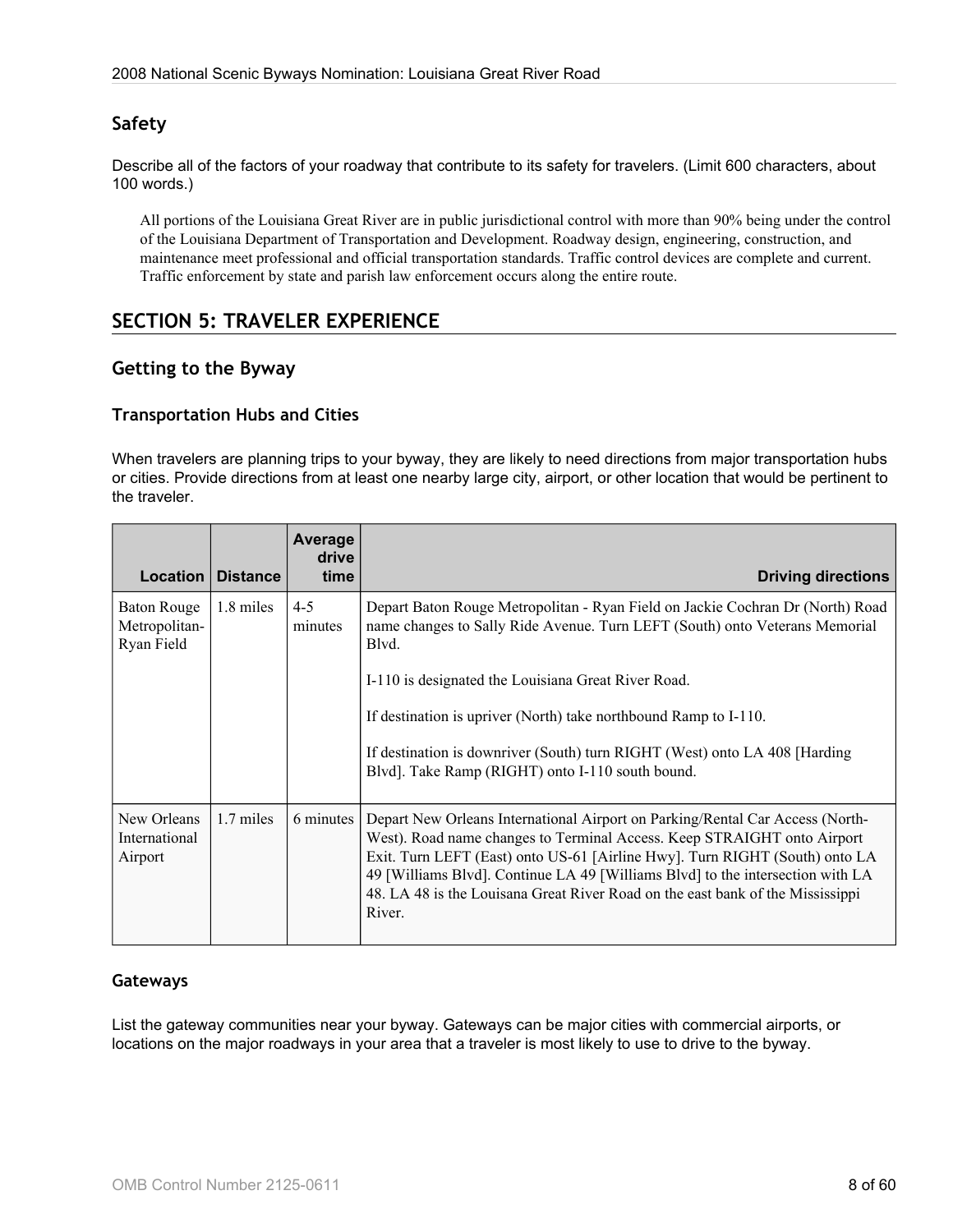|                                                                              |                 | Average<br>drive                                                   |                                                                                                                                                                                                                                                                                                                                                                                                                                                                       |
|------------------------------------------------------------------------------|-----------------|--------------------------------------------------------------------|-----------------------------------------------------------------------------------------------------------------------------------------------------------------------------------------------------------------------------------------------------------------------------------------------------------------------------------------------------------------------------------------------------------------------------------------------------------------------|
| Location $ $                                                                 | <b>Distance</b> | time                                                               | <b>Driving directions</b>                                                                                                                                                                                                                                                                                                                                                                                                                                             |
| The Baton<br>Rouge<br>Metropolitan<br>Area                                   | 0 miles         | 0 to 15<br>minutes<br>depending<br>on one's<br>starting<br>point   | The Louisiana Great River Road passes directly through the Baton Rouge<br>Metropolitan Area and there are a number interstate highways, metropolitan<br>arterials, and streets that lead to and connect directly with the route. I-10, 1-110, US<br>61, and US 190 are the major national routes leading to the Great River Road.                                                                                                                                     |
| The New<br>Orleans<br>Metropolitan<br>Area                                   | 0 miles         | $0$ to 5<br>minutes<br>depending<br>on one's<br>starting<br>point  | The Louisiana Great River Road passes directly through the New Orleans<br>Metropolitan Area and there are numerous metropolitan arterials and streets that<br>lead to and connect directly with the route. Major street that are designated the<br>Louisiana Great River Road include St. Charles Avenue, Decatur Street, Chartres<br>Street, Elysian Fields Avenue, and St. Claude Avenue.                                                                           |
| The St.<br>Francisville/<br>New Roads,<br>Louisiana<br>Area                  | 0 miles         | $0$ to 5<br>minutes<br>depending<br>on one's<br>starting<br>point. | The Louisiana Great River Road passes directly through the St. Francisville,<br>Louisiana on the east bank of the Mississippi River and New Roads, Louisiana on<br>the west bank. Both communities are major heritage tourism attractors with many<br>attractions and a full range of traveler services and amenities. The communities<br>function as a single travel attractor and are connected across the Mississippi River<br>by the St. Francisville ferry boat. |
| The<br>Tallulah,<br>Louisiana /<br>Vicksburg,<br>Mississippi<br>Area         | 5 miles         | 10 to 15<br>minutes<br>depending<br>on one's<br>starting<br>point. | The Louisiana Great River Road passes directly through Tallulah, Louisiana which<br>is located directly across the Mississippi River from Vicksburg, Mississippi-a<br>major heritage center on the Great River Road in the state of Mississippi. US 80 and<br>I-20, designated the Louisiana Great River Road between Tallulah and the<br>Mississippi River, connect Tallulah with Vicksburg.                                                                         |
| The Vidalia<br>/ Ferriday,<br>Louisiana /<br>Natchez,<br>Mississippi<br>Area | 5 miles         | 10 to 15<br>minutes<br>depending<br>on one's<br>starting<br>point. | The Louisiana Great River Road passes directly through Vidalia and Ferriday,<br>Louisiana which are located directly across the Mississippi River from Natchez,<br>Mississippi which is a major heritage center on the Great River Road in the state of<br>Mississippi and the terminus of the Natchez Trace Parkway. US 84, designated the<br>Louisiana Great River Road between Vidalia and Ferriday connects these two<br>communities with Natchez.                |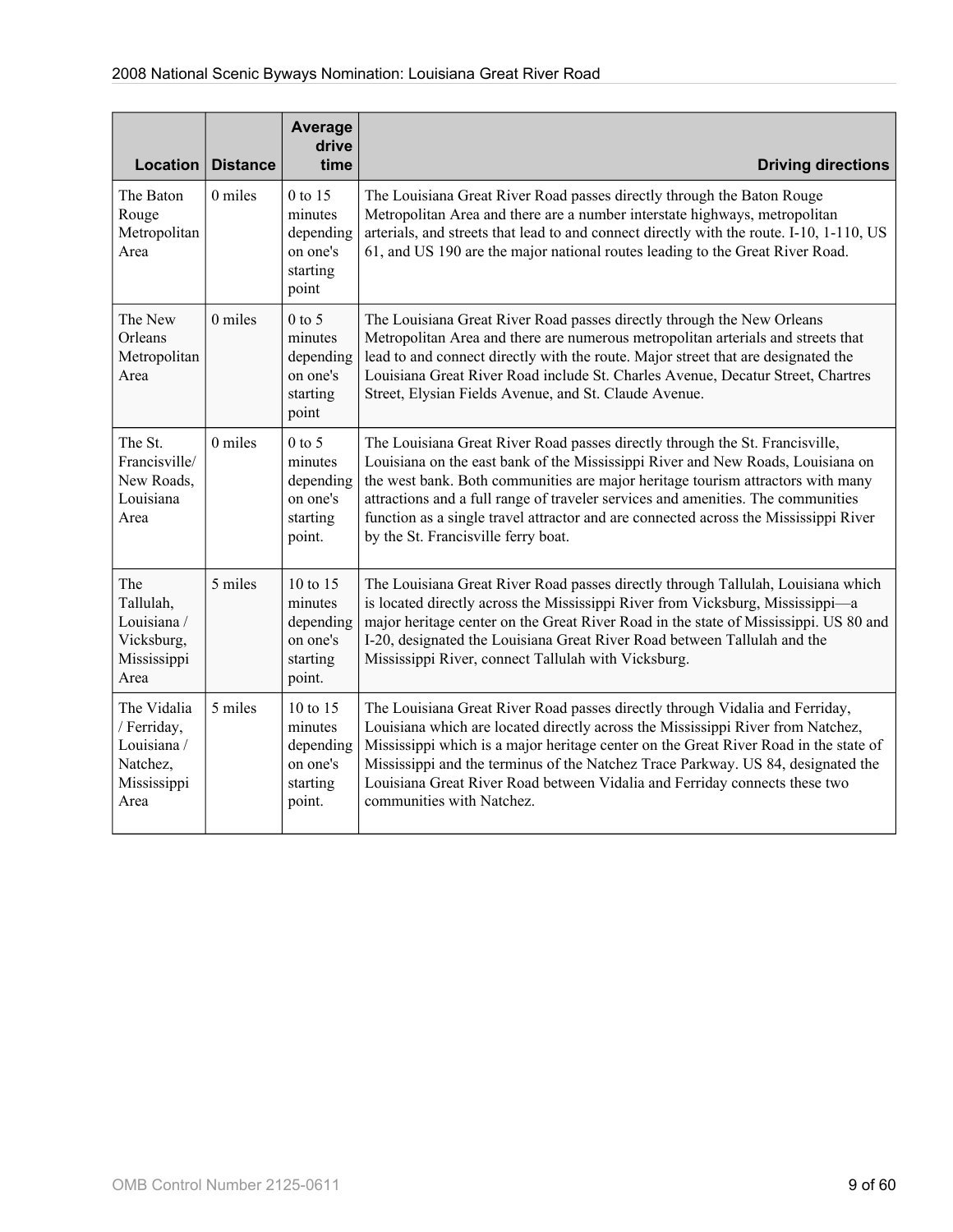# **Traveler Services**

List the locations of public visitor/welcome centers on the byway and provide a short description of services and hours of operation at each. (Limit 480 characters, about 80 words.)

**Approximately 20 public visitor and welcome centers are located directly on the Louisiana Great River Road or within a mile drive of the route. (They are individually located and named on the Route Map.) All public visitor centers operate daily during normal business hours except on major holidays. The centers provide travel brochures, personalized service, restrooms, and drinking water and many locations interpret the intrinsic qualities of the Great River Road.**

Describe any universal access accommodations to assist travelers of varying abilities. (Limit 480 characters, about 80 words.)

**Public visitor/welcome centers and many of the public intrinsic resource sites provide universal access accommodations. The graphics and typography of printed materials and fixed interpretive exhibits for the Louisiana Great River Road will incorporate provisions for individuals with limited sight. Electronic communications and media will address appropriate Section 508 provisions.**

Describe any gaps on the byway of 50 miles or more where no traveler services (food, fuel or restrooms) are available. (Limit 480 characters, about 80 words.)

**All locations on the Louisiana Great River Road are within 50 miles of food, fuel, restrooms and other essential traveler services.**

Describe any special accommodations made for international, non-English speaking visitors, if any. (Limit 600 characters, about 100 words.)

**Since State of Louisiana and the Louisiana Great River Road Gateway Communities host international travel, many of the public visitor and welcome centers provide non-English communication of travel information as do a number of the individual intrinsic resource sites.**

## **Directional Signage**

Please describe directional signage, if any, that currently exists that would help travelers access and navigate the byway as well as find their way back to major routes. (Limit 900 characters, about 150 words.)

**All portions of the Louisiana Great River Road have standard route marking signs installed and maintained by the Louisiana Department of Transportation and Development according to provisions of the Manual on Uniform Traffic Control Devises. Local street names signs are likewise installed and maintained on the route. The "Pilot Wheel" graphic used consistently in all 10 Great River Road states is being installed to supplement highway marking signs along the entire route in both directions. Use of the Great River Road "Pilot Wheel" graphic is also being incorporated with all Louisiana Great River Road print and electronic communications.**

#### **Referenced Photos**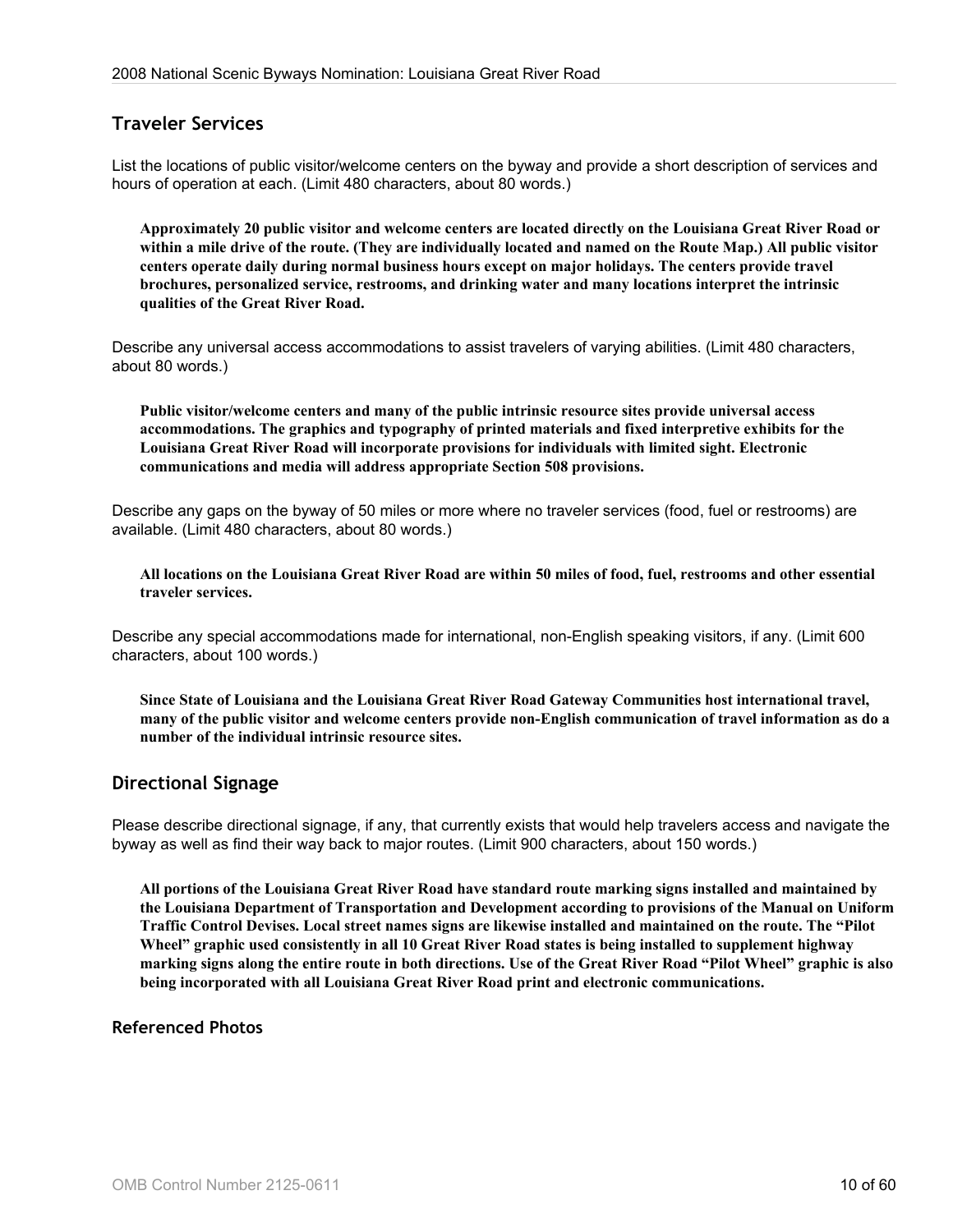

## **Great River Road Pilot Wheel Logo**

[Byways 018.jpg](http://www.bywaysonline.org/nominations/application/attachments/2259_jl8x2yawkm.jpg) (1010.7 KB)

A yellow diamond sign indicating a railroad crossing as well as the Great River Road Pilot Wheel logo. The logo is green and shaped like a steamboat pilot's wheel. The words Great River Road Louisiana are placed in a circle around the wheel. There is a steamboat image in the center.

Doug Bourgeois



# **Great River Road Pilot Wheel Logo 2**

[Byways 024.jpg](http://www.bywaysonline.org/nominations/application/attachments/2260_1wf255lsxw.jpg) (1011.0 KB)

The Louisiana State Capitol Complex with its 35+ story Art Deco Statehouse sits in the background. A sign containing the Great River Road Pilot Wheel logo is in the foreground. The logo is green and shaped like a steamboat pilot's wheel. The words Great River Road Louisiana are placed in a circle around the wheel. There is a steamboat image in the center.

Doug Bourgeois



# **Great River Road Plantation Signs**

[GRR 06-28-07 4.jpg](http://www.bywaysonline.org/nominations/application/attachments/2261_efub39cg9m.jpg) (195.2 KB)

Road side signs indicate Donaldsonville to the left as well as LA 70 West. River Road Plantations are both to the left as well as forward. The Mississippi River earthen levee is in the background.

David L. Dahlquist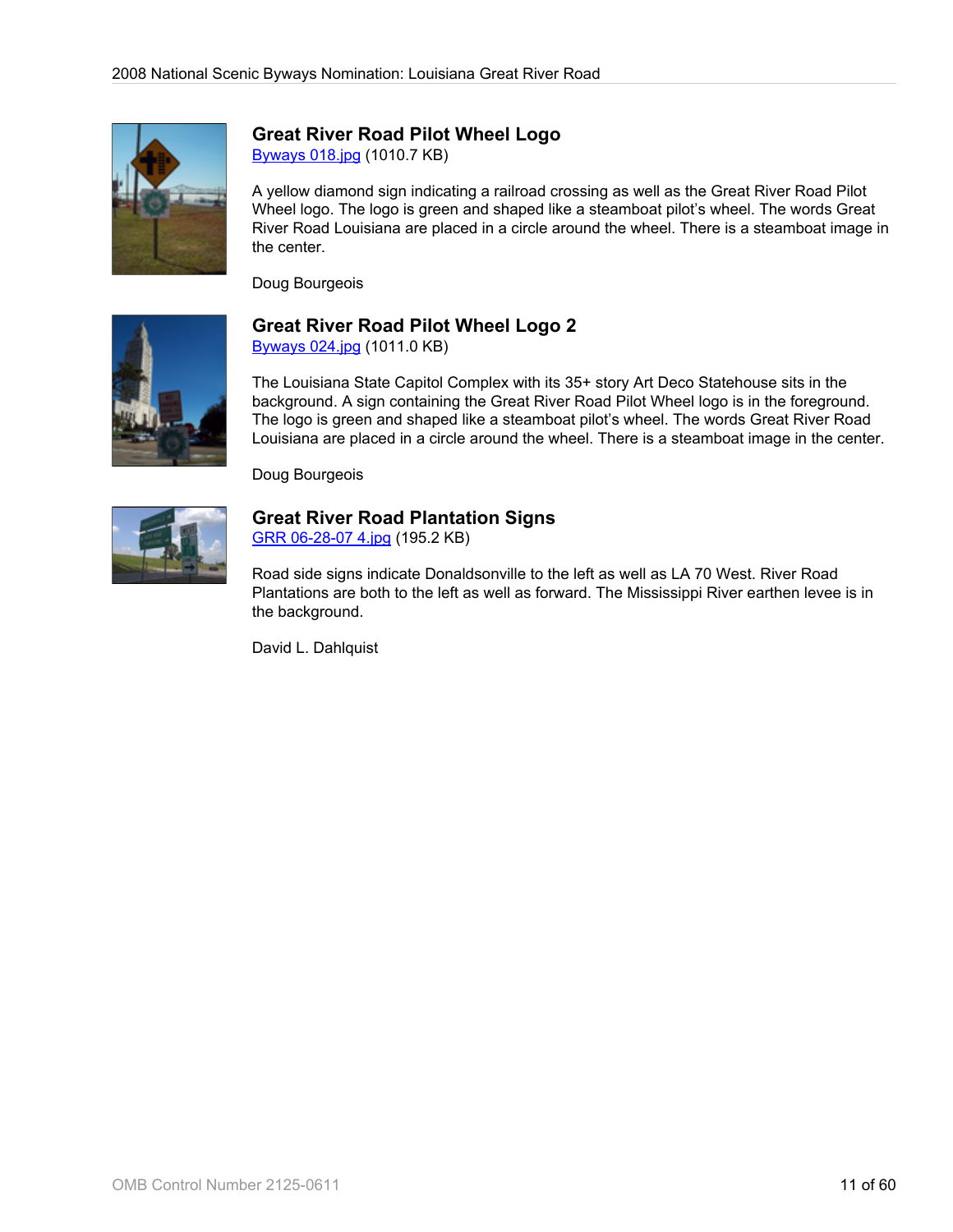# **Wayfinding**

Describe how travelers will know they are on the byway and list tools such as maps, signs and brochures. (Limit 400 characters, about 67 words.)

**Eighty percent of the route is adjacent to the earthen flood levee of the Mississippi River—a continuous reference for navigation. The entire route is marked by standard highway signs and the Pilot Wheel logo of the national Great River Road. The Official Louisiana Highway Map illustrates the Great River Road and numerous public and commercial guides are available for navigating the road.**

Describe how travelers will find their way back to the byway if they turn off the byway to visit an attraction. (Limit 400 characters, about 67 words.)

**Public staff and volunteers of byway attractions will be trained to provide directions for travelers to return to the Louisiana Great River Road route. Wayshowing signs will be installed to assist byway travelers' return to the route. Additionally maps will provide graphic and narrative instructions. Often the Mississippi River levee provides a reliable reference point for navigation.**

#### **Referenced Photos**



# **Laura Plantation Entry Sign**

LauraPlantation 01.JPG (10.4 MB)

The Laura: A Creole Plantation sign sits in front of various greenery. The sign has Laura in large yellow print, with a Creole plantation in an italic white text below. The colorful sign is green with a yellow and red border. The sign is posted on wood posts. It also contains a silhouette icon of a woman's head.

Patrick Salisbury



#### **MRPC Interpretive Panel**

[MRPC Interp Panel-StFran.JPG](http://www.bywaysonline.org/nominations/application/attachments/2263_djmiccmg78.JPG) (715.3 KB)

An interpretive sign that contains the Great River Road pilot logo as well a headline stating "Treasurers of the Great River Road." The sign also contains a map with various interpretive text. This is one of more than 50 signs marking the location of official Great River Road Interpretation Centers.

David L. Dahlquist



## **National Cemetery Interpretive Exhibitis**

[DSCN0107.jpg](http://www.bywaysonline.org/nominations/application/attachments/2264_s9surbfny4.jpg) (1.9 MB)

Two women look at interpretive exhibits at the Chalmette Battlefield and National Cemetery. There are numerous headstones, many dating back to the Civil War, in the background.

David L. Dahlquist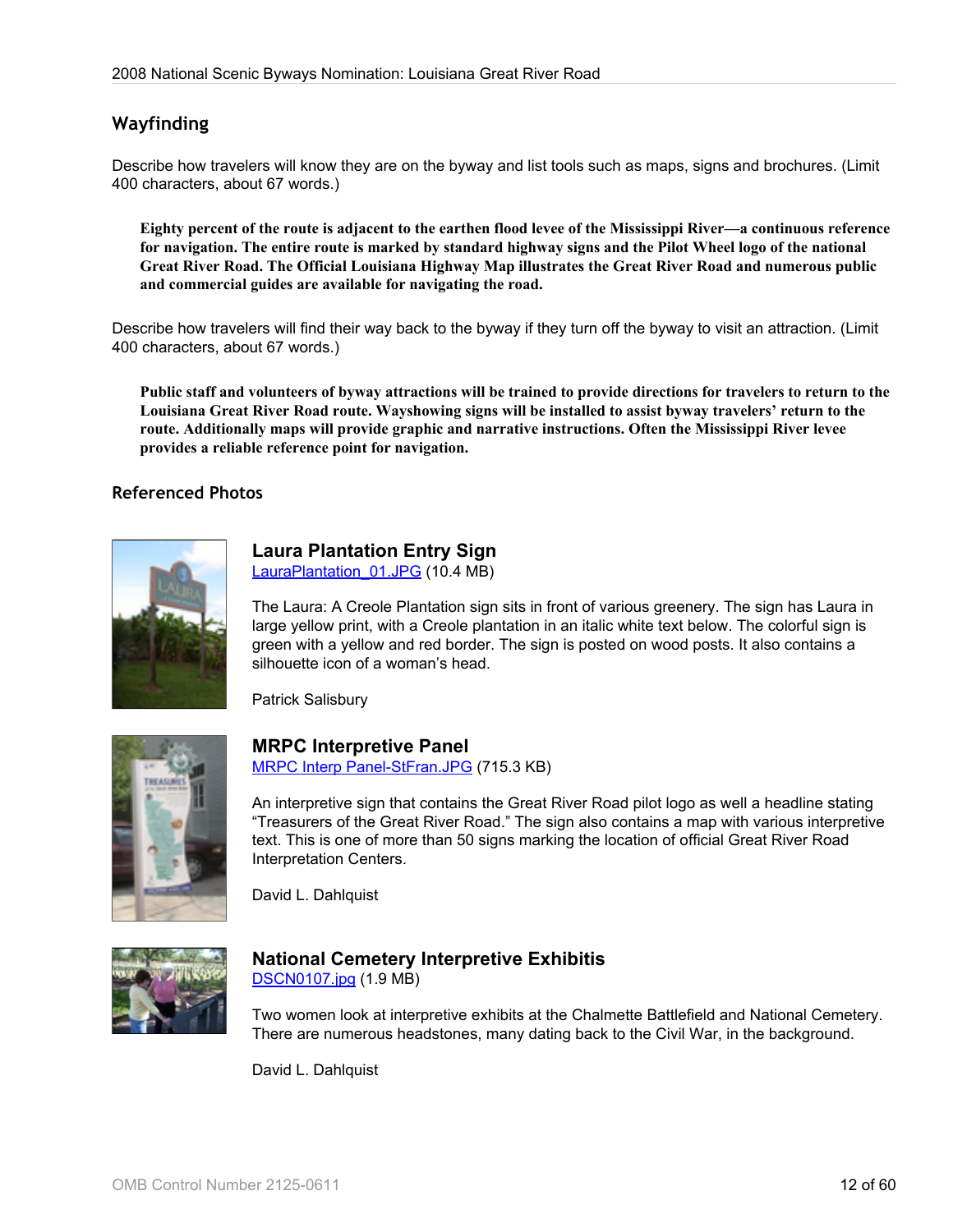

**Old State Capitol Sign**

[OldStateCapitol\\_04.JPG](http://www.bywaysonline.org/nominations/application/attachments/2265_h34o2qzzqa.JPG) (9.8 MB)

The Old State Capitol sign sits next to an ornate iron fence. The Old State Capitol sits to the left of the image but is partially hidden by trees.

Patrick Salisbury



#### **Historic site Exhibit** [DSC00239.JPG](http://www.bywaysonline.org/nominations/application/attachments/2266_jq9u1k18sj.JPG) (1.1 MB)

The Cabahoce Plantation sign is brown with white text that states, "house claimed by the river was home of Andre Blenvenu Roman (1831-35 and 1839-43). Governor of Louisiana (1845 and 1852). Member of Constitutional Convention (1861) Member of Secession Convention, Member of Peace Commission to Washington DC for Confederacy." There is an image of the state of Louisiana with a Pelican in front of it at the top.

David L. Dahlquist

# **Evidence of Intrinsic Quality**

Identify up to 15 features (i.e., points of interest, sites, or events) along your byway that support the Intrinsic Quality you have identified for nomination.

## 1. **Louisiana State Cotton Museum**

Write a description of what is found at the feature. Explain how the feature supports the Intrinsic Quality. (Limit 480 characters, about 80 words.)

The 7-acre Cotton Museum features numerous exhibits on the history of cotton cultivation in the Louisiana Delta. It also includes original plantation structures and equipment, along with an old-time gin stand

Provide dates and/or times on which the feature is available for traveler visits.

Monday-Friday, 9 a.m.-4:30 p.m

Indicate the location of the feature along the byway. Include addresses, intersections, and/or GIS coordinates where applicable.

7162 US 65 North, Lake Providence, LA 71254

32.818392, -91.208451

If this feature is not immediately adjacent to the byway route, indicate the one-way distance required to reach the feature from the byway.

0 miles

Provide directions and one-way travel time required to reach the feature from the byway. Indicate any existing signage.

Not applicable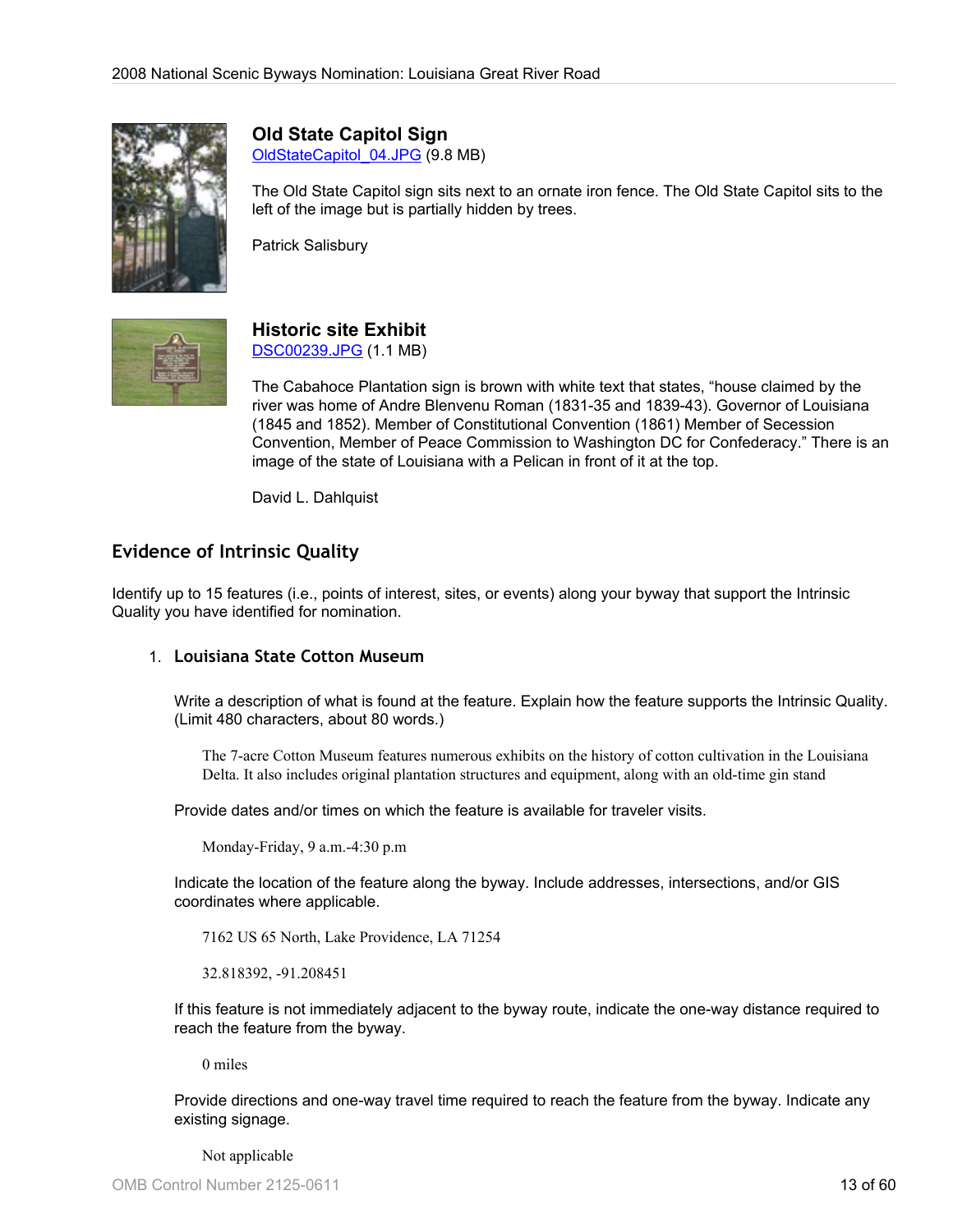Provide driving directions from the feature back to the byway:

Not applicable

■ This location is marked on the route map provided with this nomination

When available, attach a photo that illustrates this feature.

#### 2. **Winter Quarters State Historic Site**

Write a description of what is found at the feature. Explain how the feature supports the Intrinsic Quality. (Limit 480 characters, about 80 words.)

The only plantation home along Lake St. Joseph to survive Grant's March, it is now a State Historic Site that interprets antebellum life and the Civil War in the Louisiana Delta. In 1978, Winter Quarters State Historic Site was placed on the National Register of Historic Places, an honorary designation for significant historic sites.

Provide dates and/or times on which the feature is available for traveler visits.

9 a.m. to 5 p.m., daily. Closed on Thanksgiving, Christmas and New Year's Day

Indicate the location of the feature along the byway. Include addresses, intersections, and/or GIS coordinates where applicable.

4929 LA 608, Newellton, LA 71357

32.018108, -91.165119

If this feature is not immediately adjacent to the byway route, indicate the one-way distance required to reach the feature from the byway.

#### 7.5 miles

Provide directions and one-way travel time required to reach the feature from the byway. Indicate any existing signage.

Depart US 65, Newellton, on LA 4 [Verona Ln] (East), Turn RIGHT (South) onto LA 605 [Main St] Keep STRAIGHT onto LA 605 Keep STRAIGHT onto LA 608 until arriving at Winter Quarters

Provide driving directions from the feature back to the byway:

Return on same route.

■ This location is marked on the route map provided with this nomination

When available, attach a photo that illustrates this feature.

#### 3. **Poverty Point State Historic Site**

Write a description of what is found at the feature. Explain how the feature supports the Intrinsic Quality. (Limit 480 characters, about 80 words.)

Located just west of Lake Providence in West Carroll Parish, Poverty Point includes mounds and rings 3500 years old. The site is considered one of the most significant archaeological finds in the country. It has a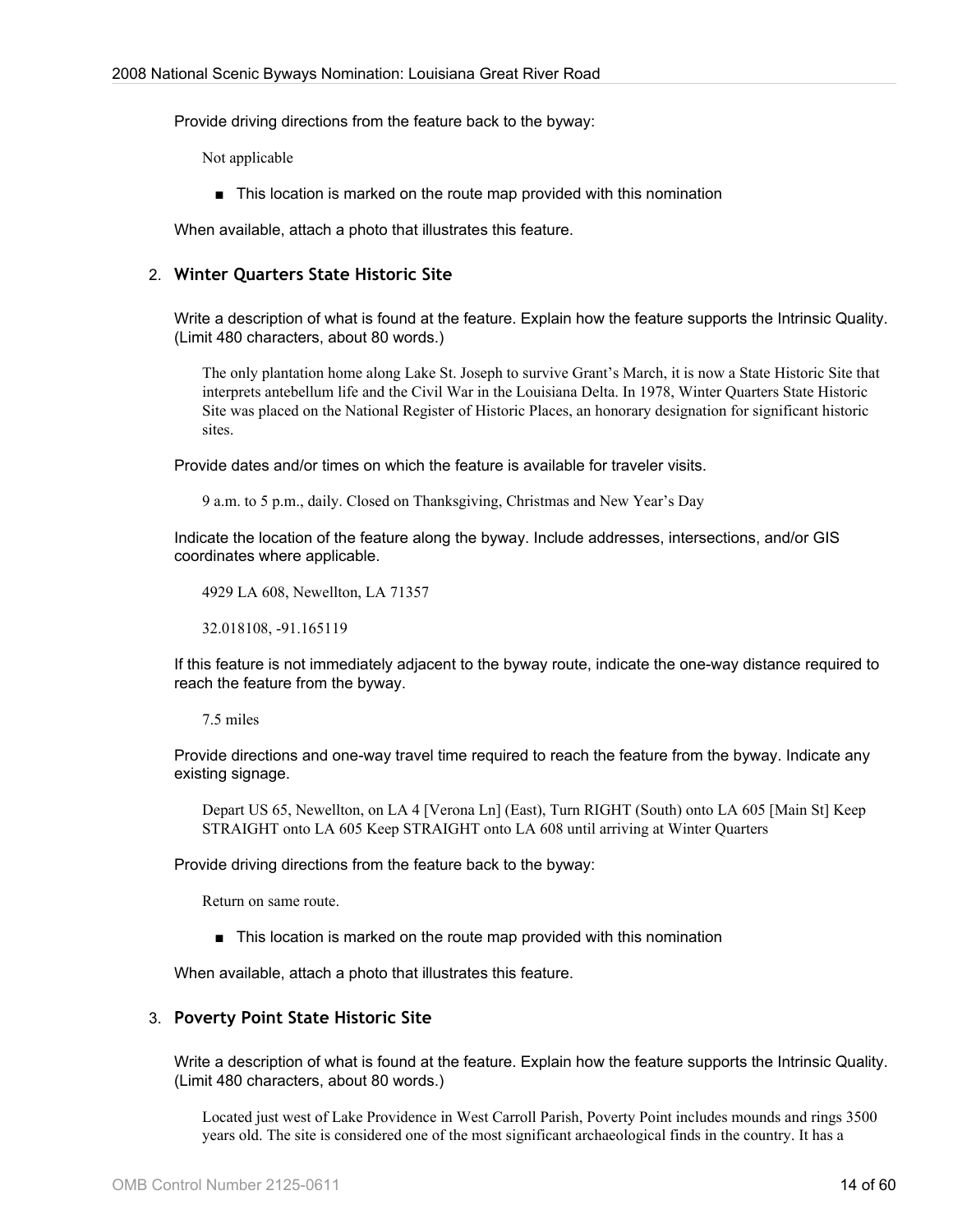complex of Native American ceremonial mounds built between 1700 and 700 B.C. A museum and guided tours interpret a culture that once flourished on the site.

Provide dates and/or times on which the feature is available for traveler visits.

9:00 a.m. to 5:00 p.m., daily, except on major holidays.

Indicate the location of the feature along the byway. Include addresses, intersections, and/or GIS coordinates where applicable.

6859 LA 577, Epps, LA 71266

32.638661, -91.406152

If this feature is not immediately adjacent to the byway route, indicate the one-way distance required to reach the feature from the byway.

0 miles

Provide directions and one-way travel time required to reach the feature from the byway. Indicate any existing signage.

Depart Byerley House Visitor Center [600 Lake St, Lake Providence, LA on US-65 [Lake St] (West) Turn LEFT (South) onto SR-134 Keep STRAIGHT onto SR-134 [SR-577] Turn RIGHT (North) onto SR-577 Arrive Poverty Point State Historic Site

Provide driving directions from the feature back to the byway:

Return on same route.

■ This location is marked on the route map provided with this nomination

When available, attach a photo that illustrates this feature.

#### 4. **Old River Control Structure**

Write a description of what is found at the feature. Explain how the feature supports the Intrinsic Quality. (Limit 480 characters, about 80 words.)

The Old River Control Structure was built by the U.S. Army Corps of Engineers at the divergence of the Mississippi and Atchafalaya Rivers to maintain the water distribution between the two. The floodgate system was completed in 1963. The complex is located 315 miles up the river from the Gulf of Mexico.

Provide dates and/or times on which the feature is available for traveler visits.

Open for viewing at all times from the route.

Indicate the location of the feature along the byway. Include addresses, intersections, and/or GIS coordinates where applicable.

3804 LA 15, Monterey, LA 71354

31.076609, -91.597768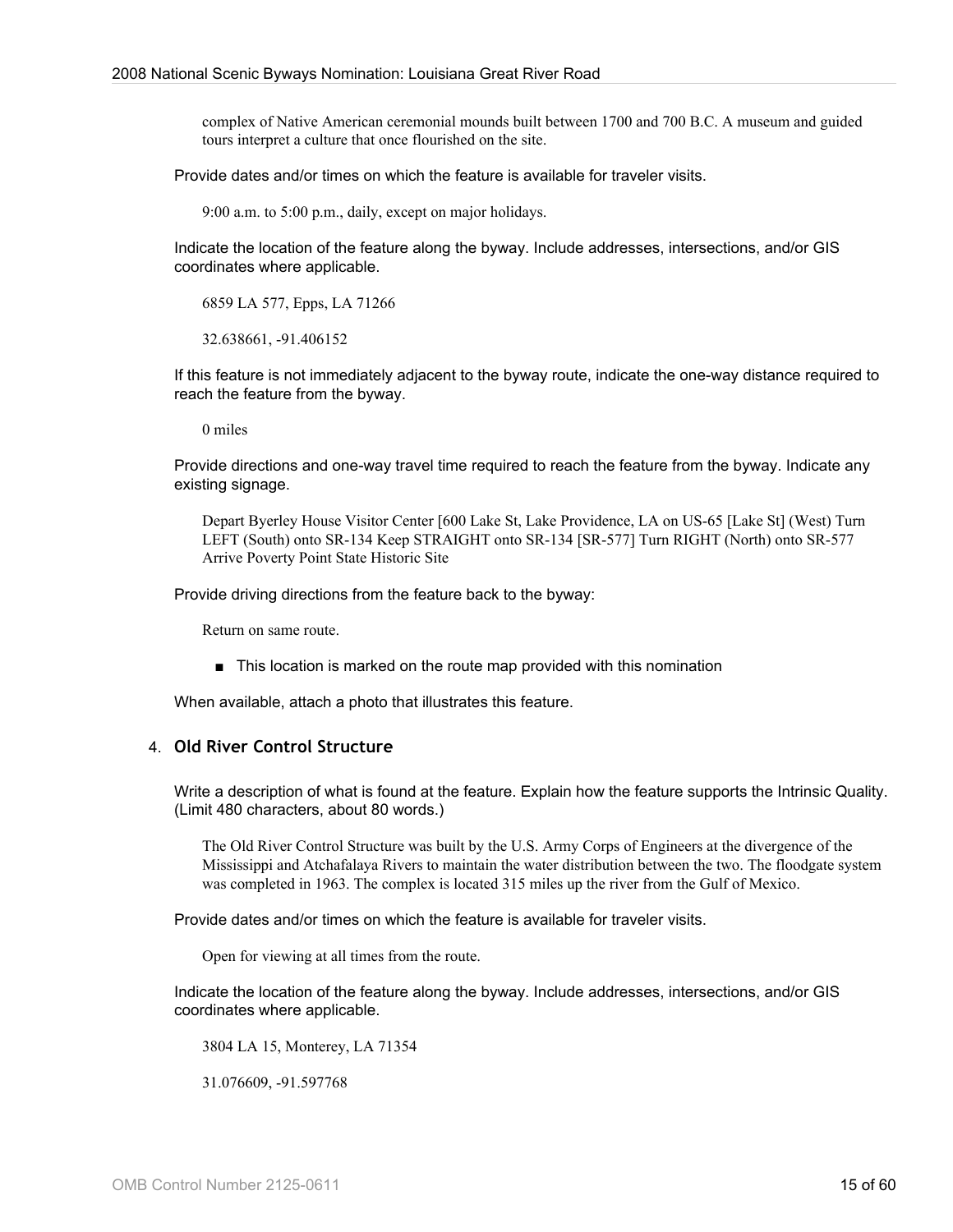If this feature is not immediately adjacent to the byway route, indicate the one-way distance required to reach the feature from the byway.

0 miles

Provide directions and one-way travel time required to reach the feature from the byway. Indicate any existing signage.

Not applicable

Provide driving directions from the feature back to the byway:

Not applicable

■ This location is marked on the route map provided with this nomination

When available, attach a photo that illustrates this feature.

#### 5. **West Feliciana Historical Society and Museum**

Write a description of what is found at the feature. Explain how the feature supports the Intrinsic Quality. (Limit 480 characters, about 80 words.)

The little museum right downtown offers exhibits on St. Francisville's history and culture, and includes a gift shop, and tourist information. This location is one of the nationally designated Great River Road Interpretive Centers.

Provide dates and/or times on which the feature is available for traveler visits.

Open Monday-Saturday 9 a.m.-5 p.m. and Sundays 9:30 a.m.-5 p.m.

Indicate the location of the feature along the byway. Include addresses, intersections, and/or GIS coordinates where applicable.

11757 Ferdinand St., St. Francisville, LA 70775

30.777591, -91.381905

If this feature is not immediately adjacent to the byway route, indicate the one-way distance required to reach the feature from the byway.

0 miles

Provide directions and one-way travel time required to reach the feature from the byway. Indicate any existing signage.

Not applicable

Provide driving directions from the feature back to the byway:

Not applicable

■ This location is marked on the route map provided with this nomination

When available, attach a photo that illustrates this feature.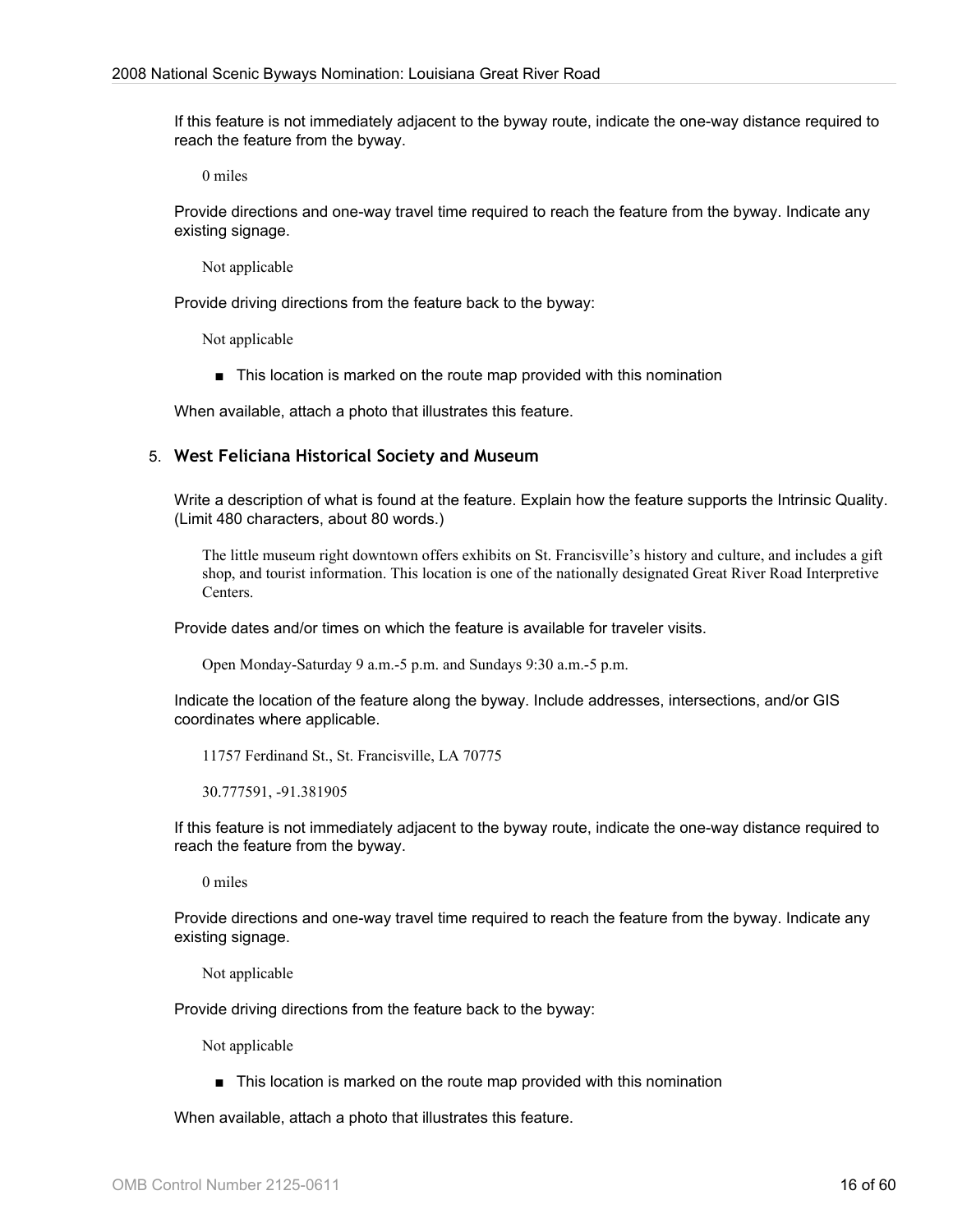

# **West Feliciana Historical Society and Museum**

[DSC00232.JPG](http://www.bywaysonline.org/nominations/application/attachments/2239_to8vz8uwyg.JPG) (1.3 MB)

The restored West Feliciana Historical Society and Museum's gift shop displays numerous country flags as well as paintings of national and local artists on the wall. The Museum also provides information for visitors as well as interpretation of the history of Great River Road.

David L. Dahlquist

#### 6. **Port Hudson State Historical Site**

Write a description of what is found at the feature. Explain how the feature supports the Intrinsic Quality. (Limit 480 characters, about 80 words.)

A museum, preserved earthworks, and wonderful hiking trails tell the story of Port Hudson, site of the longest siege in U.S. military history. Confederate defenders surrendered in July 1863 after the fall of Vicksburg. Visitors can watch authentically costumed interpreters demonstrate Civil War weapons and equipment.

Provide dates and/or times on which the feature is available for traveler visits.

Open 9 a.m.-5 p.m. daily. Closed on major holidays.

Indicate the location of the feature along the byway. Include addresses, intersections, and/or GIS coordinates where applicable.

236 US 61, Jackson, LA 70748

30.692527, -91.268949

If this feature is not immediately adjacent to the byway route, indicate the one-way distance required to reach the feature from the byway.

0 miles

Provide directions and one-way travel time required to reach the feature from the byway. Indicate any existing signage.

Not applicable

Provide driving directions from the feature back to the byway:

Not applicable

■ This location is marked on the route map provided with this nomination

When available, attach a photo that illustrates this feature.



**Civil War Reenactment**

[Port\\_Hudson.jpg](http://www.bywaysonline.org/nominations/application/attachments/2314_2j1wecb2qc.jpg) (734.7 KB)

A Civil War reenactment at Port Hudson State Historic Site shows soldiers firing canons at the opposite side. Spectators can be seen in the background.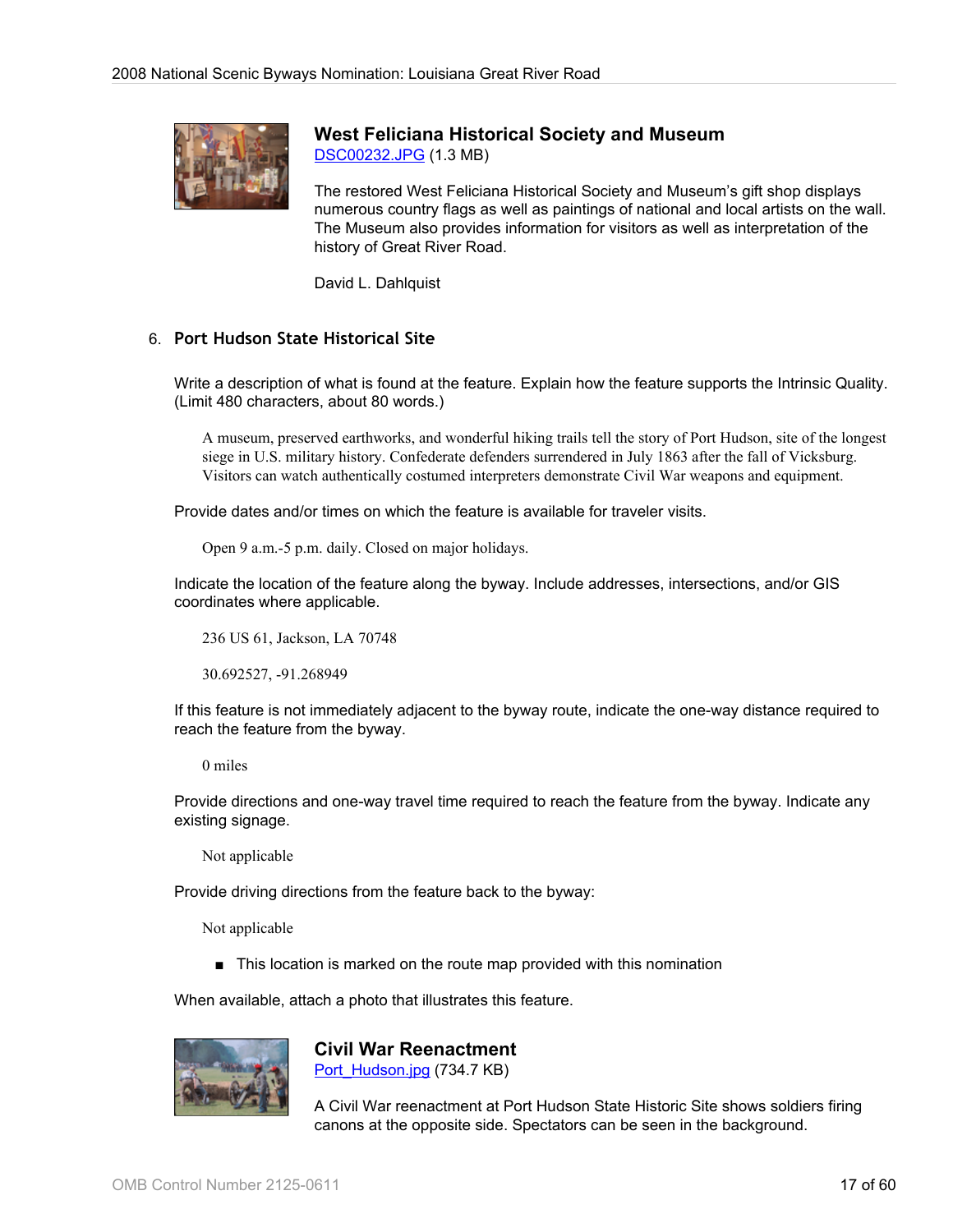Patrick Salisbury

#### 7. **Louisiana State Capitol Complex**

Write a description of what is found at the feature. Explain how the feature supports the Intrinsic Quality. (Limit 480 characters, about 80 words.)

The Louisiana State Capitol Complex is the site of the 34-story Art Deco statehouse; the Pentagon Barracks, a former military post; the new State Historical Museum, the State Library; and the beautiful Capitol Gardens. The Capitol Building will forever be entwined with the political career of Huey Pierce Long. Long wanted to build a new statehouse in 1928 when he was running for Governor and he was assassinated in the Capitol Building and died there on September 10, 1935.

Provide dates and/or times on which the feature is available for traveler visits.

9:00 a.m. to 4:00 p.m., daily, except on major holidays.

Indicate the location of the feature along the byway. Include addresses, intersections, and/or GIS coordinates where applicable.

N. 3rd St. on State Capitol Dr., Baton Rouge

30.456800, -91.187400

If this feature is not immediately adjacent to the byway route, indicate the one-way distance required to reach the feature from the byway.

0 miles

Provide directions and one-way travel time required to reach the feature from the byway. Indicate any existing signage.

Not applicable

Provide driving directions from the feature back to the byway:

Not applicable

■ This location is marked on the route map provided with this nomination

When available, attach a photo that illustrates this feature.



**Louisiana State Capitol Complex** [LA-StateCapitol\\_02.JPG](http://www.bywaysonline.org/nominations/application/attachments/2244_maieklbuuc.JPG) (11.8 MB)

The Louisiana State Capitol stands majestically in the distance. The site begins with green grass in the foreground and ends with a bright blue sky and a few white, fluffy clouds typical of late fall weather in southern Louisiana.

Patrick Salisbury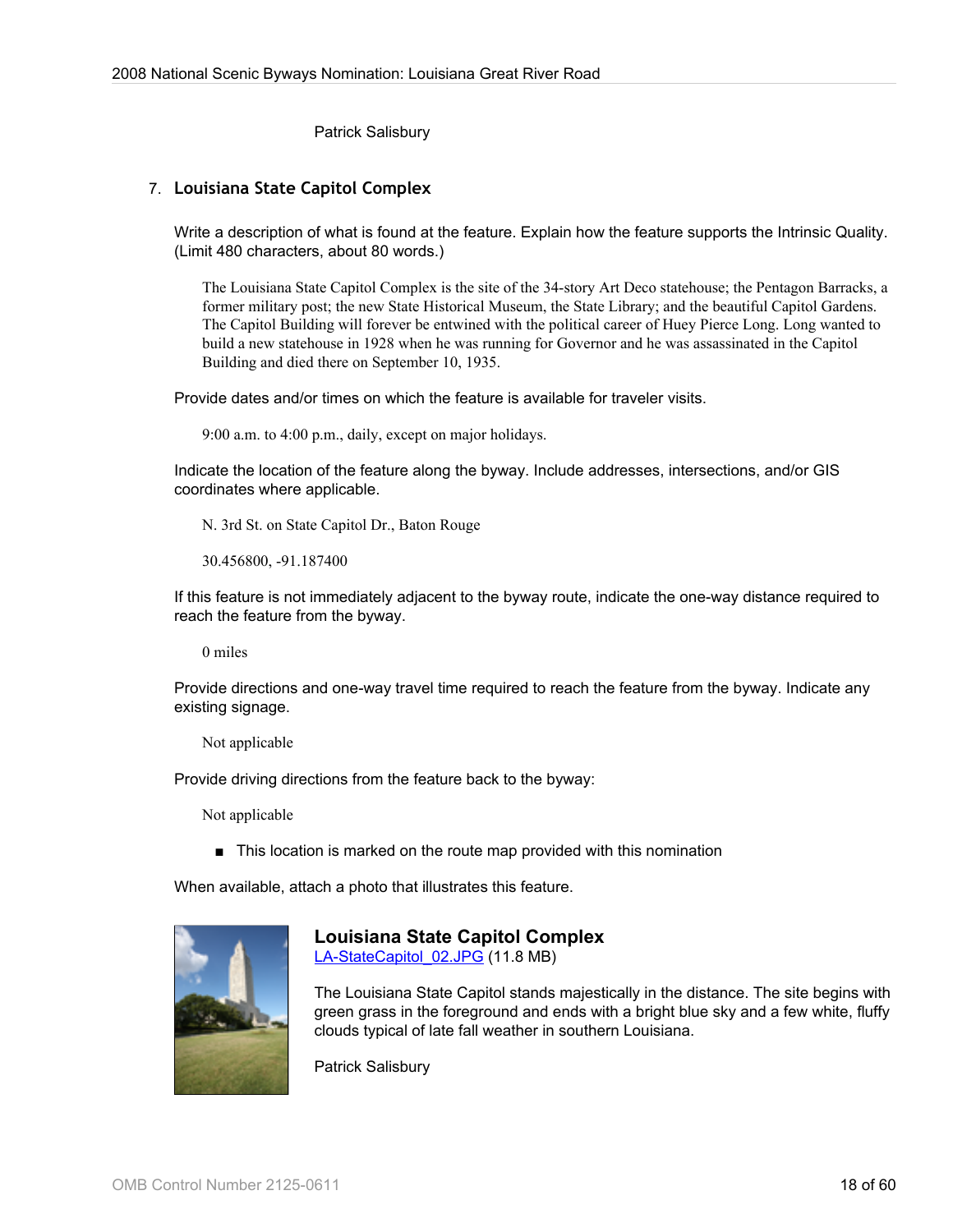#### 8. **Plaquemine Lock State Historic Site**

Write a description of what is found at the feature. Explain how the feature supports the Intrinsic Quality. (Limit 480 characters, about 80 words.)

Built along Bayou Plaquemine - an artery into the Atchafalaya interior—the lock provided a major connection between the Mississippi River and inland waterways. In addition to the lock, the area includes the Gary James Hebert Memorial Lockhouse, which serves as a museum and visitors center. This location is one of the nationally designated Great River Road Interpretive Centers.

Provide dates and/or times on which the feature is available for traveler visits.

9 a.m. to 5 p.m., daily. Closed on Thanksgiving, Christmas, and New Year's Day.

Indicate the location of the feature along the byway. Include addresses, intersections, and/or GIS coordinates where applicable.

57730 Main Street, Plaquemine, LA 70764

30.292628, -91.234341

If this feature is not immediately adjacent to the byway route, indicate the one-way distance required to reach the feature from the byway.

0 miles

Provide directions and one-way travel time required to reach the feature from the byway. Indicate any existing signage.

Not applicable

Provide driving directions from the feature back to the byway:

Not applicable

■ This location is marked on the route map provided with this nomination

When available, attach a photo that illustrates this feature.



**Plaquemine Lock State Historic Site** [PlaquemineLockSHS-Nov07.JPG](http://www.bywaysonline.org/nominations/application/attachments/2240_hbfeptb852.JPG) (1.0 MB)

The Plaquemine Lock State Historic Site features the restored lockmasters structure—a 2-story white building with arched windows and a walkway on the right of the building. Before the construction of the modern levee system, this facility controlled water levels between the Mississippi River and the Atchafalaya Basin for the transportation of good into the central part of Louisiana.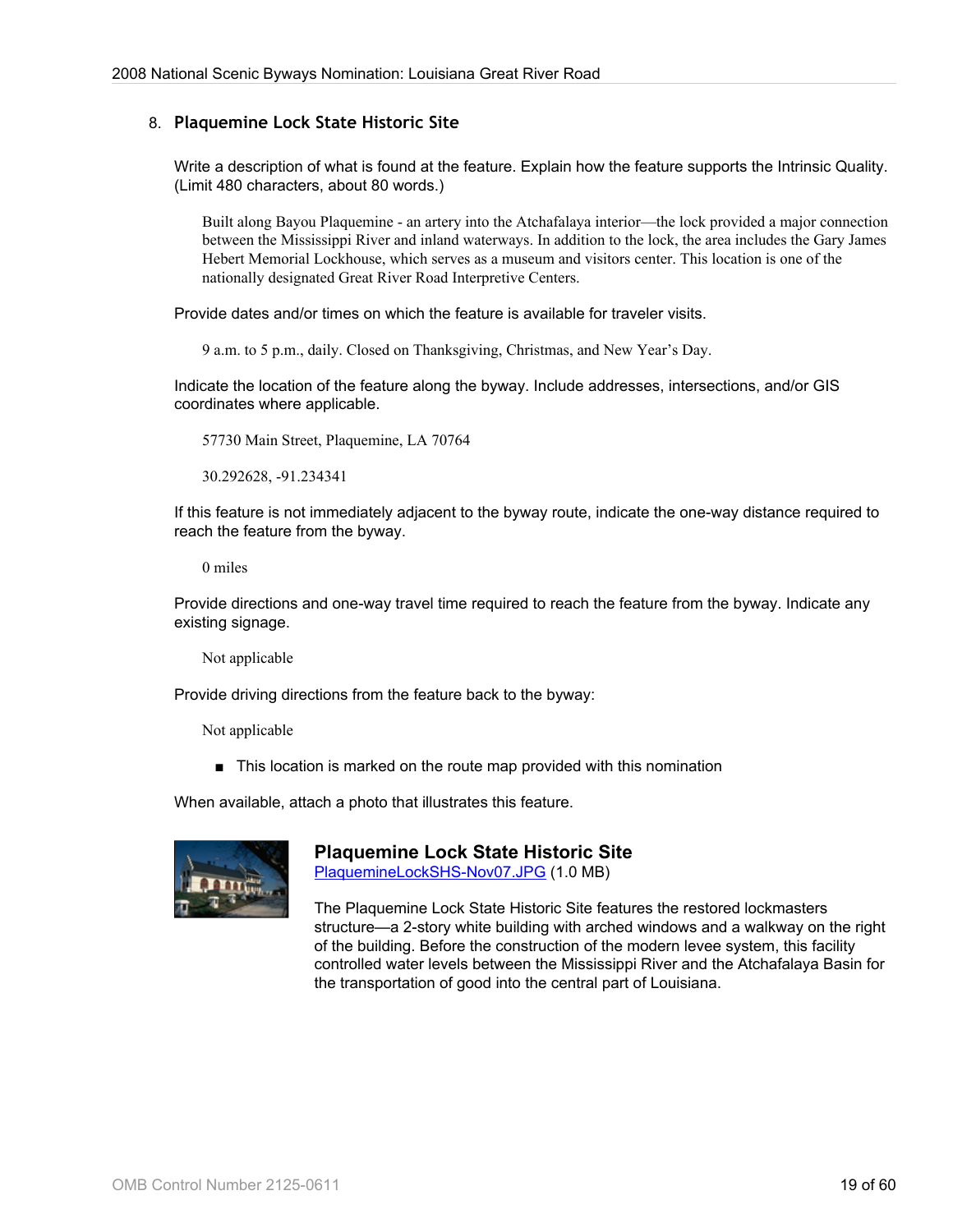#### 9. **River Road African American Museum**

Write a description of what is found at the feature. Explain how the feature supports the Intrinsic Quality. (Limit 480 characters, about 80 words.)

A strong African American middle class flourished in Donaldsonville, Louisiana and the River Road African American Museum recaptures much of its history, including the rural roots of jazz and the Creole lifestyle.

Provide dates and/or times on which the feature is available for traveler visits.

Wednesday-Saturday 10 a.m.- 5 p.m. and Sunday 1-5 p.m.

Indicate the location of the feature along the byway. Include addresses, intersections, and/or GIS coordinates where applicable.

406 Charles Street, Donaldsonville, LA 70346

30.101480, -90.990234

If this feature is not immediately adjacent to the byway route, indicate the one-way distance required to reach the feature from the byway.

0 miles

Provide directions and one-way travel time required to reach the feature from the byway. Indicate any existing signage.

Depart LA 18 on Railroad Avenue (south) in Donaldsonville. Travel 5 blocks to Charles St. Turn left and arrive at Museum.

Provide driving directions from the feature back to the byway:

Return on same route.

■ This location is marked on the route map provided with this nomination

When available, attach a photo that illustrates this feature.



## **River Road African American Museum** [DSC00238.JPG](http://www.bywaysonline.org/nominations/application/attachments/2243_6hpyu4g1mb.JPG) (1.1 MB)

The River Road African American Museum is a one-story pewter blue home with ivory woodwork trimming the building. The museum is located in historic Donaldsonville, Louisiana.

David L. Dahlquist

#### 10. **Oak Alley Plantation**

Write a description of what is found at the feature. Explain how the feature supports the Intrinsic Quality. (Limit 480 characters, about 80 words.)

Oak Alley - one of the grandest, and most photographed, plantations along the River Road. It was finished in the late 1830s for the Roman family, and reflected the neo-classical influences of the era. The quarter-mile canopy of giant live oak trees, believed to be nearly 300 years old, forms an impressive avenue leading to the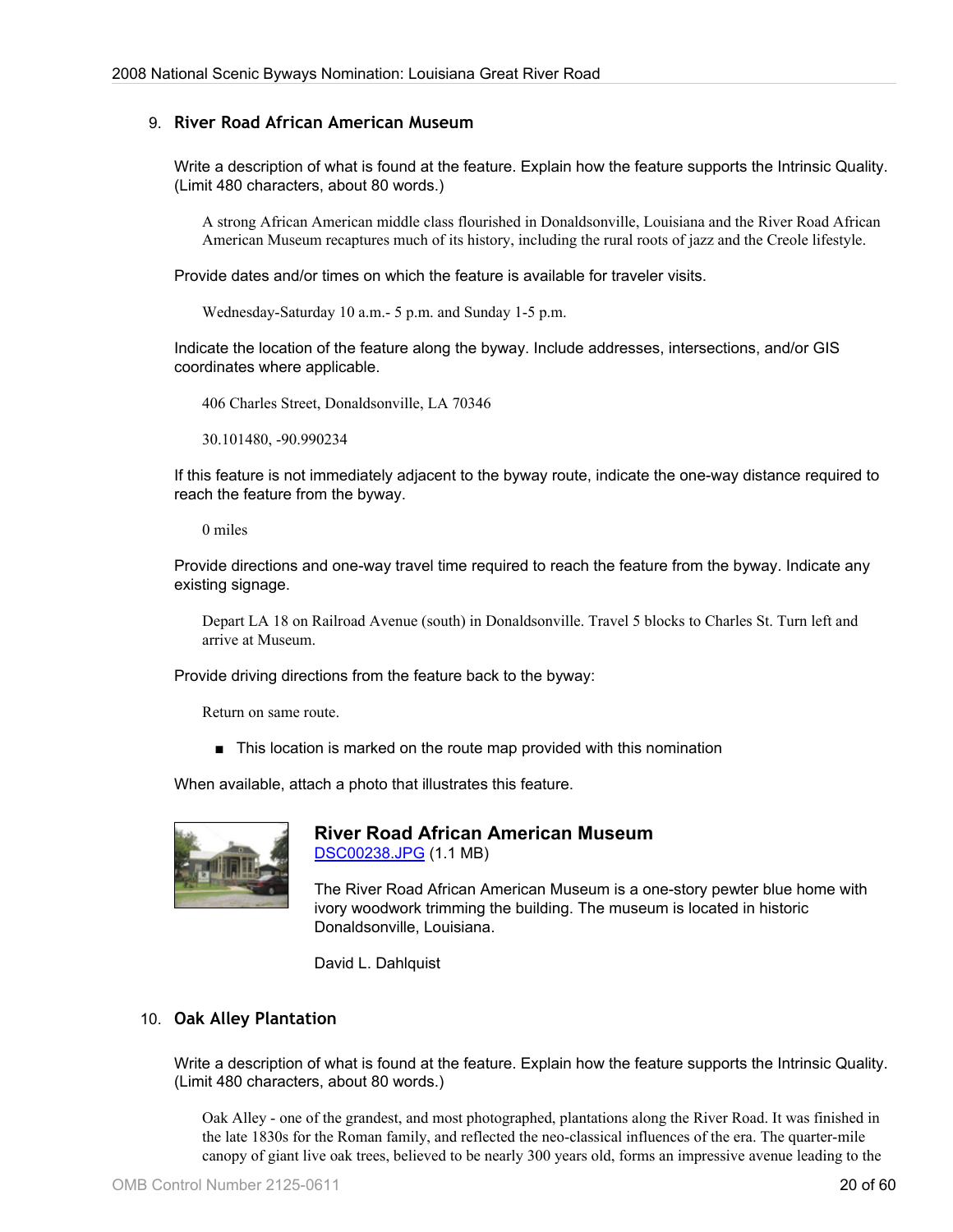classic Greek-revival style antebellum home. Oak Alley Plantation has been called the "Grande Dame of the Great River Road".

Provide dates and/or times on which the feature is available for traveler visits.

Daily. Grounds open at 9 a.m. Antebellum mansion is open for tours from 10 a.m.-4 p.m. Monday – Friday and 10 a.m. – 5 p.m. Saturday and Sunday. Closed major holidays.

Indicate the location of the feature along the byway. Include addresses, intersections, and/or GIS coordinates where applicable.

3645 LA 18, Vacherie, LA 70090

30.006741, -90.776655

If this feature is not immediately adjacent to the byway route, indicate the one-way distance required to reach the feature from the byway.

0 miles

Provide directions and one-way travel time required to reach the feature from the byway. Indicate any existing signage.

Not applicable

Provide driving directions from the feature back to the byway:

Not applicable

■ This location is marked on the route map provided with this nomination

When available, attach a photo that illustrates this feature.



**Oak Alley Plantation** [OakAlleyChic.JPG](http://www.bywaysonline.org/nominations/application/attachments/2237_ujziwh6zs9.JPG) (388.9 KB)

A path of 300-year old live oaks creates an archway to the front of Oak Alley Plantation—one of many restored Antebellum homes on the Louisiana Great River Road.

Louisiana Department of Culture, Recreation & Touism

#### 11. **Bonnet Carre Spillway**

Write a description of what is found at the feature. Explain how the feature supports the Intrinsic Quality. (Limit 480 characters, about 80 words.)

The Bonnet Carre Spillway is a flood control operation in the Lower Mississippi Valley. Located in St. Charles Parish, Louisiana - about 12 miles west of New Orleans - it allows floodwaters from the Mississippi River to flow into Lake Pontchartrain and thence into the Gulf of Mexico.

Provide dates and/or times on which the feature is available for traveler visits.

7 a.m. to 7 p.m. daily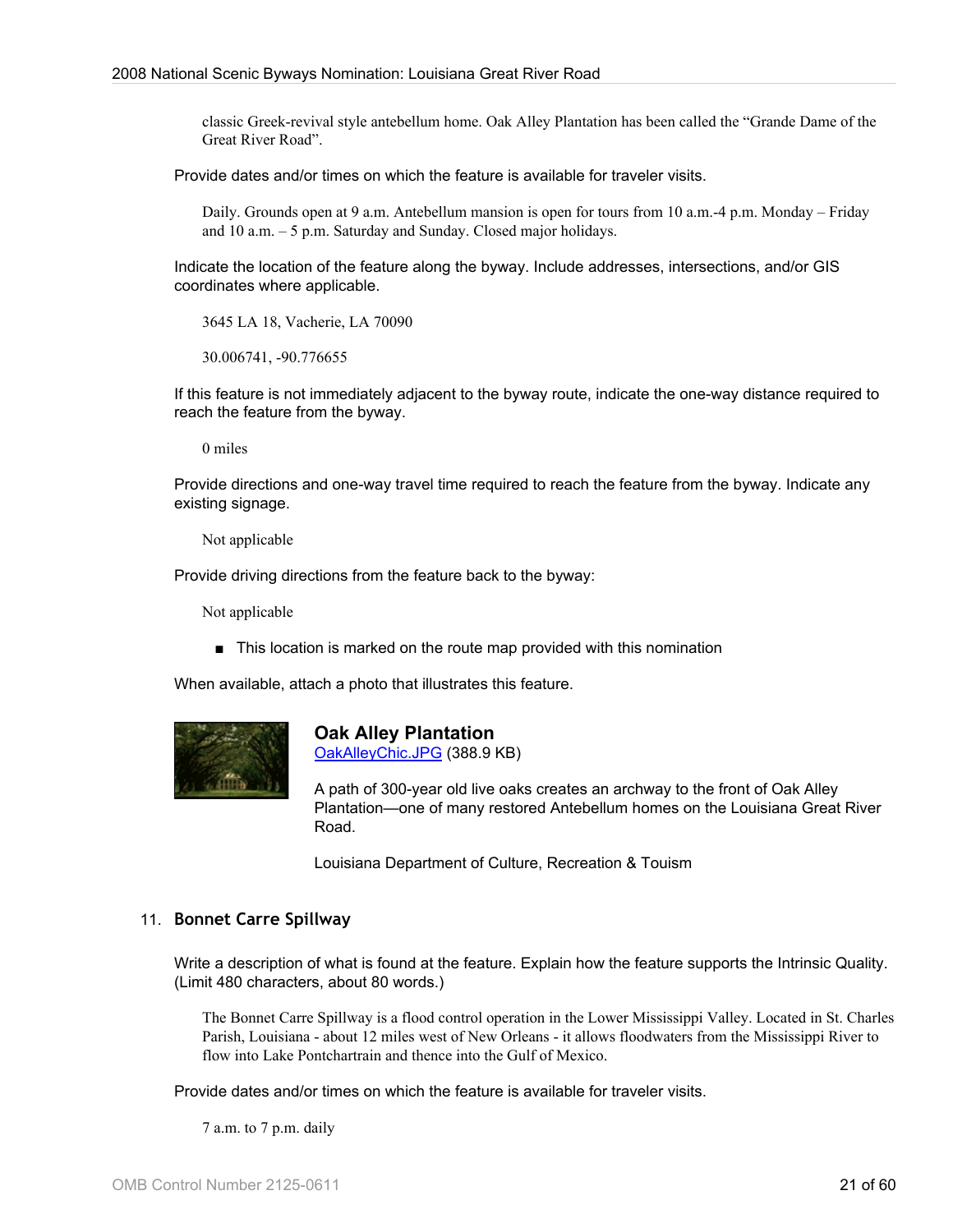Indicate the location of the feature along the byway. Include addresses, intersections, and/or GIS coordinates where applicable.

16302 River Rd, Norco, LA 70079

30.003078, -90.441432

If this feature is not immediately adjacent to the byway route, indicate the one-way distance required to reach the feature from the byway.

0 miles

Provide directions and one-way travel time required to reach the feature from the byway. Indicate any existing signage.

Not applicable

Provide driving directions from the feature back to the byway:

Not applicable

■ This location is marked on the route map provided with this nomination

When available, attach a photo that illustrates this feature.

#### 12. **St. Charles Avenue**

Write a description of what is found at the feature. Explain how the feature supports the Intrinsic Quality. (Limit 480 characters, about 80 words.)

A true boulevard, with the streetcar line through the median, St. Charles is rich in history and architectural detail, with some of the city's greatest homes lining the way, reflecting New Orleans' great wealth and power derived through commerce.

Provide dates and/or times on which the feature is available for traveler visits.

Continually open for travel.

Indicate the location of the feature along the byway. Include addresses, intersections, and/or GIS coordinates where applicable.

St. Charles Avenue, New Orleans, LA

29.926450, -90.102026

If this feature is not immediately adjacent to the byway route, indicate the one-way distance required to reach the feature from the byway.

0 miles

Provide directions and one-way travel time required to reach the feature from the byway. Indicate any existing signage.

Not applicable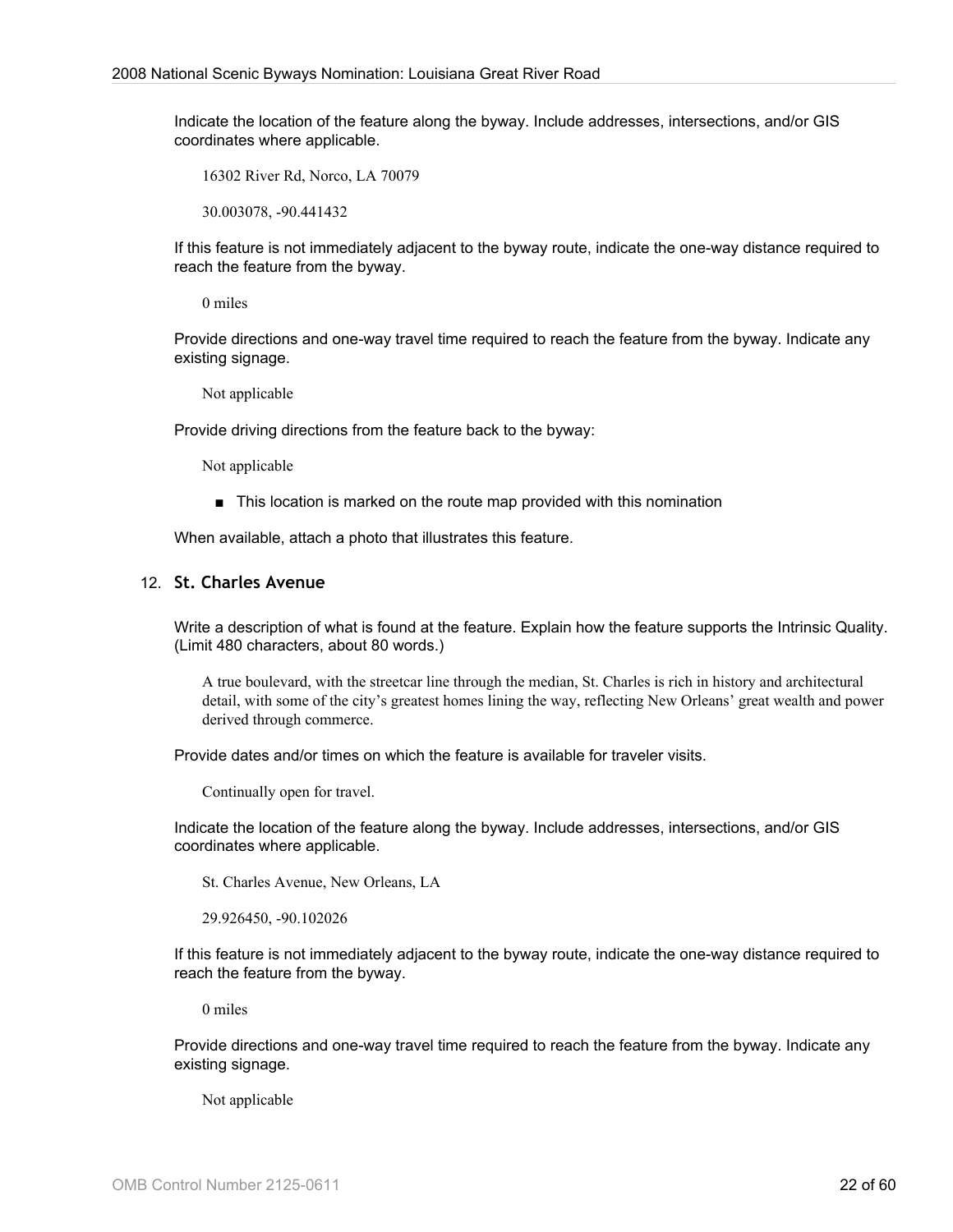Provide driving directions from the feature back to the byway:

Not applicable

■ This location is marked on the route map provided with this nomination

When available, attach a photo that illustrates this feature.

#### 13. **Jean Lafitte National Historic Park and Preserve**

Write a description of what is found at the feature. Explain how the feature supports the Intrinsic Quality. (Limit 480 characters, about 80 words.)

The six sites of Jean Lafitte National Historical Park and Preserve represent a treasure trove of south Louisiana's historical and cultural riches. People from nearly every country, ethnic group, language, and religion have come to the lower Mississippi River delta and left traces of their passing. The French Quarter Visitor Center and the Chalmette Battlefield and National Cemetery on located on the Great River Road.

Provide dates and/or times on which the feature is available for traveler visits.

Visitor Center is open daily 9:00 a.m.-5:00 p.m. Closed December 25 and Mardi Gras.

Indicate the location of the feature along the byway. Include addresses, intersections, and/or GIS coordinates where applicable.

419 Decatur Street, New Orleans, LA

29.954774, -90.064682

If this feature is not immediately adjacent to the byway route, indicate the one-way distance required to reach the feature from the byway.

0 miles

Provide directions and one-way travel time required to reach the feature from the byway. Indicate any existing signage.

Not applicable

Provide driving directions from the feature back to the byway:

Not applicable

■ This location is marked on the route map provided with this nomination

When available, attach a photo that illustrates this feature.



#### **Jean Lafitte National Historic Park and Preserve** [DSCN0085.jpg](http://www.bywaysonline.org/nominations/application/attachments/2242_ikyv4ol1i5.jpg) (2.1 MB)

The courtyard garden of the Jean Lafitte National Historic Park and Preserve in the French Quarter of New Orleans features brick pathway is sprinkled with potted plants and trees in full bloom.

David L. Dahlquist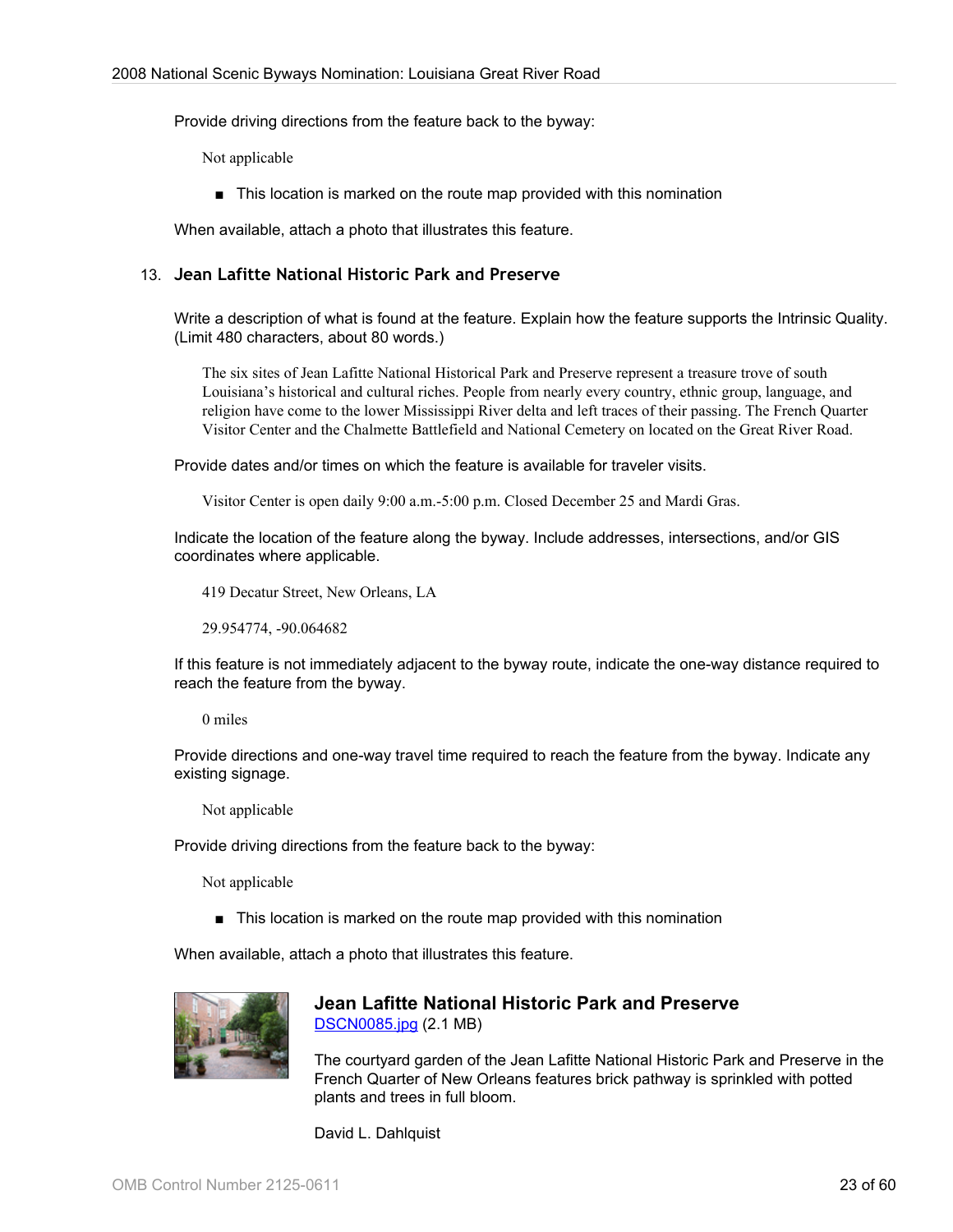#### 14. **French Quarter Historic District**

Write a description of what is found at the feature. Explain how the feature supports the Intrinsic Quality. (Limit 480 characters, about 80 words.)

The world renowned French Quarter is almost indescribable in its uniqueness. A compact collection of important architecture, cultural, museums and historic landmarks, it has a distinct European feel unparalleled in the United States.

Provide dates and/or times on which the feature is available for traveler visits.

Open continually.

Indicate the location of the feature along the byway. Include addresses, intersections, and/or GIS coordinates where applicable.

Decatur Street, New Orleans, LA

29.957559, -90.062934

If this feature is not immediately adjacent to the byway route, indicate the one-way distance required to reach the feature from the byway.

0 miles

Provide directions and one-way travel time required to reach the feature from the byway. Indicate any existing signage.

Not applicable

Provide driving directions from the feature back to the byway:

Not applicable

■ This location is marked on the route map provided with this nomination

When available, attach a photo that illustrates this feature.



# **French Quarter Historic District**

[FrenchQuarterFest\\_09.jpg](http://www.bywaysonline.org/nominations/application/attachments/2241_e7xo4d8sz7.jpg) (3.0 MB)

Hundreds of people gather in Jackson Square—the heart of the French Quarter in New Orleans—to celbrate a festival. Horse drawn carriages and vehicles are both present. St. Louis Cathedral is in the background.

Patrick Salisbury

#### 15. **Venice-End of the Road Marker**

Write a description of what is found at the feature. Explain how the feature supports the Intrinsic Quality. (Limit 480 characters, about 80 words.)

The very southerly most point on the Great River features a view of the Mississippi River and Gulf of Mexico wetlands and a commemorative marker.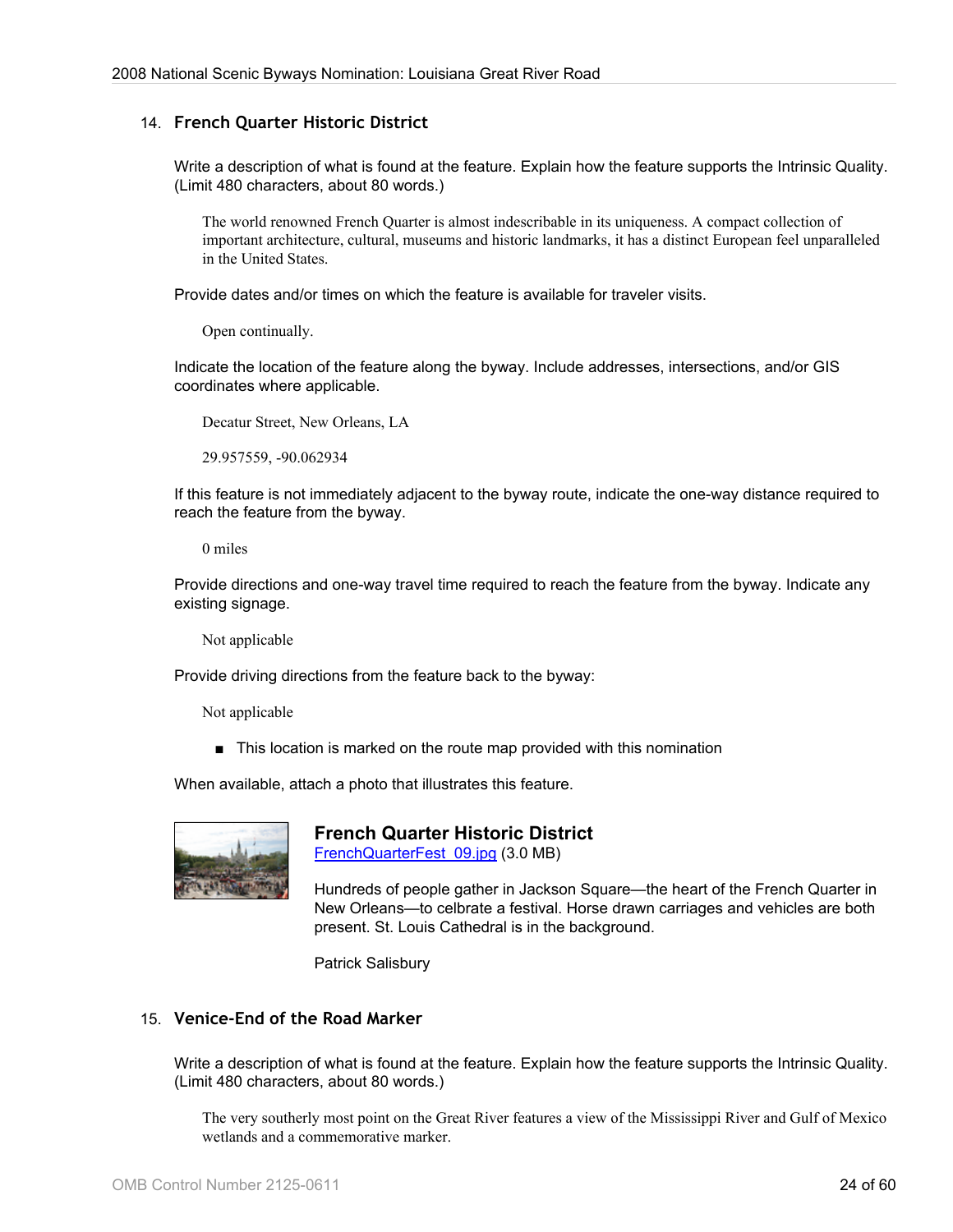Provide dates and/or times on which the feature is available for traveler visits.

Open for viewing at all times from the route.

Indicate the location of the feature along the byway. Include addresses, intersections, and/or GIS coordinates where applicable.

LA 23, Venice LA 29.220045, -89.395479

If this feature is not immediately adjacent to the byway route, indicate the one-way distance required to reach the feature from the byway.

0 miles

Provide directions and one-way travel time required to reach the feature from the byway. Indicate any existing signage.

Not applicable

Provide driving directions from the feature back to the byway:

Not applicable

■ This location is marked on the route map provided with this nomination

When available, attach a photo that illustrates this feature.

## **Telling Your Story**

An important part of supporting the America's Byways brand is providing travelers with information about the Intrinsic Qualities that form the essence of your byway. This part of the nomination gives you an opportunity to demonstrate the efforts you have made to tell your byway stories.

Describe the materials you use to tell your byway story and interpret its Intrinsic Quality, e.g., maps, brochures, DVDs, etc.) (Limit 900 characters, about 150 words.)

A wide range of materials and media are available to assist Louisiana Great River Road travelers to authentically experience the route's intrinsic qualities including but not limited to:

- Live, first person interpretation provided by trained re-enactors,
- A large selection of commercially –available books and tour guides focused on the history of the Lower Mississippi River region,
- Hundreds of fixed interpretive and educational panels and exhibits,
- Preserved sites, artifacts and accurate recreations for public viewing,
- Electronically based interpretation is developing rapidly,
- Free public brochures and maps, and
- Web sites offering information about sites.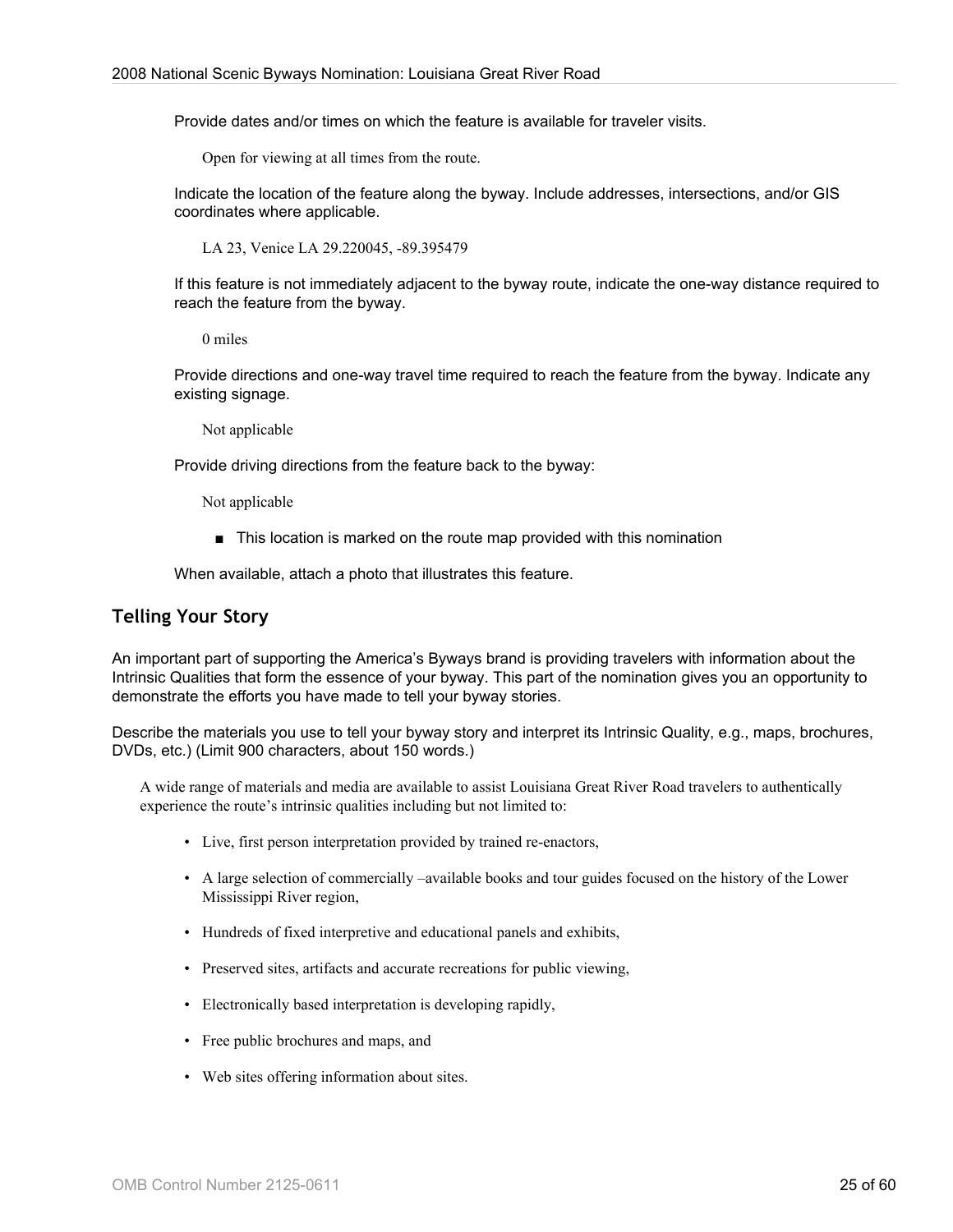Provide list websites where travelers and media can find information **specific to your byway** (other than byways.org.)

www.experiencemississippiriver.com

www.louisianatravel.com

www.crt.state.la.us

#### **Itinerary**

Provide one sequential itinerary that offers a view of what it is like to travel along your road. This itinerary should not be viewed as a typical travel itinerary that lists unrelated stops along a route, but rather a series of related stops that collectively convey a sense of continuity directly related to the intrinsic quality and tell your byway's story.

#### **Summary**

Enter a name for this itinerary that characterizes the theme/story you wish to convey that will capture the traveler's attention.

Baton Rouge to New Orleans

Write a short description of the itinerary that would give potential travelers a good idea of what they can plan to experience during the trip. Also include details such as the amount of time required, suggested times of year to make the trip, and any special preparations required. (Limit 900 characters, about 150 words.)

**The "Baton Rouge to New Orleans" itinerary is one of eight multi-day itineraries of the Louisiana Great River Road wherein a travel party crosses the Mississippi River by way of several bridges and ferry boats; tours the historic old and new state capitols; understands the evolution of river transportation at a restored lock house and dam; rides a bicycle on a scenic part of the 10-state Mississippi River Trail; tours in the splendor of Antebellum plantation homes set on the River; learns of the rural roots of Jazz and Creole lifestyles at the African American Museum; sees firsthand how the floodwaters of the mighty Mississippi are managed; and explores New Orleans on a street car, takes in the shops and entertainment of the French Quarter and expands appreciation and respect for more than 300 years of international history, local culture all intertwined with a rich natural environment.**

#### **Start: Louisiana State Capitol Complex**

Provide a short description of this stop in the context of the itinerary that helps potential visitors understand why it was included in the itinerary and that helps make the itinerary a "whole" experience.

The Louisiana State Capitol Complex is the site of the 34-story Art Deco statehouse; the Pentagon Barracks, a former military post; the new State Historical Museum, the State Library; and the beautiful Capitol Gardens. The Capitol Building will forever be entwined with the political career of Huey Pierce Long. Long wanted to build a new statehouse in 1928 when he was running for Governor and he was assassinated in the Capitol Building and died there on September 10, 1935.

#### How long should visitors plan to stay at this stop?

2 hours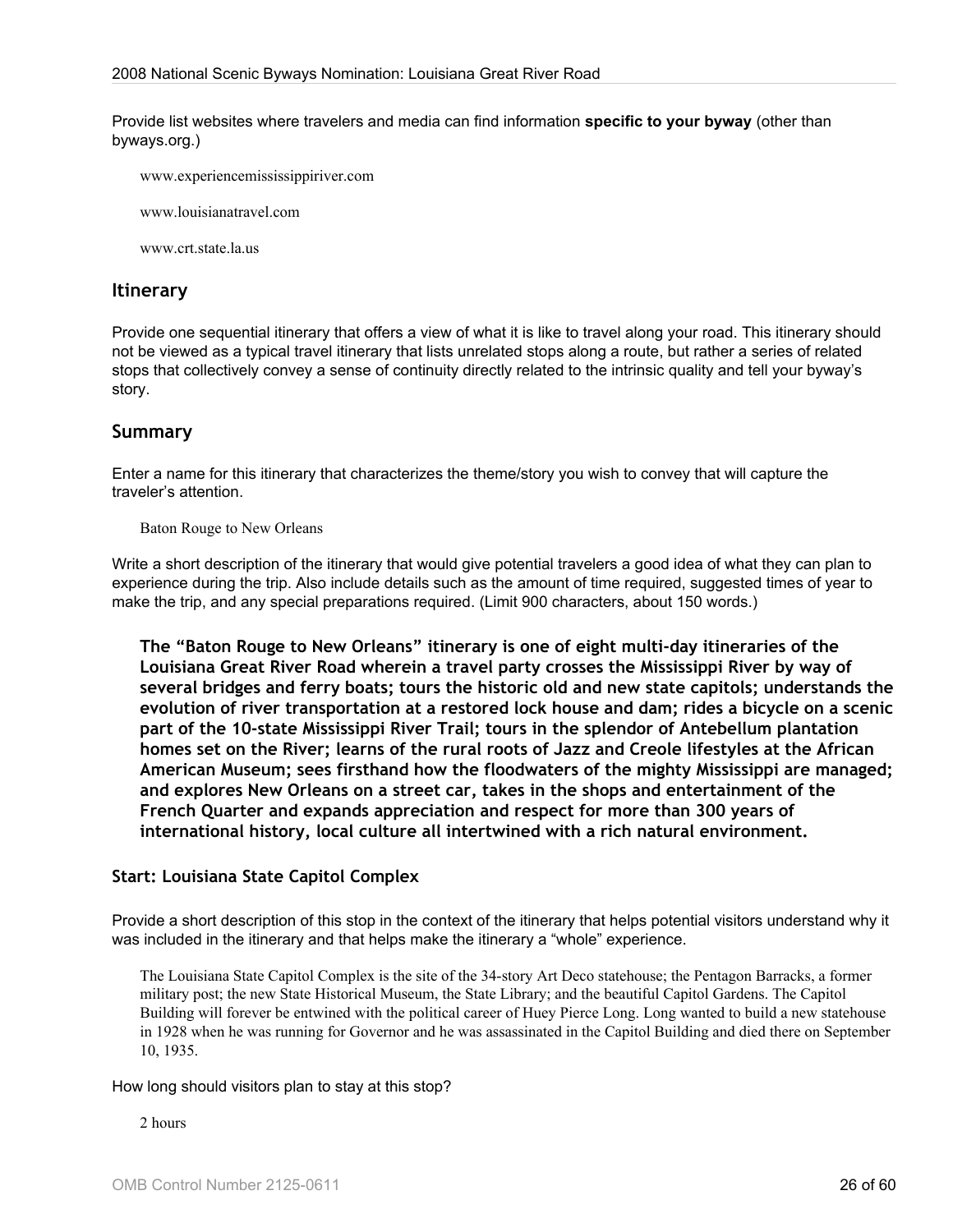If walking or hiking is involved, what is the typical distance traveled? (Enter zero if none.)

0.5 miles

If walking or hiking is involved, what is the degree of difficulty?

easy

#### **Stop 1: Old Louisiana State Capitol**

Provide driving directions from the previous stop on the itinerary to this stop:

Depart State Capitol on State Capitol Drive (West)

Turn left on US 61 and continue to 100 north Blvd.

What is the driving distance between the previous stop and this stop?

0.8 miles

What is the average driving time between the previous stop and this stop?

2 minutes

Provide a short description of this stop in the context of the itinerary that helps potential visitors understand why it was included in the itinerary and that helps make the itinerary a "whole" experience.

Built in the late 1840s, the old capitol, a distinguished example of Gothic Revival, stands high on a bluff facing the Mississippi River. During the Civil War, Union forces captured the "old gray castle" and used it as a prison and a garrison for African-American troops. While the building caught fire twice, it remained in use until 1932, when it was abandoned for the new State Capitol building. Restored in the 1990s, the former Capitol is now a museum.

How long should visitors plan to stay at this stop?

30 minutes

If walking or hiking is involved, what is the typical distance traveled? (Enter zero if none.)

0.1 miles

If walking or hiking is involved, what is the degree of difficulty?

easy

#### **Stop 2: MIssissippi River Trail**

Provide driving directions from the previous stop on the itinerary to this stop:

Depart Old State Capitol on North Blvd (West)

Turn LEFT (South) onto S River Rd

Turn RIGHT to stay on S River Rd

Turn LEFT (East) onto France St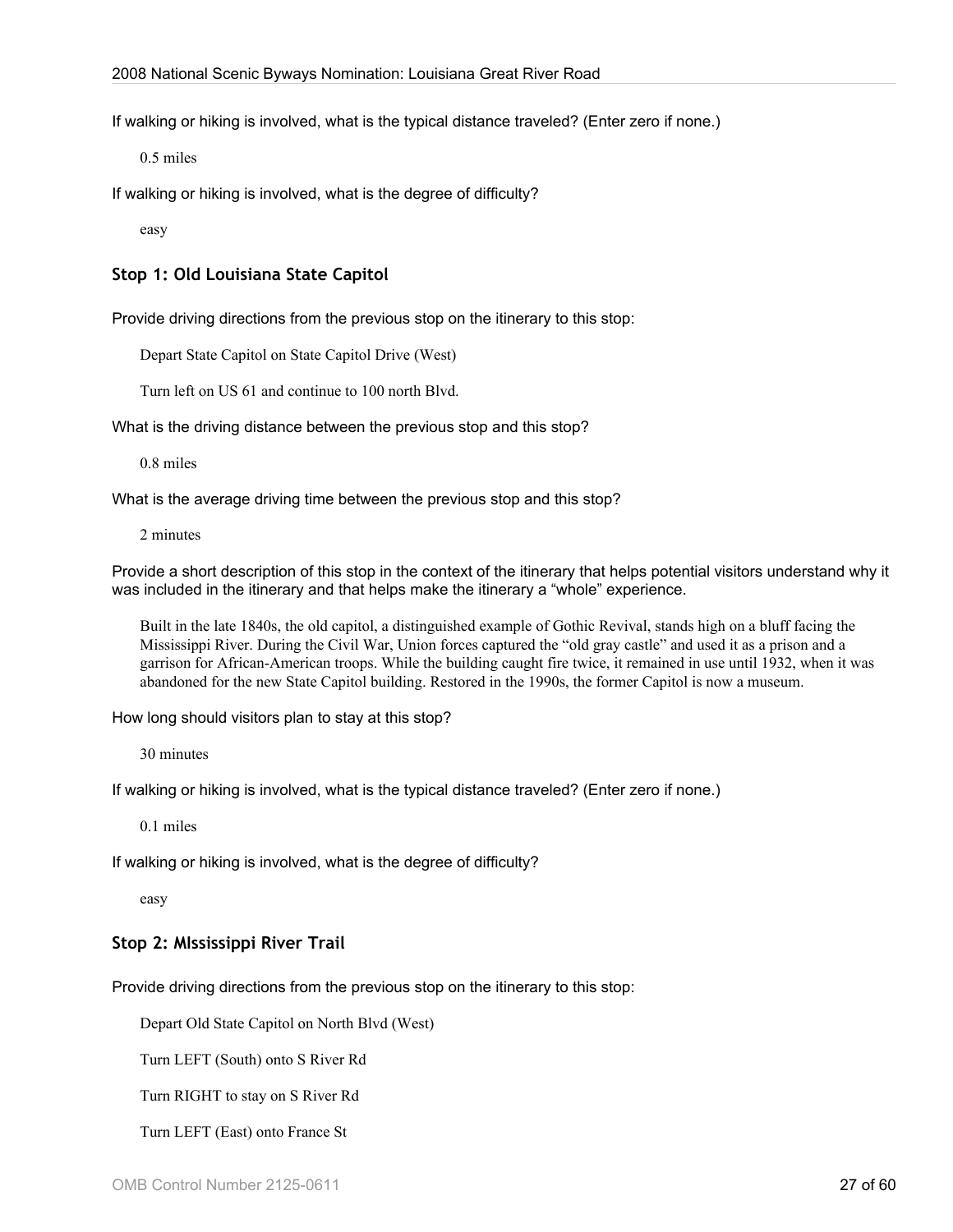At 569 LA 30 turn RIGHT (South) onto LA 30 [St Philip St]

Bear RIGHT (South) onto LA 30 [Nicholson Dr]

At 996 LA 30 stay on LA 30 [Nicholson Dr] (South)

Turn RIGHT (West) onto W McKinley St

Arrive at River Rd S Parking area

What is the driving distance between the previous stop and this stop?

0 miles

What is the average driving time between the previous stop and this stop?

5 minutes

Provide a short description of this stop in the context of the itinerary that helps potential visitors understand why it was included in the itinerary and that helps make the itinerary a "whole" experience.

While the Mississippi River Trail (MRT) parallels the Great River Road in the ten states adjoining the River, this is particularly effective location to view the Mississippi River, gain a perspective on the many ways the River is valued—transportation of commodities, a natural resource, a setting for recreation, and a place of with Louisiana State University in the background. The developed trail-head at this location associated with the earthen river levee provides excellent opportunities for interpretation.

How long should visitors plan to stay at this stop?

15 minutes to 1 hour

If walking or hiking is involved, what is the typical distance traveled? (Enter zero if none.)

0.1 miles

If walking or hiking is involved, what is the degree of difficulty?

easy

#### **Stop 3: Plaquemine Ferry Boat**

Provide driving directions from the previous stop on the itinerary to this stop:

Depart parking area for River Rd S (South)

Keep STRAIGHT onto LA 327 [River Rd S]

Keep STRAIGHT onto LA 327 [River Rd]

At River Rd, Sunshine, LA, stay on LA 327 [River Rd] (West)

Keep RIGHT onto LA 991 [River Rd]

At 944 River Rd, Sunshine, LA, stay on LA 991 [River Rd] (West)

Bear RIGHT (South) onto LA 991 [SR-75], then immediately turn RIGHT (South-West) onto LA 75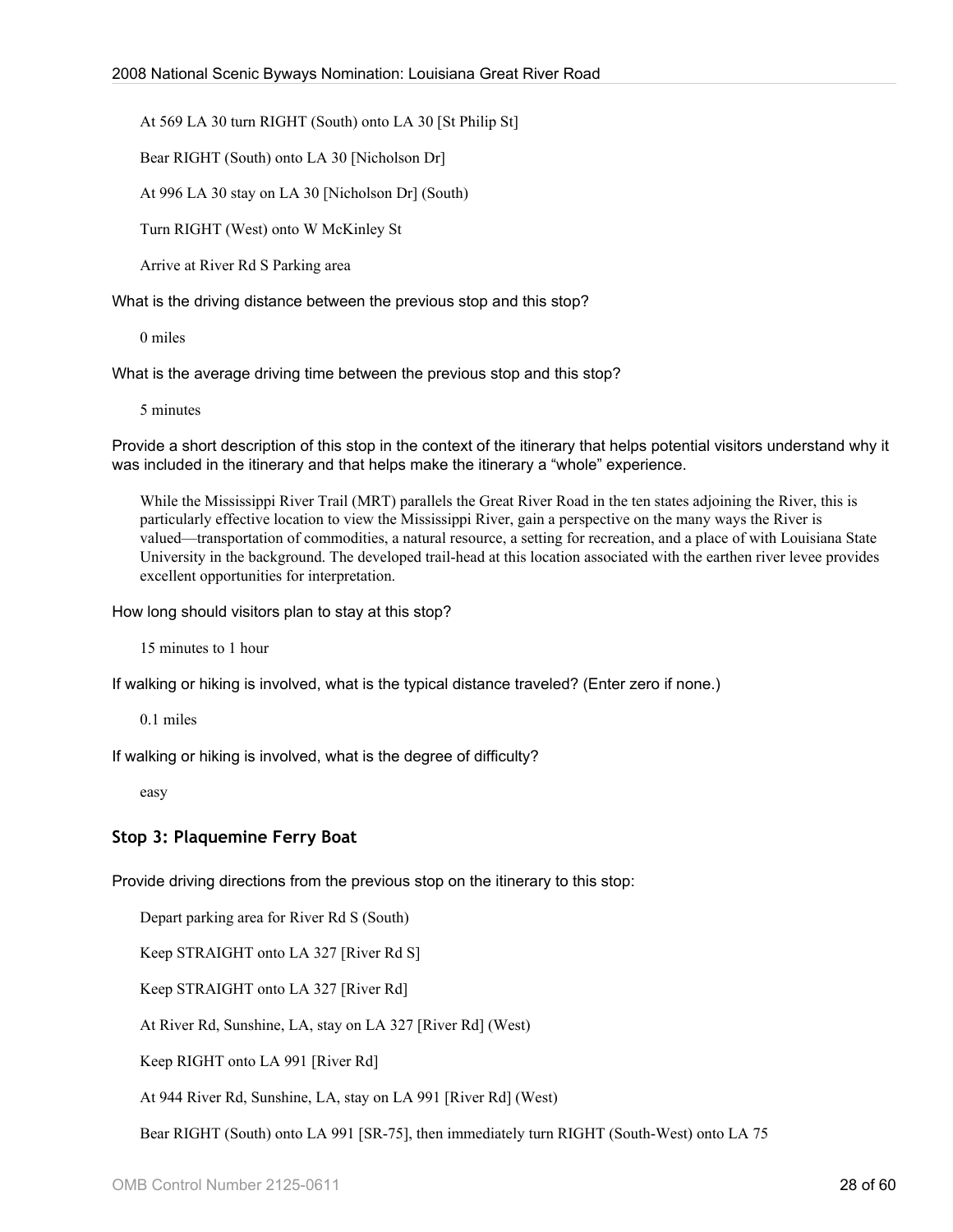Arrive Plaquemine Ferry Terminal

What is the driving distance between the previous stop and this stop?

20 miles

What is the average driving time between the previous stop and this stop?

27

Provide a short description of this stop in the context of the itinerary that helps potential visitors understand why it was included in the itinerary and that helps make the itinerary a "whole" experience.

The stop will be an experience of a life time for many people: crossing the mighty Mississippi on a ferry boat. This gives the traveler a front row seat to experience the power of the water, the wonder of the width and depth of the River and the challenges travelers have faced throughout time navigating this great water highway.

How long should visitors plan to stay at this stop?

15 to 20 minutes

If walking or hiking is involved, what is the typical distance traveled? (Enter zero if none.)

0 miles

If walking or hiking is involved, what is the degree of difficulty?

N/A

## **Stop 4: Plaquemine Lock State Historic Site**

Provide driving directions from the previous stop on the itinerary to this stop:

Depart Ferry boat on LA 75 (West)

Turn RIGHT (South-West) onto LA 405 [LA 75], then immediately turn

RIGHT (North-West) onto LA 1 [Church St]

Arrive Plaquemine Lock State Historic Site

What is the driving distance between the previous stop and this stop?

1.1 miles

What is the average driving time between the previous stop and this stop?

2 minutes

Provide a short description of this stop in the context of the itinerary that helps potential visitors understand why it was included in the itinerary and that helps make the itinerary a "whole" experience.

Built along Bayou Plaquemine - an artery into the Atchafalaya interior—the lock provided a major connection between the Mississippi River and inland waterways. In addition to the lock, the area includes the Gary James Hebert Memorial Lockhouse, which serves as a museum and visitors center. This location is one of the nationally designated Great River Road Interpretive Centers.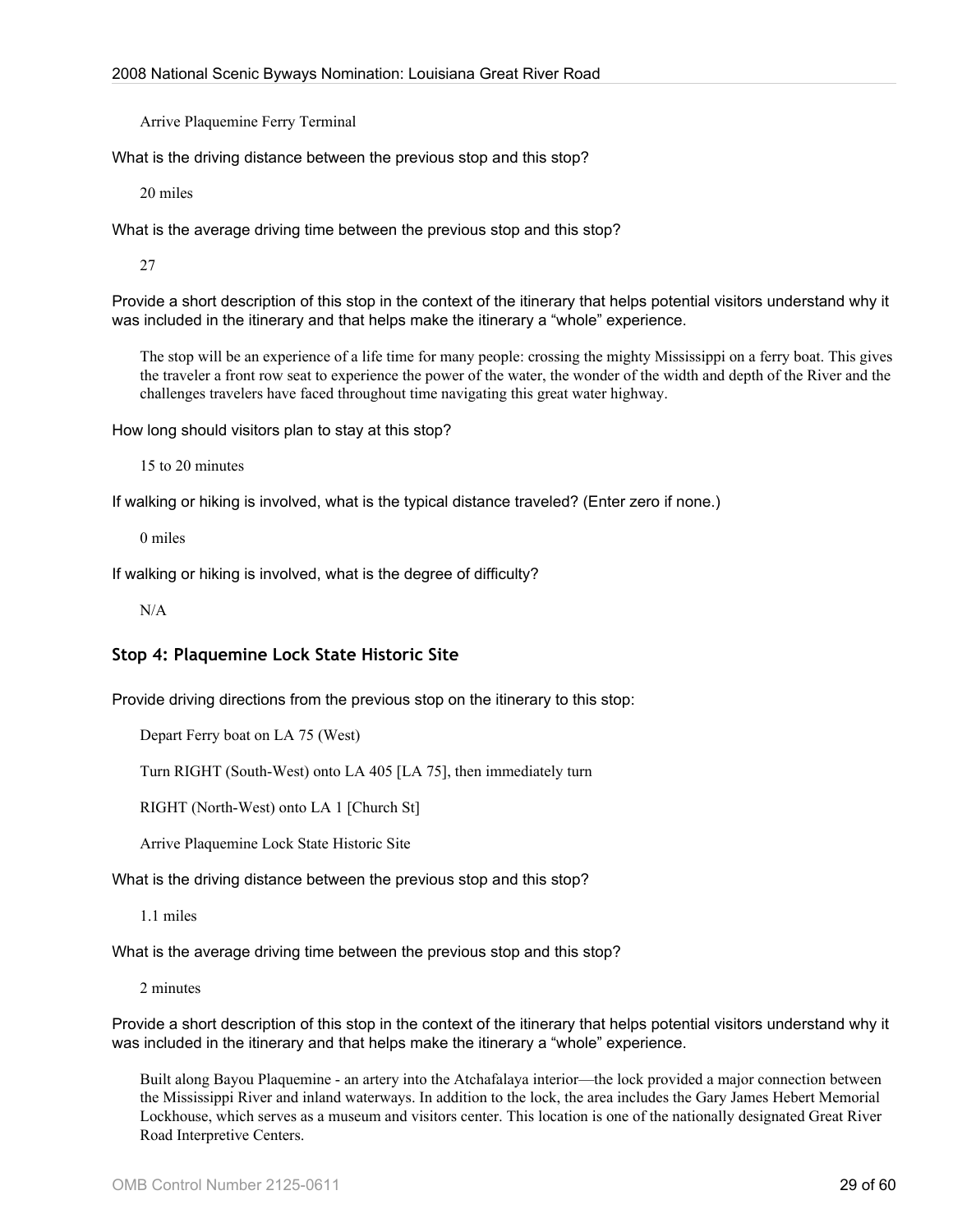How long should visitors plan to stay at this stop?

30 minutes

If walking or hiking is involved, what is the typical distance traveled? (Enter zero if none.)

0.2 miles

If walking or hiking is involved, what is the degree of difficulty?

easy

#### **Stop 5: Houmas House Plantation**

Provide driving directions from the previous stop on the itinerary to this stop:

Depart Plaquemine Lock State Historic Site on LA 75

Turn RIGHT (South-West) onto LA 405 [LA 75], then immediately turn RIGHT (North-West) onto LA 1 [Church St]

At LA 1, Plaquemine, LA 70764, stay on LA 1 (West)

Turn LEFT (South) onto Local road(s)

Bear LEFT (East) onto LA 1

Turn LEFT (North-East) onto LA 75 [Belleview Rd]

Road name changes to LA 405 [LA 75]

Turn LEFT (North-West) onto LA 75

Take LA 75 (North)

Bear RIGHT (East) onto LA 75 [River Rd]

At 1285 River Rd, Sunshine, stay on LA 75 [River Rd] (East)

Keep STRAIGHT onto LA 75

At 2063 LA 75, Sunshine, LA, stay on LA 75 (East)

At 4361 LA 75, St Gabriel, LA, stay on LA 75 (South)

At 5572 LA 75, Carville, LA, stay on LA 75 (South)

Turn LEFT to stay on LA 75

At 6234 LA 75, Carville, LA , stay on LA 75 (East)

At LA 75, Darrow, LA, stay on LA 75 (South-East)

Road name changes to LA 942

Arrive Houmas House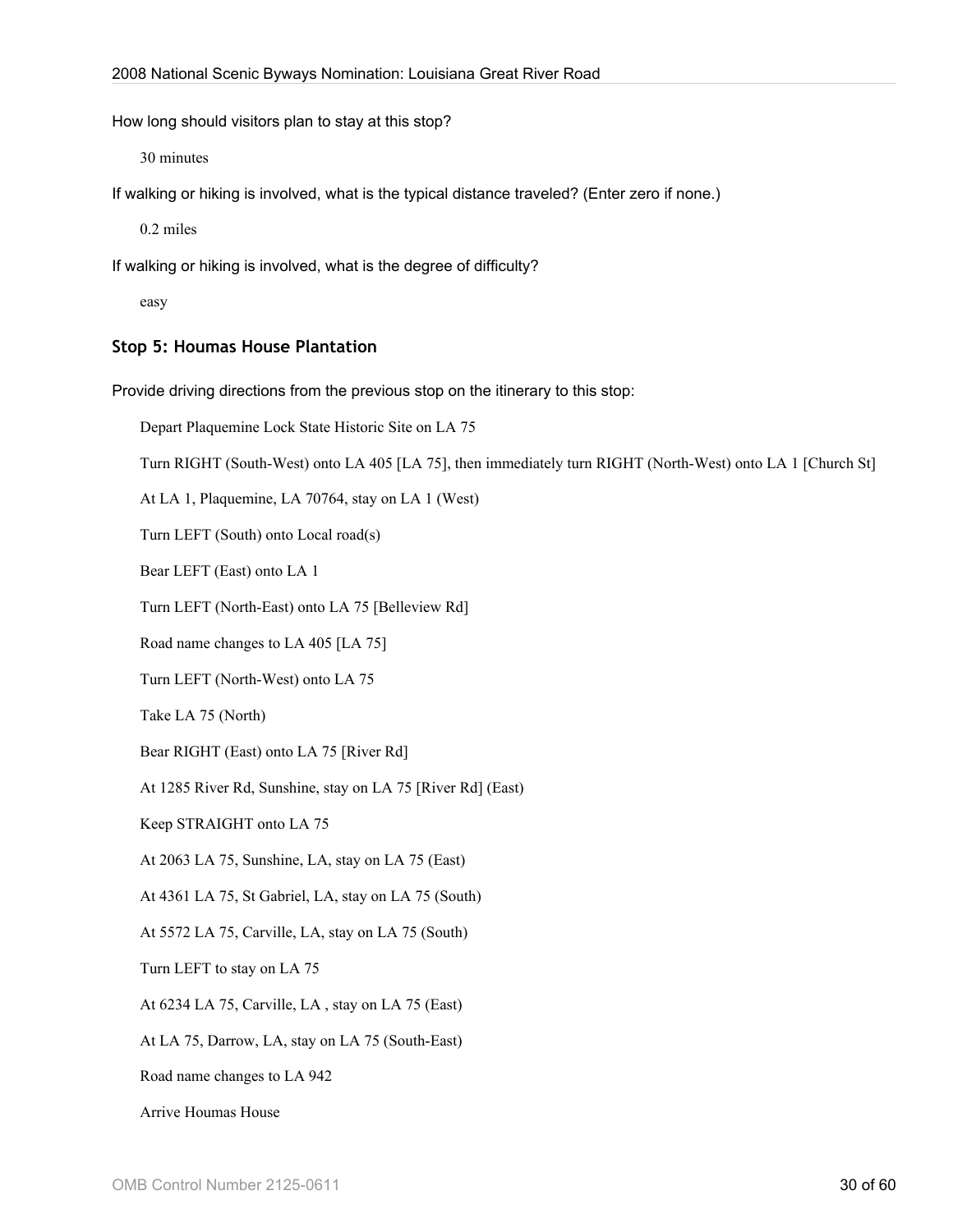What is the driving distance between the previous stop and this stop?

30 miles

What is the average driving time between the previous stop and this stop?

54 minutes

Provide a short description of this stop in the context of the itinerary that helps potential visitors understand why it was included in the itinerary and that helps make the itinerary a "whole" experience.

Houmas House dates to about 1840, and is stunning home; it represents the power and wealth of its owners. The present owner has completely remodeled the home and grounds for tours and special events.

How long should visitors plan to stay at this stop?

1 hour

If walking or hiking is involved, what is the typical distance traveled? (Enter zero if none.)

0.5 miles

If walking or hiking is involved, what is the degree of difficulty?

easy

#### **Stop 6: Donaldsonville Downtown**

Provide driving directions from the previous stop on the itinerary to this stop:

Depart Houmas House Plantation on LA 942 (East)

Bear RIGHT (South) onto LA 44

Take Ramp (LEFT) onto LA 70

Turn LEFT (South) onto Frontage St

Turn LEFT (North) onto LA 18

At LA 18, stay on LA 18 (North)

Bear RIGHT (West) onto LA 18 [Mississippi St]

Turn RIGHT (North-East) onto Local road(s)

At LA 18, return South-West on Local road(s)

Turn RIGHT (North-West) onto LA 18 [Mississippi St]

Arrive Donaldsonville

#### What is the driving distance between the previous stop and this stop?

14 miles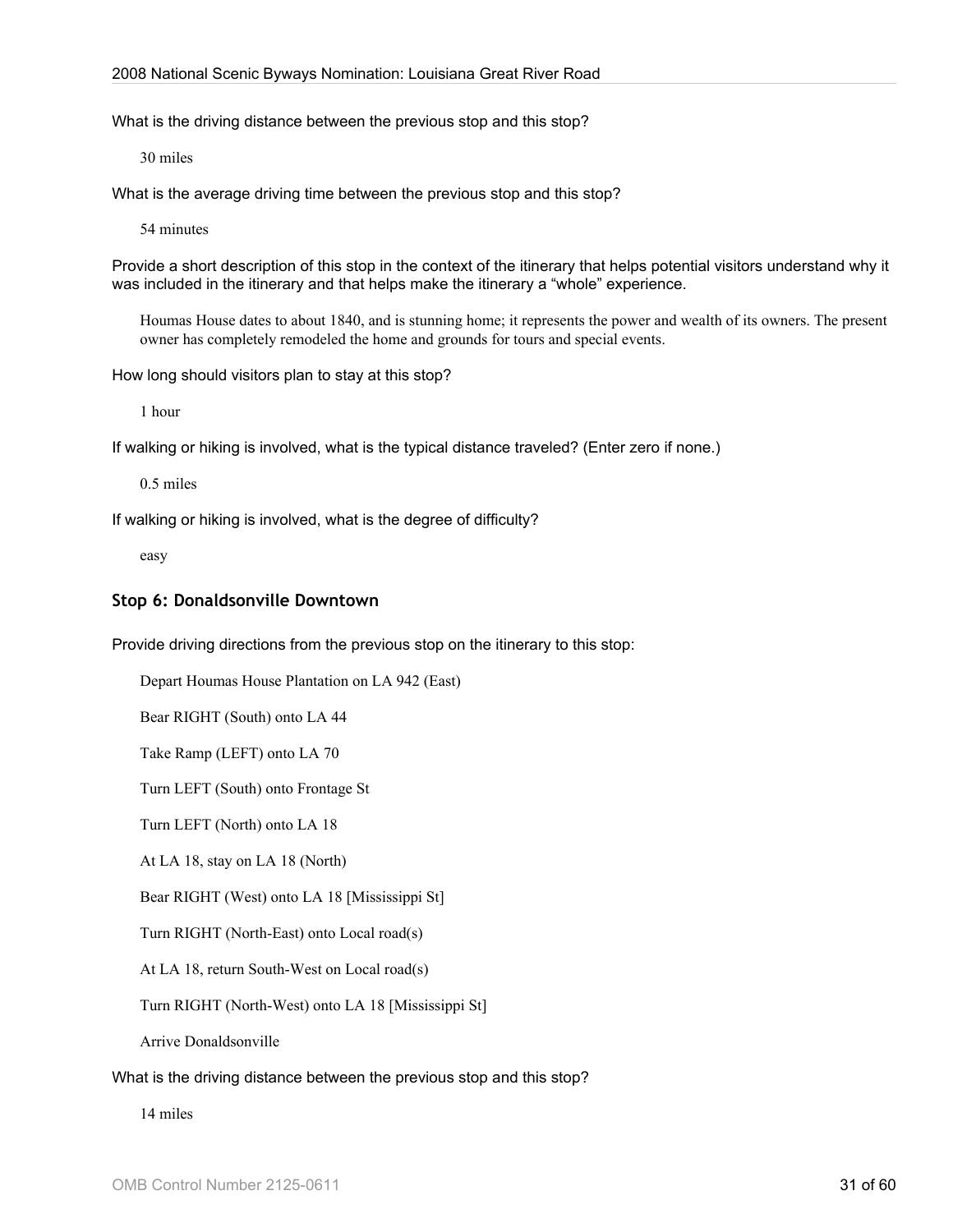What is the average driving time between the previous stop and this stop?

25 minutes

Provide a short description of this stop in the context of the itinerary that helps potential visitors understand why it was included in the itinerary and that helps make the itinerary a "whole" experience.

Discover Donaldsonville's rich art and craft heritage at the numerous art galleries and shops. Visit one of the area's historic attractions. Explore downtown Donaldsonville's eclectic shops and unique restaurants. Or take a leisurely stroll through the second largest historic district in the State of Louisiana. There are also several events, festivals and Louisiana-style entertainment to spice up your visit.

How long should visitors plan to stay at this stop?

30 minutes

If walking or hiking is involved, what is the typical distance traveled? (Enter zero if none.)

0.5 miles

If walking or hiking is involved, what is the degree of difficulty?

easy

#### **Stop 7: River Road African American Museum**

Provide driving directions from the previous stop on the itinerary to this stop:

In Donaldsonville, Turn LEFT (South) onto Railroad Ave

Arrive at Charles St, Donaldsonville

What is the driving distance between the previous stop and this stop?

0.25 miles

What is the average driving time between the previous stop and this stop?

1 minute

Provide a short description of this stop in the context of the itinerary that helps potential visitors understand why it was included in the itinerary and that helps make the itinerary a "whole" experience.

A strong African American middle class flourished in Donaldsonville, and the Museum recaptures much of its history, including the rural roots of jazz and the Creole lifestyle.

How long should visitors plan to stay at this stop?

15 minutes to 1 hour

If walking or hiking is involved, what is the typical distance traveled? (Enter zero if none.)

0.1 miles

If walking or hiking is involved, what is the degree of difficulty?

easy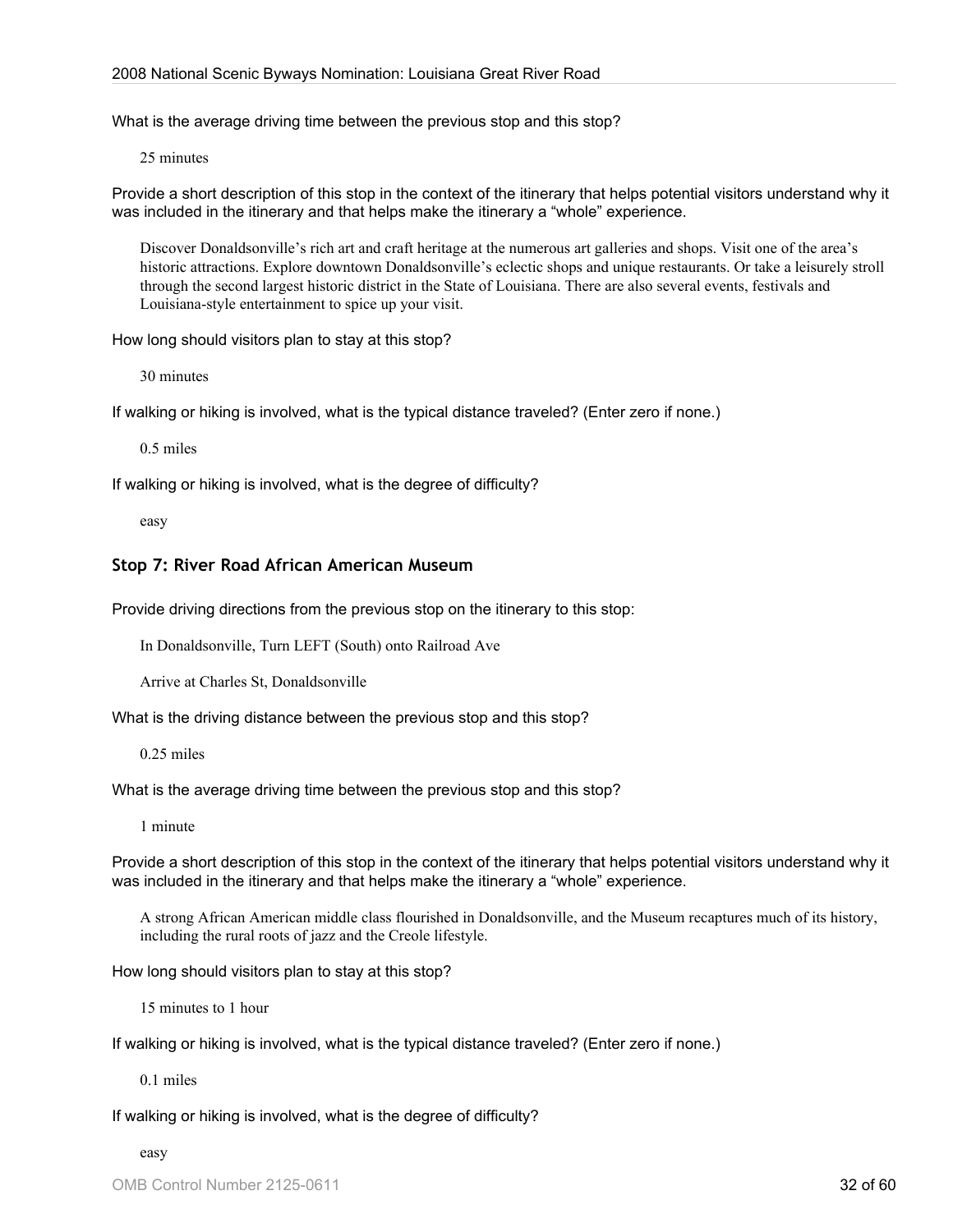#### **Stop 8: Oak Alley Plantation**

Provide driving directions from the previous stop on the itinerary to this stop:

Depart Charles St, Donaldsonville, LA on Railroad Ave (North)

Turn RIGHT (East) onto LA 18 [Mississippi St]

Bear LEFT (East) onto LA 18

Arrive at Oak Alley Plantation

What is the driving distance between the previous stop and this stop?

23 miles

What is the average driving time between the previous stop and this stop?

31

Provide a short description of this stop in the context of the itinerary that helps potential visitors understand why it was included in the itinerary and that helps make the itinerary a "whole" experience.

Oak Alley - one of the grandest, and most photographed, plantations along the River Road. It was finished in the late 1830s for the Roman family, and reflected the neo-classical influences of the era. The quarter-mile canopy of giant live oak trees, believed to be nearly 300 years old, forms an impressive avenue leading to the classic Greek-revival style antebellum home. Oak Alley Plantation has been called the "Grande Dame of the Great River Road".

How long should visitors plan to stay at this stop?

2 hours

If walking or hiking is involved, what is the typical distance traveled? (Enter zero if none.)

0.5 miles

If walking or hiking is involved, what is the degree of difficulty?

easy

#### **Stop 9: Laura: A Creole Plantation**

Provide driving directions from the previous stop on the itinerary to this stop:

Depart Oak Alley Plantation on LA 18 (East)

Arrive Laura Plantation

What is the driving distance between the previous stop and this stop?

3 miles

What is the average driving time between the previous stop and this stop?

3 minutes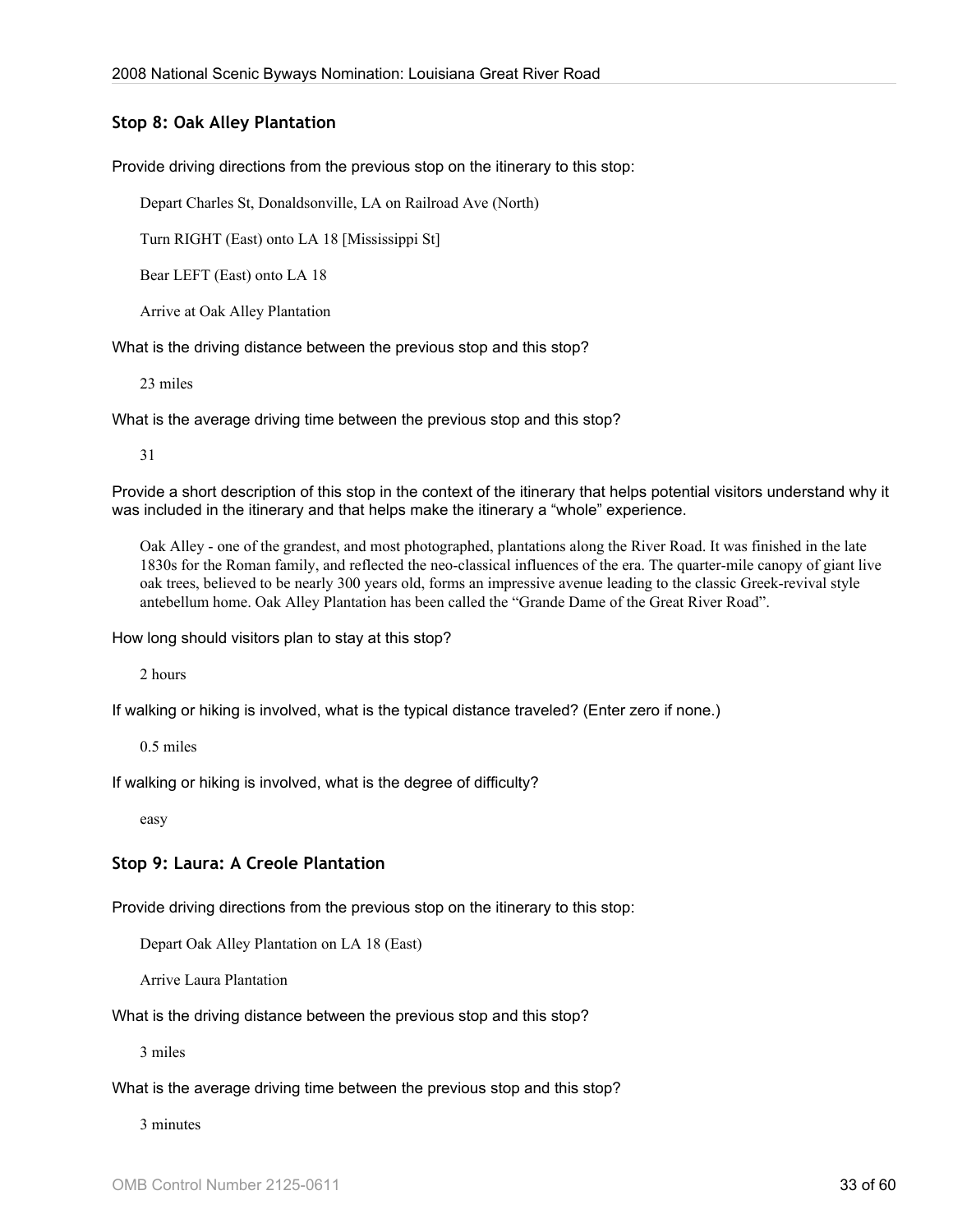Provide a short description of this stop in the context of the itinerary that helps potential visitors understand why it was included in the itinerary and that helps make the itinerary a "whole" experience.

A Creole-style plantation, not as elaborate as those from the late antebellum period. The owners have done an excellent job of recreating the Creole worldview and way of life for visitors

How long should visitors plan to stay at this stop?

2 hours

If walking or hiking is involved, what is the typical distance traveled? (Enter zero if none.)

0.5 miles

If walking or hiking is involved, what is the degree of difficulty?

easy

#### **Stop 10: Bonnet Carre Spillway**

Provide driving directions from the previous stop on the itinerary to this stop:

Depart Laura Plantation on LA 18 (East)

Keep STRAIGHT onto LA 18

Take Ramp (RIGHT) onto LA 3213

Bear LEFT (West) onto Local road(s)

Take Ramp onto LA 3213

Turn LEFT (East) onto LA 44 [E Jefferson Hwy]

At LA 44, Gramercy, LA stay on LA 44 [E Jefferson Hwy] (East)

Bear RIGHT (South-East) onto LA 44 [River Rd]

Keep RIGHT onto LA 636 3 [W 2nd St]

Road name changes to Cardinal Dr

Turn RIGHT (South) onto LA 628

Keep STRAIGHT onto LA 628 [River Rd]

Bear LEFT (North) onto LA 628 [CCC Rd]

Arrive 987 CCC Rd and the Bonnet Carre Spillway

What is the driving distance between the previous stop and this stop?

26 miles

What is the average driving time between the previous stop and this stop?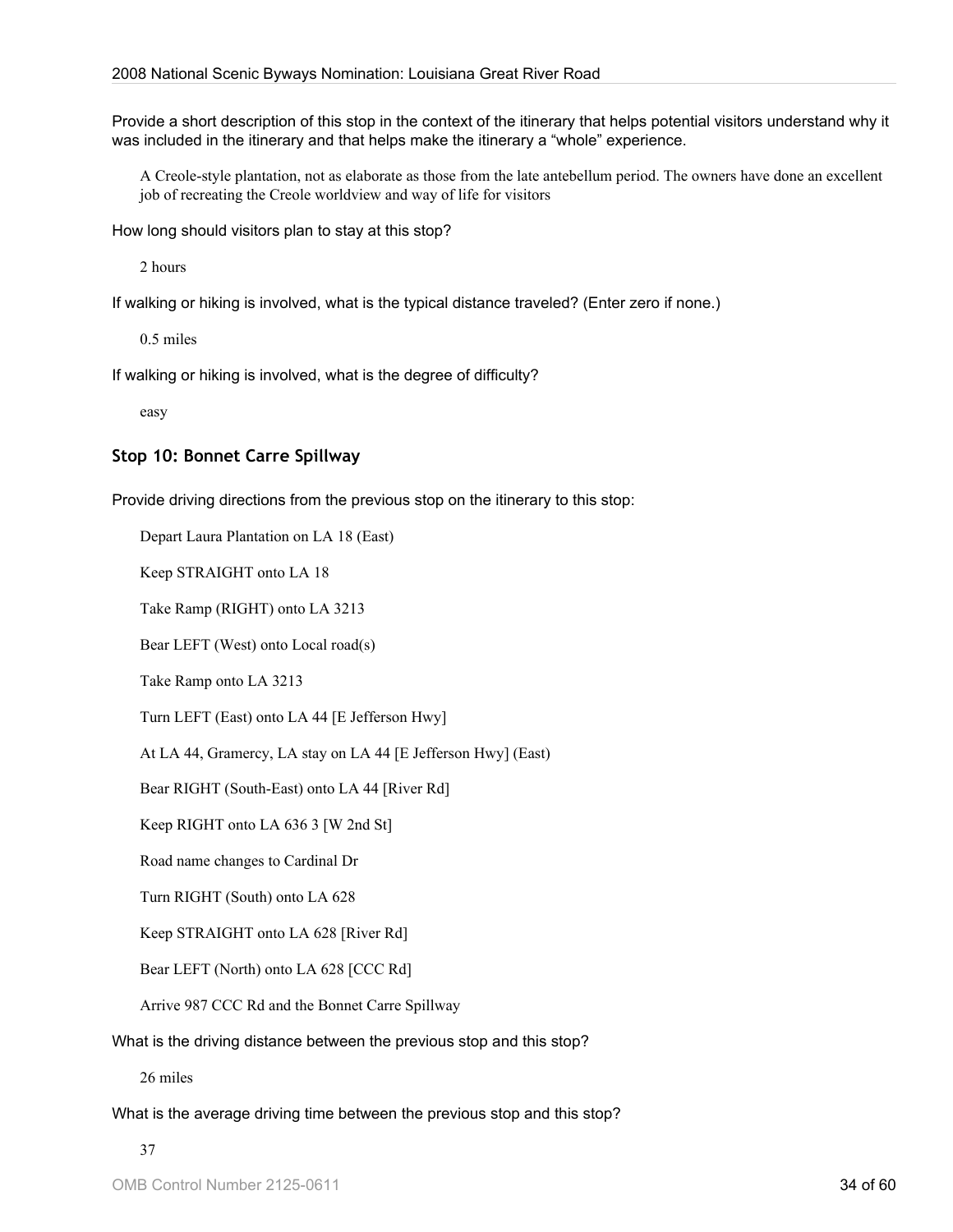Provide a short description of this stop in the context of the itinerary that helps potential visitors understand why it was included in the itinerary and that helps make the itinerary a "whole" experience.

The Bonnet Carre Spillway is a flood control operation in the Lower Mississippi Valley. Located in St. Charles Parish, Louisiana - about 12 miles west of New Orleans - it allows floodwaters from the Mississippi River to flow into Lake Pontchartrain and thence into the Gulf of Mexico.

How long should visitors plan to stay at this stop?

15 minutes

If walking or hiking is involved, what is the typical distance traveled? (Enter zero if none.)

0.3 miles

If walking or hiking is involved, what is the degree of difficulty?

easy

#### **Stop 11: Destrehan Plantation**

Provide driving directions from the previous stop on the itinerary to this stop:

Depart Bonnet Carre Spillway on LA 628 [CCC Rd] (South)

Turn LEFT (North-East) onto Powerland St [River Rd]

Road name changes to River Rd [Spillway Rd]

Bear RIGHT (South) onto River Rd

Keep STRAIGHT onto LA 48 [River Rd]

Arrive at Destrehan Plantation

What is the driving distance between the previous stop and this stop?

6 miles

What is the average driving time between the previous stop and this stop?

11 minutes

Provide a short description of this stop in the context of the itinerary that helps potential visitors understand why it was included in the itinerary and that helps make the itinerary a "whole" experience.

Destrehan dates to the 1780s as well, and is in the Creole style. It served as a site for the summary court convened to try captives from the 1811 slave revolt, a number of whom were then executed.

How long should visitors plan to stay at this stop?

1 hour

If walking or hiking is involved, what is the typical distance traveled? (Enter zero if none.)

0.4 miles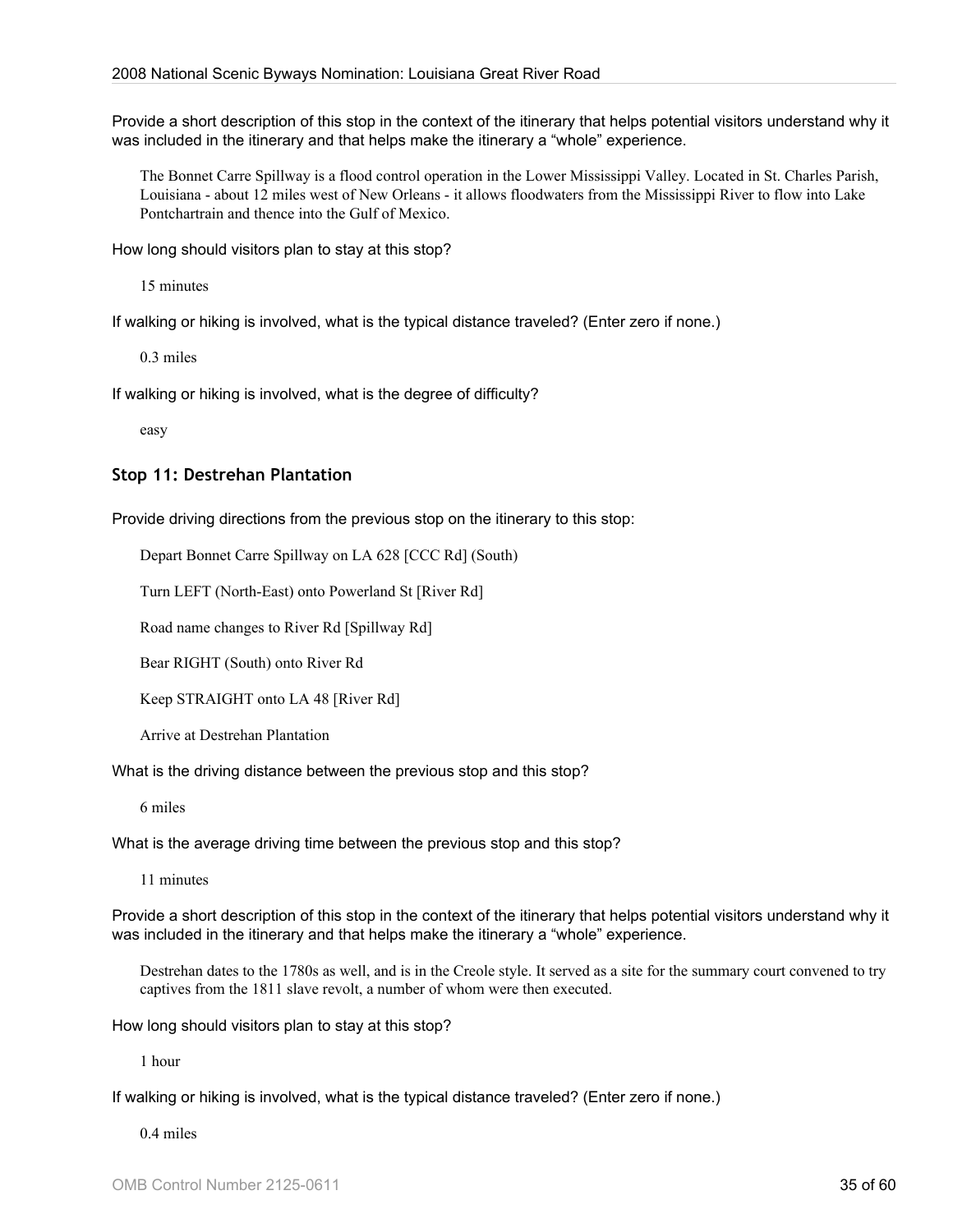If walking or hiking is involved, what is the degree of difficulty?

easy

#### **Stop 12: Jean Lafitte National Historic Park and Preserve**

Provide driving directions from the previous stop on the itinerary to this stop: Depart Destrehan Plantation on LA 48 [River Rd] (South) Bear RIGHT (East) onto LA 48 [W 3rd St] Turn LEFT (North-East) onto River Bend Dr At River Bend Dr return South-West on River Bend Dr Turn LEFT (South) onto LA 48 [Jefferson Hwy] Turn RIGHT (South-East) onto Hickory Ave Turn LEFT (North-East) onto River Rd Road name changes to LA 611 1 [River Rd] Road name changes to Oak St Bear RIGHT (South) onto Leake Ave Bear LEFT (South-East) onto St Charles Ave At Lee Circle roundabout, take the FIRST exit onto Andrew Higgins Dr Turn LEFT (North) onto Camp St Road name changes to Chartres St Turn RIGHT (South-East) onto Toulouse St, then immediately turn RIGHT (South-West) onto Decatur St

Arrive at Jean Lafitte National Historic Park and Preserve Visitor Center

What is the driving distance between the previous stop and this stop?

27 miles

What is the average driving time between the previous stop and this stop?

1 hour

Provide a short description of this stop in the context of the itinerary that helps potential visitors understand why it was included in the itinerary and that helps make the itinerary a "whole" experience.

The six sites of Jean Lafitte National Historical Park and Preserve represent a treasure trove of south Louisiana's historical and cultural riches. People from nearly every country, ethnic group, language, and religion have come to the lower Mississippi River delta and left traces of their passing. The French Quarter Visitor Center and the Chalmette Battlefield and National Cemetery are located on the Great River Road.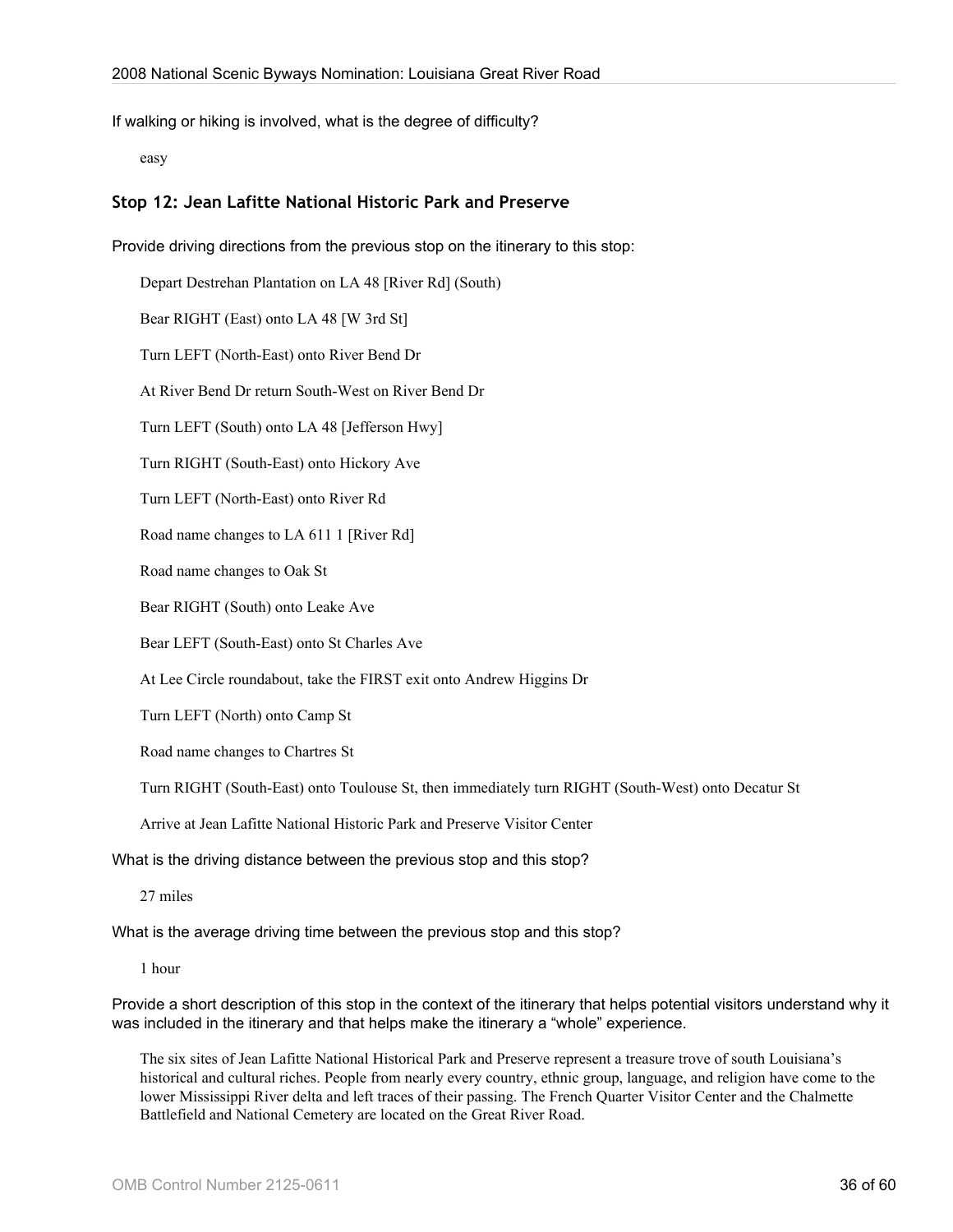How long should visitors plan to stay at this stop?

1 hour

If walking or hiking is involved, what is the typical distance traveled? (Enter zero if none.)

0.3 miles

If walking or hiking is involved, what is the degree of difficulty?

easy

#### **End: French Quarter Historic District**

Provide driving directions from the previous stop on the itinerary to this stop:

Depart Jean Lafitte National Historic Park and Preserve Visitor Center on Decatur St (South-West)

Turn LEFT (South-East) onto Conti St, then immediately turn LEFT (North) onto N Peters St

Bear RIGHT (North-East) onto Decatur St

Turn LEFT (North-West) onto Local road(s)

Arrive Jackson Square

What is the driving distance between the previous stop and this stop?

0.25 miles

What is the average driving time between the previous stop and this stop?

3 minutes

Provide a short description of this stop in the context of the itinerary that helps potential visitors understand why it was included in the itinerary and that helps make the itinerary a "whole" experience.

The world renowned French Quarter is almost indescribable in its uniqueness. A compact collection of important architecture, cultural, museums and historic landmarks, it has a distinct European feel unparalleled in the United States.

How long should visitors plan to stay at this stop?

4 hours

If walking or hiking is involved, what is the typical distance traveled? (Enter zero if none.)

1.5 miles

If walking or hiking is involved, what is the degree of difficulty?

easy

## **Itinerary Stop Details**

If for any reason the stops included in your itinerary vary from the Features detailed previously, please provide additional information here.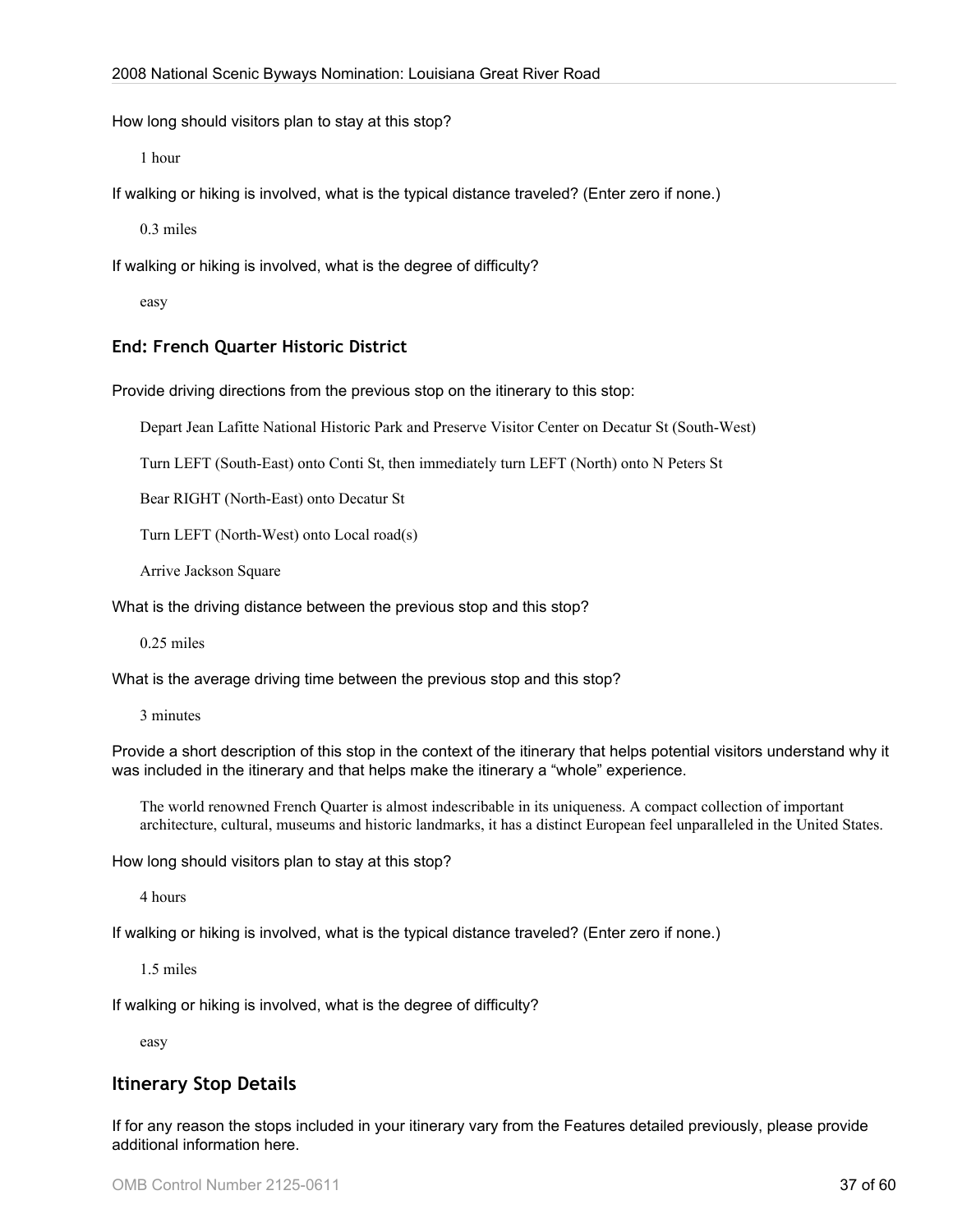#### 1. **Old Louisiana State Capitol**

Explain how this stop supports the Intrinsic Quality. (Limit 480 characters, about 80 words.)

The Louisiana State Capitol Complex is the site of the 34-story Art Deco statehouse; the Pentagon Barracks, a former military post; the new State Historical Museum, the State Library; and the beautiful Capitol Gardens. The Capitol Building will forever be entwined with the political career of Huey Pierce Long. Long wanted to build a new statehouse in 1928 when he was running for Governor and he was assassinated in the Capitol Building and died there on September 10, 1935.

Provide dates and/or times on which the stop is available for traveler visits.

9:00 a.m. to 4:00 p.m., daily, except on major holidays.

Indicate the location of the stop along the byway. Include addresses, intersections, and/or GIS coordinates where applicable.

N. 3rd St. on State Capitol Dr., Baton Rouge

30.456800, -91.187400

If this stop is not immediately adjacent to the byway route, indicate the one-way distance required to reach the site from the byway.

0 miles

Provide directions and one-way travel time required to reach the stop from the byway. Indicate any existing signage.

Not applicable

Provide driving directions from the stop back to the byway:

Not applicable

■ This stop is marked on the route map provided with this nomination

When available, attach a photo that illustrates this stop.

#### 2. **Plaquemine Ferry Boat**

Explain how this stop supports the Intrinsic Quality. (Limit 480 characters, about 80 words.)

The stop will be an experience of a life time for many people: crossing the mighty Mississippi on a ferry boat. This is give first hand the sensations of the power of the water, the wonder of the width and depth of the River and the challenges that all Lower Mississippi River traveler have faced throughout time navigating the River.

Provide dates and/or times on which the stop is available for traveler visits.

7 AM to 7PM Weekdays and most weekends

Indicate the location of the stop along the byway. Include addresses, intersections, and/or GIS coordinates where applicable.

Plaquemine, LA

West bank: 30.283089, -91.224012 OMB Control Number 2125-0611 38 of 60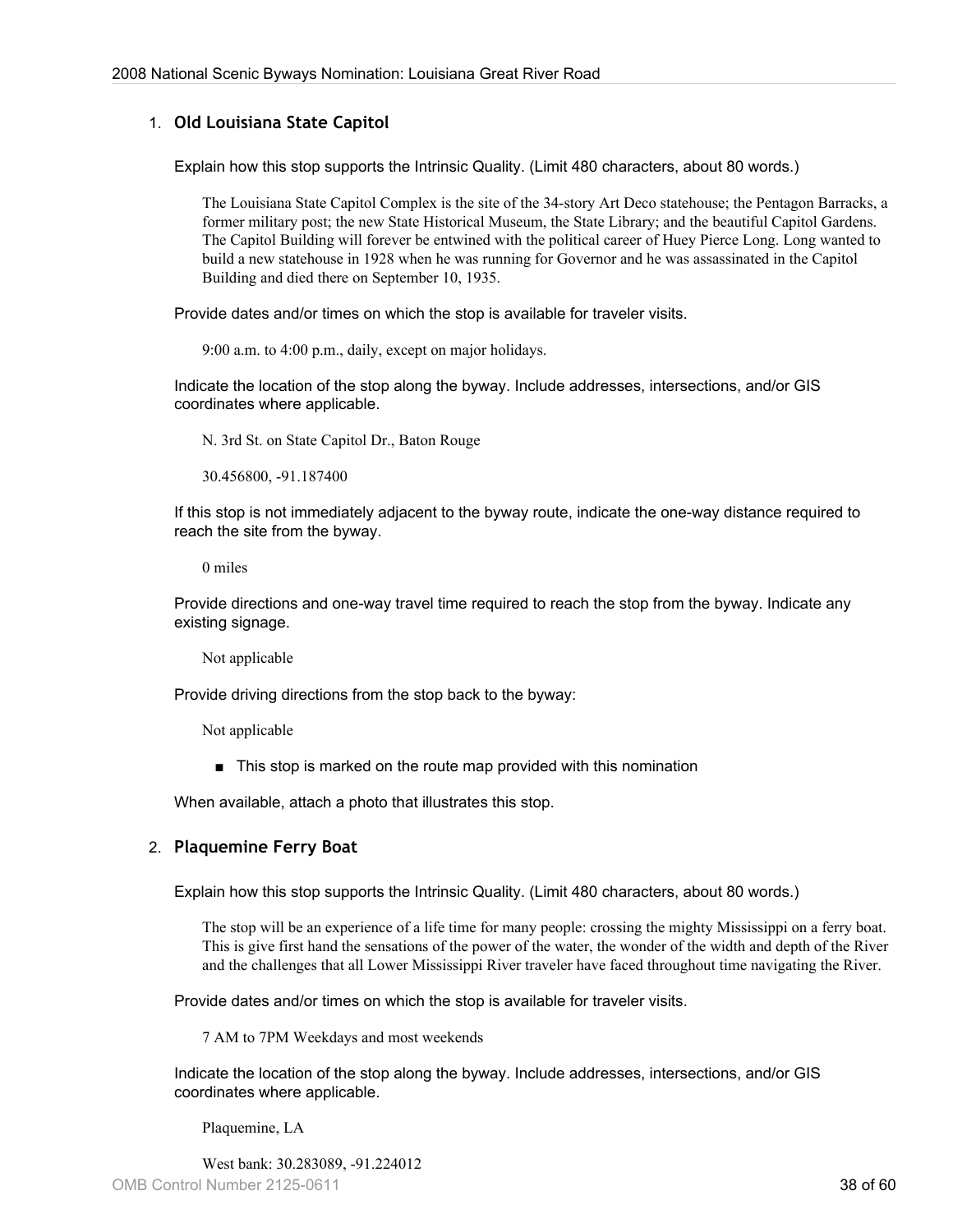East bank: 30.286608, -91.209673

If this stop is not immediately adjacent to the byway route, indicate the one-way distance required to reach the site from the byway.

0 miles

Provide directions and one-way travel time required to reach the stop from the byway. Indicate any existing signage.

Not applicable

Provide driving directions from the stop back to the byway:

Not applicable

■ This stop is marked on the route map provided with this nomination

When available, attach a photo that illustrates this stop.

#### 3. **Houmas House Plantation**

Explain how this stop supports the Intrinsic Quality. (Limit 480 characters, about 80 words.)

Houmas House dates to about 1840, and is stunning home; it represents the power and wealth of its owners. The present owner has completely remodeled the home and grounds for tours and special events.

Provide dates and/or times on which the stop is available for traveler visits.

Houmas House Plantation and Gardens is open on Monday and Tuesday, 9 a.m. until 5 p.m. and Wednesday through Sunday, 9 a.m. until 8 p.m.

Indicate the location of the stop along the byway. Include addresses, intersections, and/or GIS coordinates where applicable.

40136 LA 942, Darrow, LA 70725

30.141121, -90.934130

If this stop is not immediately adjacent to the byway route, indicate the one-way distance required to reach the site from the byway.

0 miles

Provide directions and one-way travel time required to reach the stop from the byway. Indicate any existing signage.

Not applicable

Provide driving directions from the stop back to the byway:

Not applicable

■ This stop is marked on the route map provided with this nomination

When available, attach a photo that illustrates this stop.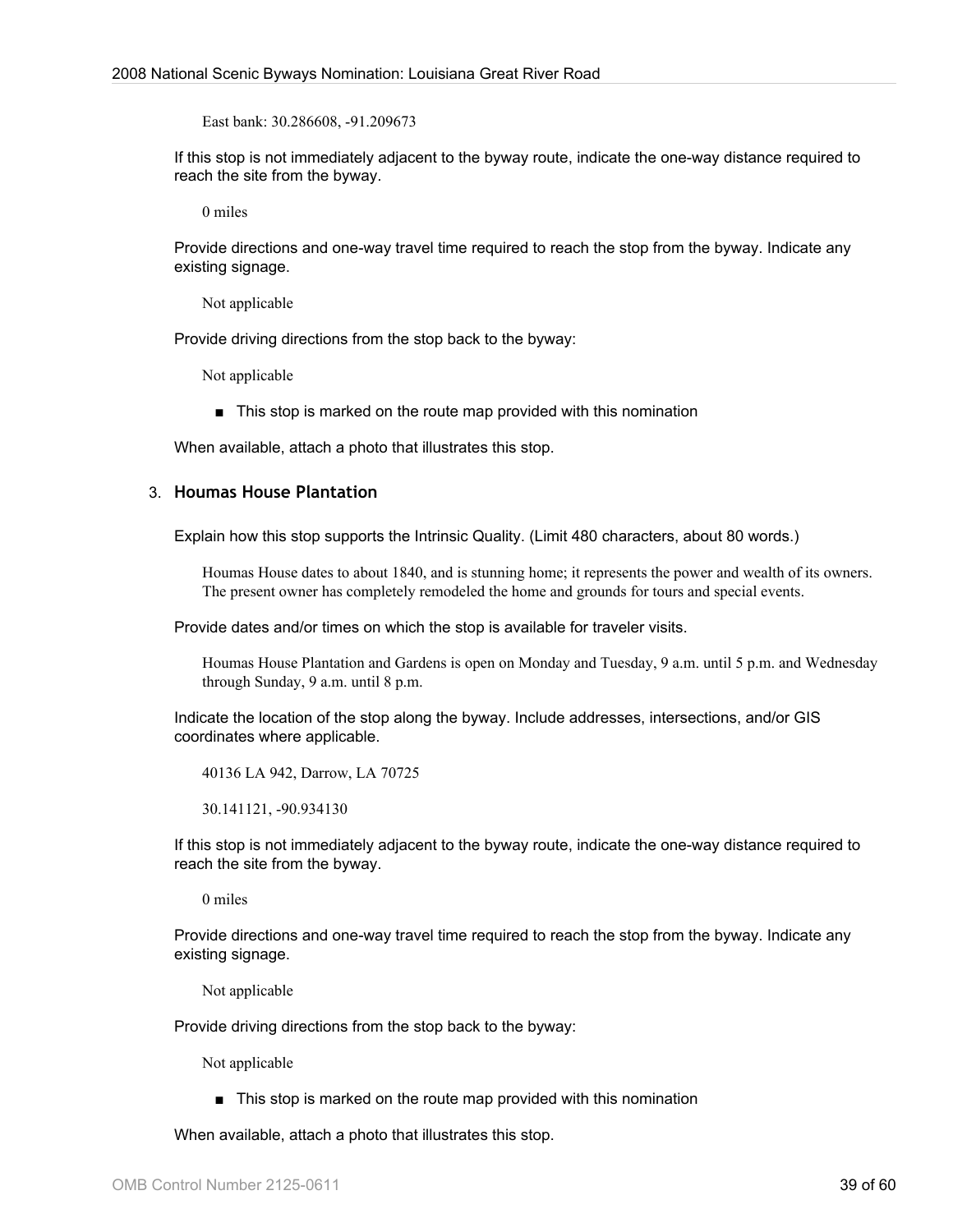#### 4. **Donaldsonville Downtown**

Explain how this stop supports the Intrinsic Quality. (Limit 480 characters, about 80 words.)

Discover Donaldsonville's rich art and craft heritage at the numerous art galleries and shops. Visit one of the area's historic attractions. Explore downtown Donaldsonville's eclectic shops and unique restaurants. Or take a leisurely stroll through the second largest historic district in the State of Louisiana. There are also several events, festivals and Louisiana-style entertainment to spice up your visit.

Provide dates and/or times on which the stop is available for traveler visits.

Downtown area open continuously. Store and shop hours vary.

Indicate the location of the stop along the byway. Include addresses, intersections, and/or GIS coordinates where applicable.

Donaldsonville, LA 70346

30.106248, -90.987092

If this stop is not immediately adjacent to the byway route, indicate the one-way distance required to reach the site from the byway.

0 miles

Provide directions and one-way travel time required to reach the stop from the byway. Indicate any existing signage.

Not applicable

Provide driving directions from the stop back to the byway:

Not applicable

■ This stop is marked on the route map provided with this nomination

When available, attach a photo that illustrates this stop.

#### 5. **River Road African American Museum**

Explain how this stop supports the Intrinsic Quality. (Limit 480 characters, about 80 words.)

A strong African American middle class flourished in Donaldsonville, and the Museum recaptures much of its history, including the rural roots of jazz and the Creole lifestyle.

Provide dates and/or times on which the stop is available for traveler visits.

Wednesday-Saturday 10 a.m.- 5 p.m. and Sunday 1-5 p.m.

Indicate the location of the stop along the byway. Include addresses, intersections, and/or GIS coordinates where applicable.

406 Charles Street, Donaldsonville, LA 70346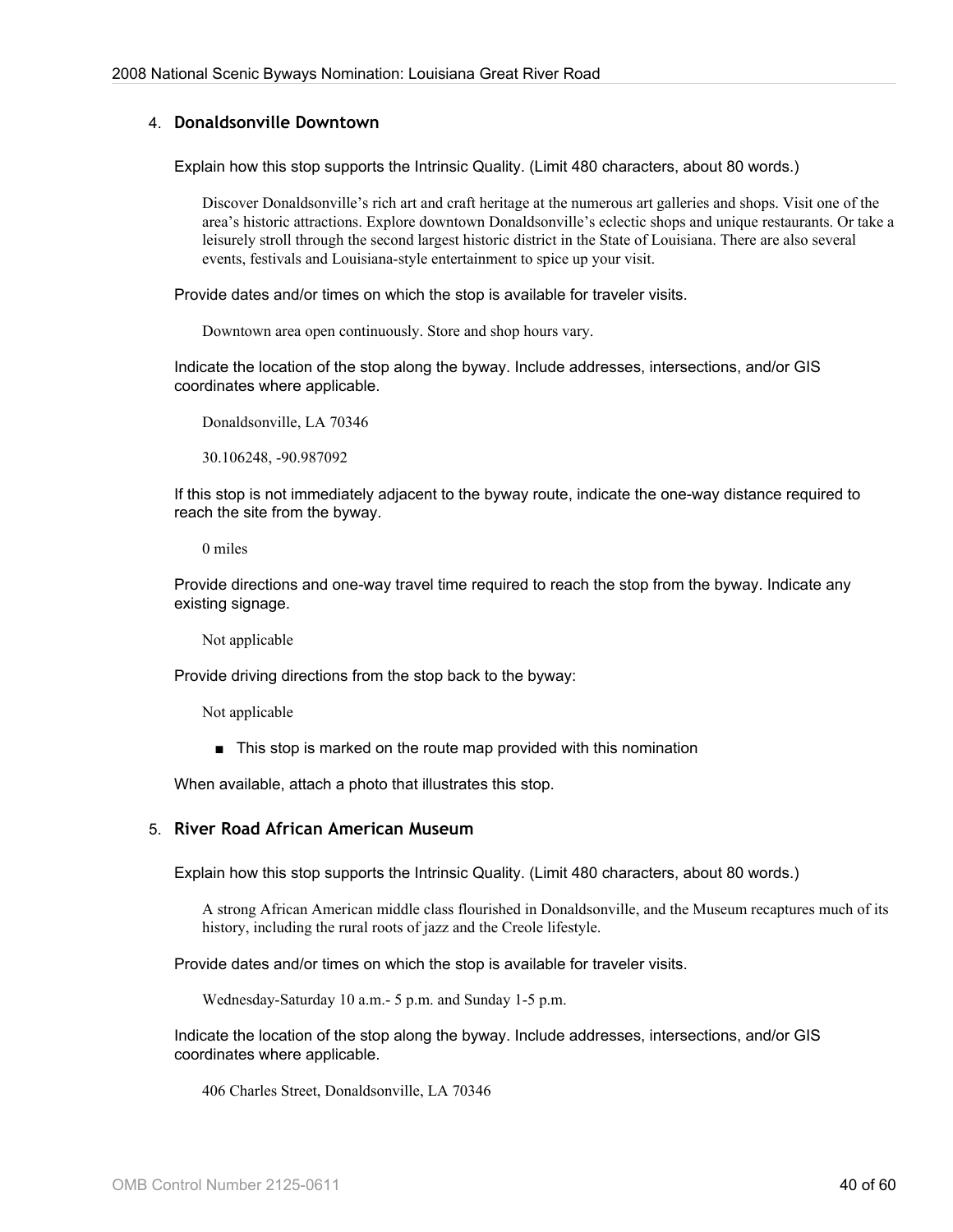If this stop is not immediately adjacent to the byway route, indicate the one-way distance required to reach the site from the byway.

0.1 miles

Provide directions and one-way travel time required to reach the stop from the byway. Indicate any existing signage.

In the downtown area of Donaldsonville, 4 blocks from route.

Provide driving directions from the stop back to the byway:

Follow Railroad Ave north to the route.

■ This stop is marked on the route map provided with this nomination

When available, attach a photo that illustrates this stop.

#### 6. **Oak Alley Plantation**

Explain how this stop supports the Intrinsic Quality. (Limit 480 characters, about 80 words.)

Oak Alley - one of the grandest, and most photographed, plantations along the River Road. It was finished in the late 1830s for the Roman family, and reflected the neo-classical influences of the era. The quarter-mile canopy of giant live oak trees, believed to be nearly 300 years old, forms an impressive avenue leading to the classic Greek-revival style antebellum home. Oak Alley Plantation has been called the "Grande Dame of the Great River Road".

Provide dates and/or times on which the stop is available for traveler visits.

Daily. Grounds open at 9 a.m. Antebellum mansion is open for tours from 10 a.m.-4 p.m. Monday – Friday and 10 a.m. – 5 p.m. Saturday and Sunday. Closed major holidays.

Indicate the location of the stop along the byway. Include addresses, intersections, and/or GIS coordinates where applicable.

3645 LA 18, Vacherie, LA 70090

30.006741, -90.776655

If this stop is not immediately adjacent to the byway route, indicate the one-way distance required to reach the site from the byway.

0 miles

Provide directions and one-way travel time required to reach the stop from the byway. Indicate any existing signage.

Not applicable

Provide driving directions from the stop back to the byway:

Not applicable

■ This stop is marked on the route map provided with this nomination

When available, attach a photo that illustrates this stop.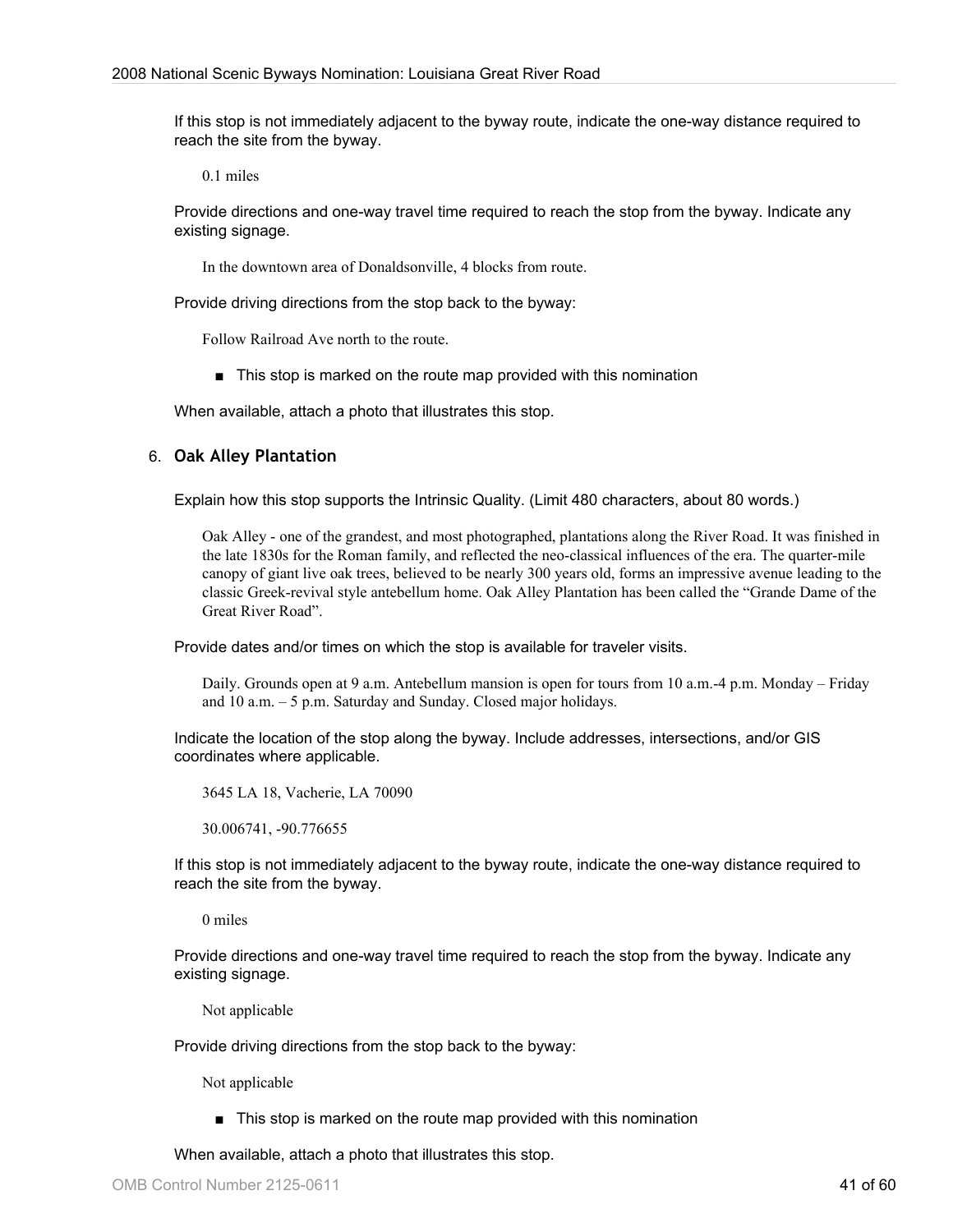#### 7. **Laura: A Creole Plantation**

Explain how this stop supports the Intrinsic Quality. (Limit 480 characters, about 80 words.)

A Creole-style plantation, not as elaborate as those from the late antebellum period. The owners have done an excellent job of recreating the Creole worldview and way of life for visitors.

Provide dates and/or times on which the stop is available for traveler visits.

Open daily 10 a.m.-4 p.m. Closed major holidays.

Indicate the location of the stop along the byway. Include addresses, intersections, and/or GIS coordinates where applicable.

3200 LA 18, Vacherie, LA 70090

30.007769, -90.725933

If this stop is not immediately adjacent to the byway route, indicate the one-way distance required to reach the site from the byway.

0 miles

Provide directions and one-way travel time required to reach the stop from the byway. Indicate any existing signage.

Not applicable

Provide driving directions from the stop back to the byway:

Not applicable

■ This stop is marked on the route map provided with this nomination

When available, attach a photo that illustrates this stop.

#### 8. **Destrehan Plantation**

Explain how this stop supports the Intrinsic Quality. (Limit 480 characters, about 80 words.)

Destrehan dates to the 1780s as well, and is in the Creole style. It served as a site for the summary court convened to try captives from the 1811 slave revolt, a number of whom were then executed.

Provide dates and/or times on which the stop is available for traveler visits.

9 a.m. to 4 p.m. daily, except on major holidays

Indicate the location of the stop along the byway. Include addresses, intersections, and/or GIS coordinates where applicable.

13034 River Road, Destrehan, LA 70047

29.964429, -90.390113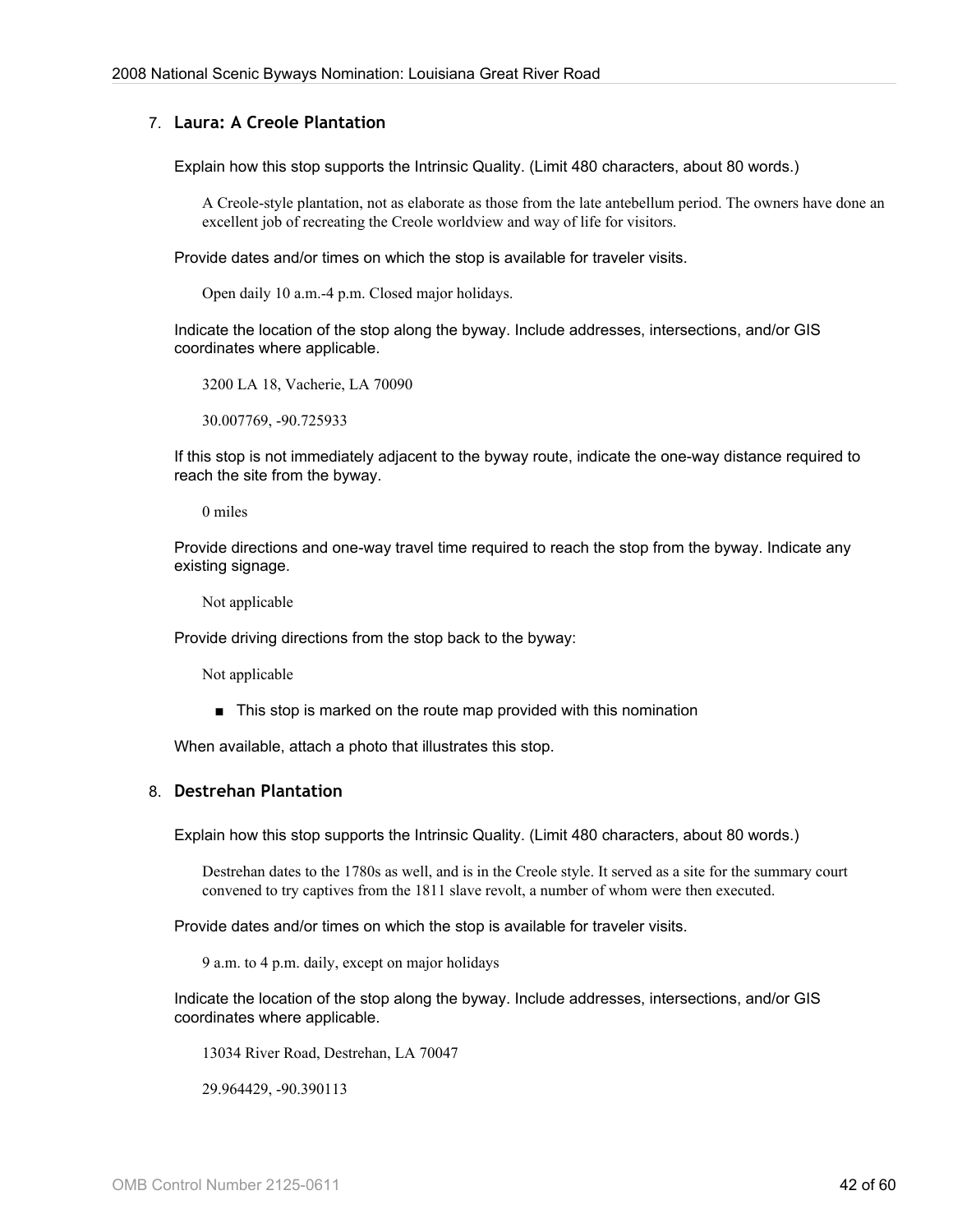If this stop is not immediately adjacent to the byway route, indicate the one-way distance required to reach the site from the byway.

0 miles

Provide directions and one-way travel time required to reach the stop from the byway. Indicate any existing signage.

Not applicable

Provide driving directions from the stop back to the byway:

Not applicable

■ This stop is marked on the route map provided with this nomination

When available, attach a photo that illustrates this stop.

#### 9. **MIssissippi River Trail**

Explain how this stop supports the Intrinsic Quality. (Limit 480 characters, about 80 words.)

The Mississippi River Trail (MRT) offers particularly effective locations to view the Mississippi River, gain a perspective on the many ways the River is valued—transportation of commodities, a natural resource, and a setting for recreation. The developed trail-heads associated with the earthen river levee provides excellent opportunities for interpretation.

Provide dates and/or times on which the stop is available for traveler visits.

Open 24 hours, 7 days a week.

Indicate the location of the stop along the byway. Include addresses, intersections, and/or GIS coordinates where applicable.

Runs more or less continuous with the Louisiana Great River Road.

If this stop is not immediately adjacent to the byway route, indicate the one-way distance required to reach the site from the byway.

0 miles

Provide directions and one-way travel time required to reach the stop from the byway. Indicate any existing signage.

Not applicable

Provide driving directions from the stop back to the byway:

Not applicable

■ This stop is marked on the route map provided with this nomination

When available, attach a photo that illustrates this stop.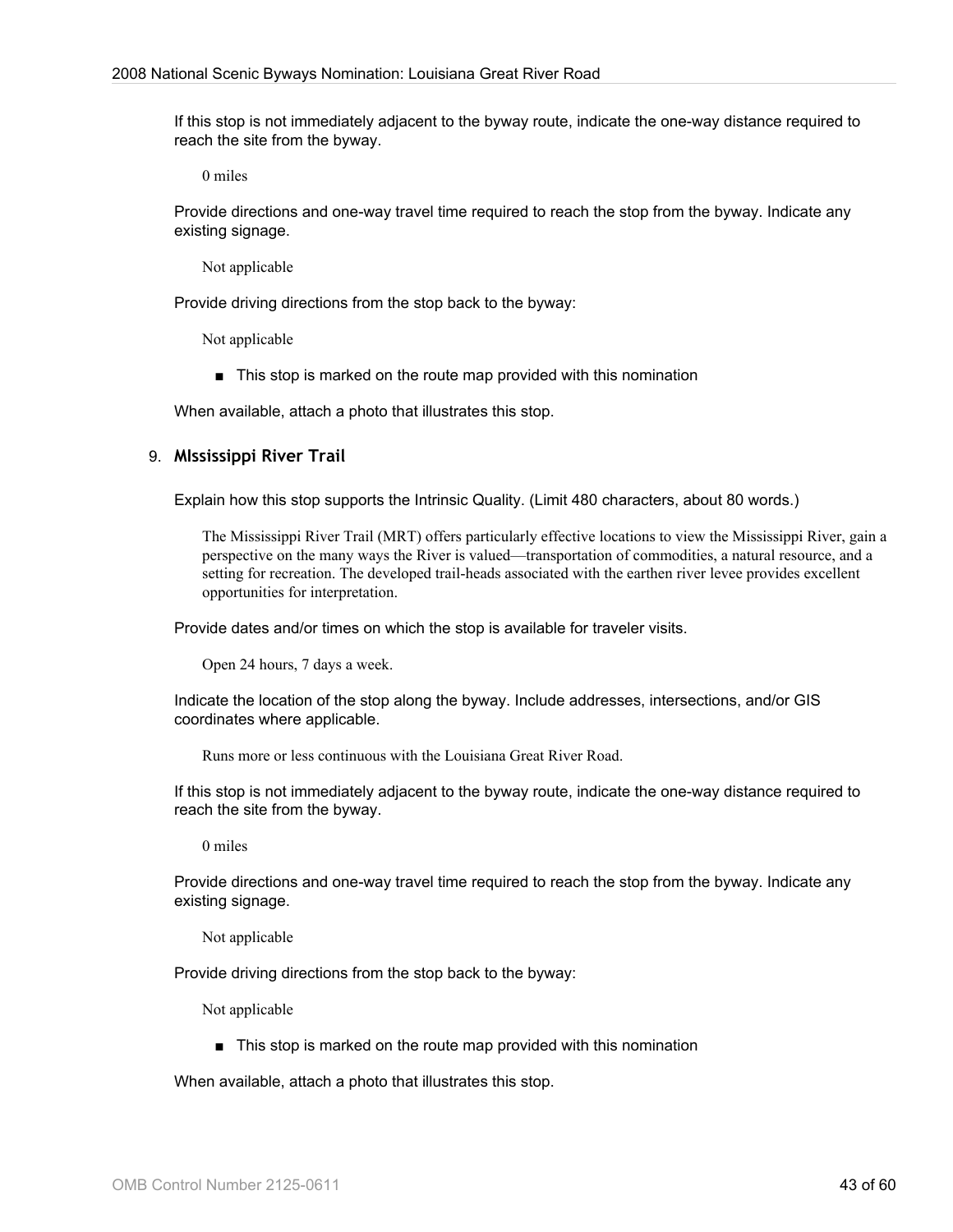# **Photo Details**



## **Foggy Oak Alley**

[foggy oak alley.jpg](http://www.bywaysonline.org/nominations/application/attachments/2331_ymt0al0wyc.jpg) (782.8 KB)

A foggy morning at the Oak Alley Plantation gives an eerie appearance to this restored Antebellum plantation home. Live oaks—300 years old—bend over the walkway making a pathway to the front of the home.

Louisiana Department of Culture, Recreation & Touism



# **Oak Alley Plantation**

[OakAlleyChic.JPG](http://www.bywaysonline.org/nominations/application/attachments/2237_ujziwh6zs9.JPG) (388.9 KB)

A path of 300-year old live oaks creates an archway to the front of Oak Alley Plantation—one of many restored Antebellum homes on the Louisiana Great River Road.

Louisiana Department of Culture, Recreation & Touism



## **West Feliciana Historical Society and Museum**

[DSC00232.JPG](http://www.bywaysonline.org/nominations/application/attachments/2239_to8vz8uwyg.JPG) (1.3 MB)

The restored West Feliciana Historical Society and Museum's gift shop displays numerous country flags as well as paintings of national and local artists on the wall. The Museum also provides information for visitors as well as interpretation of the history of Great River Road.

David L. Dahlquist



# **Oak Alley Plantation Grounds**

[Oak Alley32.JPG](http://www.bywaysonline.org/nominations/application/attachments/2238_0wb0m6yyeq.JPG) (1.3 MB)

People enjoy the brick pathway that meanders through the Oak Alley Plantation grounds.



#### **Plaquemine Lock State Historic Site** [PlaquemineLockSHS-Nov07.JPG](http://www.bywaysonline.org/nominations/application/attachments/2240_hbfeptb852.JPG) (1.0 MB)

The Plaquemine Lock State Historic Site features the restored lockmasters structure—a 2-story white building with arched windows and a walkway on the right of the building. Before the construction of the modern levee system, this facility controlled water levels between the

## **French Quarter Historic District**

[FrenchQuarterFest\\_09.jpg](http://www.bywaysonline.org/nominations/application/attachments/2241_e7xo4d8sz7.jpg) (3.0 MB)

Hundreds of people gather in Jackson Square—the heart of the French Quarter in New Orleans—to celbrate a festival. Horse drawn carriages and vehicles are both present. St. Louis Cathedral is in the background.

Mississippi River and the Atchafalaya Basin for the transportation of good into the central part

Patrick Salisbury

of Louisiana.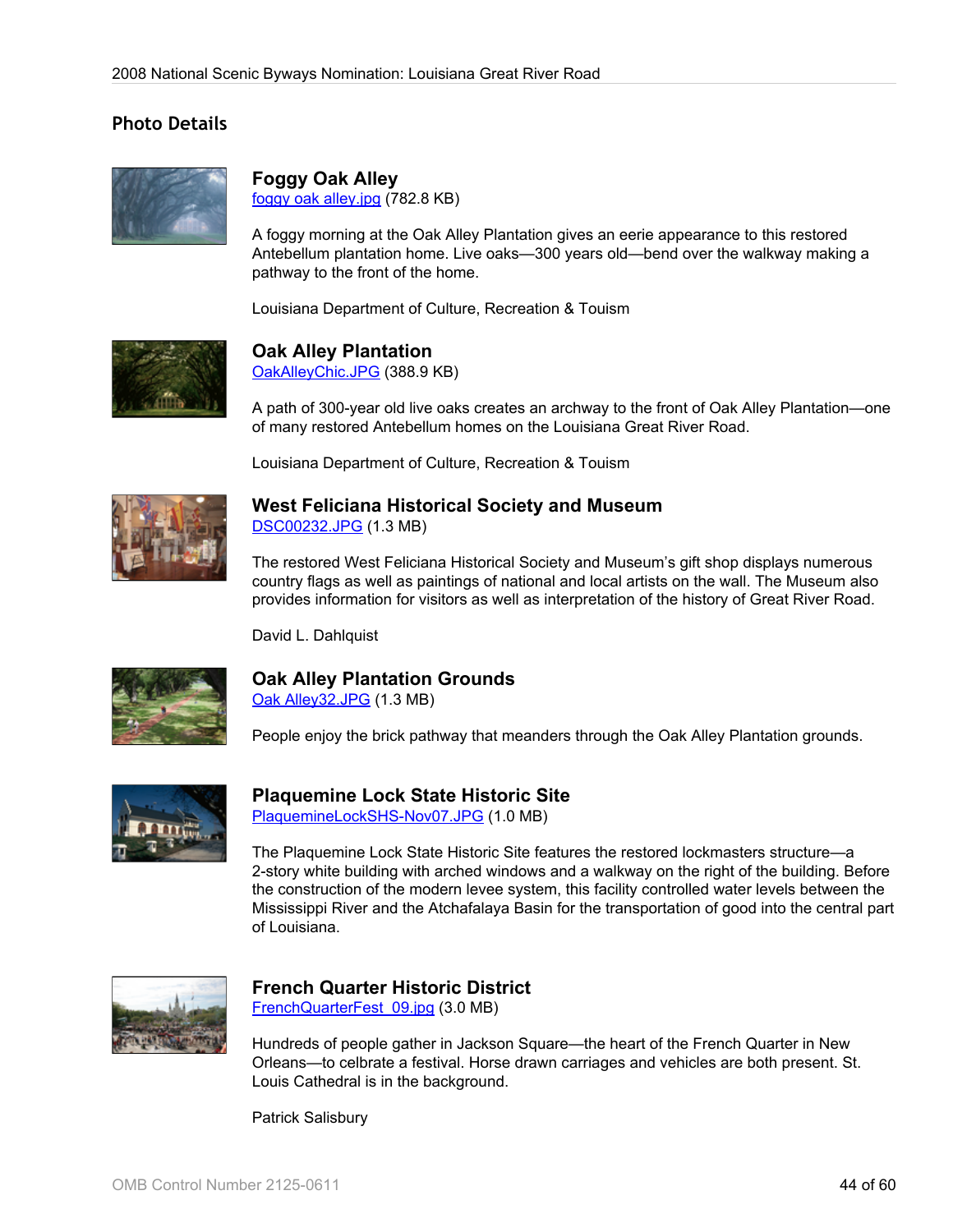

# **Jean Lafitte National Historic Park and Preserve**

[DSCN0085.jpg](http://www.bywaysonline.org/nominations/application/attachments/2242_ikyv4ol1i5.jpg) (2.1 MB)

The courtyard garden of the Jean Lafitte National Historic Park and Preserve in the French Quarter of New Orleans features brick pathway is sprinkled with potted plants and trees in full bloom.

David L. Dahlquist



# **River Road African American Museum**

[DSC00238.JPG](http://www.bywaysonline.org/nominations/application/attachments/2243_6hpyu4g1mb.JPG) (1.1 MB)

The River Road African American Museum is a one-story pewter blue home with ivory woodwork trimming the building. The museum is located in historic Donaldsonville, Louisiana.

David L. Dahlquist



# **Louisiana State Capitol Complex**

[LA-StateCapitol\\_02.JPG](http://www.bywaysonline.org/nominations/application/attachments/2244_maieklbuuc.JPG) (11.8 MB)

The Louisiana State Capitol stands majestically in the distance. The site begins with green grass in the foreground and ends with a bright blue sky and a few white, fluffy clouds typical of late fall weather in southern Louisiana.

Patrick Salisbury



# **Old Louisiana State Capitol**

[OldStateCapitol\\_02.JPG](http://www.bywaysonline.org/nominations/application/attachments/2245_545odg4o8y.JPG) (9.4 MB)

The Old Louisiana State Capitol, known as a gothic architectural treasure, was built to look like and function like a castle. It is a four-story white building with green trees and grass surrounding. The Mississippi River flows in the background.

Patrick Salisbury



## **Houmas House Plantation**

HoumasHouse 06.JPG (12.6 MB)

With trees hanging in the foreground, the two-story Houmas House Plantation sits majestically on a well-manicured lawn. Its columned Greek Revival exterior is topped by a belvedere that overlooks the oak-bordered yards.

Patrick Salisbury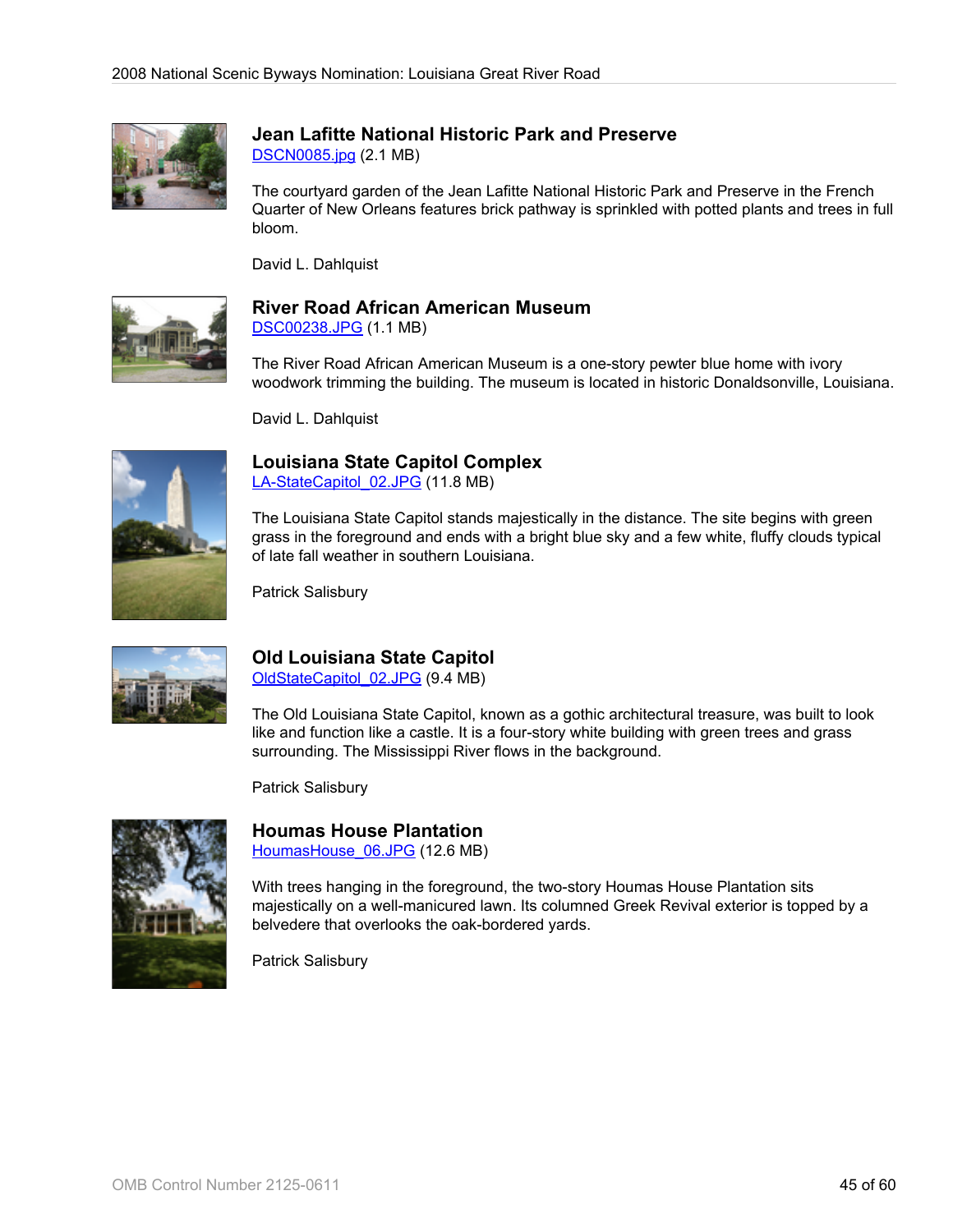

## **Great River Road Pilot Wheel Logo**

[Byways 018.jpg](http://www.bywaysonline.org/nominations/application/attachments/2259_jl8x2yawkm.jpg) (1010.7 KB)

A yellow diamond sign indicating a railroad crossing as well as the Great River Road Pilot Wheel logo. The logo is green and shaped like a steamboat pilot's wheel. The words Great River Road Louisiana are placed in a circle around the wheel. There is a steamboat image in the center.

Doug Bourgeois



# **Great River Road Pilot Wheel Logo 2**

[Byways 024.jpg](http://www.bywaysonline.org/nominations/application/attachments/2260_1wf255lsxw.jpg) (1011.0 KB)

The Louisiana State Capitol Complex with its 35+ story Art Deco Statehouse sits in the background. A sign containing the Great River Road Pilot Wheel logo is in the foreground. The logo is green and shaped like a steamboat pilot's wheel. The words Great River Road Louisiana are placed in a circle around the wheel. There is a steamboat image in the center.

Doug Bourgeois



# **Great River Road Plantation Signs**

[GRR 06-28-07 4.jpg](http://www.bywaysonline.org/nominations/application/attachments/2261_efub39cg9m.jpg) (195.2 KB)

Road side signs indicate Donaldsonville to the left as well as LA 70 West. River Road Plantations are both to the left as well as forward. The Mississippi River earthen levee is in the background.

David L. Dahlquist



#### **Laura Plantation Entry Sign** LauraPlantation 01.JPG (10.4 MB)

The Laura: A Creole Plantation sign sits in front of various greenery. The sign has Laura in large yellow print, with a Creole plantation in an italic white text below. The colorful sign is green with a yellow and red border. The sign is posted on wood posts. It also contains a silhouette icon of a woman's head.

Patrick Salisbury



## **MRPC Interpretive Panel**

[MRPC Interp Panel-StFran.JPG](http://www.bywaysonline.org/nominations/application/attachments/2263_djmiccmg78.JPG) (715.3 KB)

An interpretive sign that contains the Great River Road pilot logo as well a headline stating "Treasurers of the Great River Road." The sign also contains a map with various interpretive text. This is one of more than 50 signs marking the location of official Great River Road Interpretation Centers.

David L. Dahlquist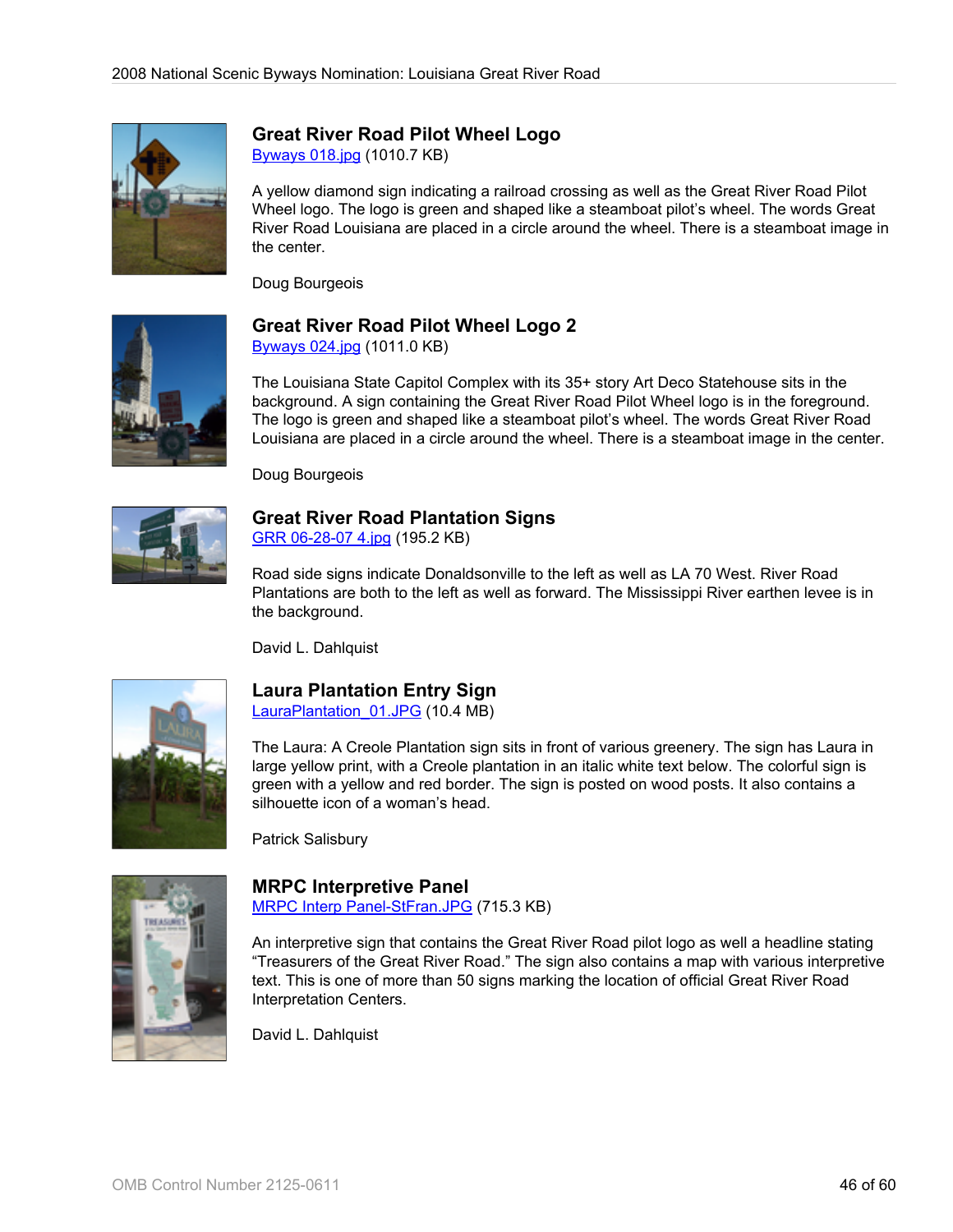

# **National Cemetery Interpretive Exhibitis**

[DSCN0107.jpg](http://www.bywaysonline.org/nominations/application/attachments/2264_s9surbfny4.jpg) (1.9 MB)

Two women look at interpretive exhibits at the Chalmette Battlefield and National Cemetery. There are numerous headstones, many dating back to the Civil War, in the background.

David L. Dahlquist



# **Old State Capitol Sign**

[OldStateCapitol\\_04.JPG](http://www.bywaysonline.org/nominations/application/attachments/2265_h34o2qzzqa.JPG) (9.8 MB)

The Old State Capitol sign sits next to an ornate iron fence. The Old State Capitol sits to the left of the image but is partially hidden by trees.

Patrick Salisbury



#### **Historic site Exhibit** [DSC00239.JPG](http://www.bywaysonline.org/nominations/application/attachments/2266_jq9u1k18sj.JPG) (1.1 MB)

The Cabahoce Plantation sign is brown with white text that states, "house claimed by the river was home of Andre Blenvenu Roman (1831-35 and 1839-43). Governor of Louisiana (1845 and 1852). Member of Constitutional Convention (1861) Member of Secession Convention, Member of Peace Commission to Washington DC for Confederacy." There is an image of the state of Louisiana with a Pelican in front of it at the top.

David L. Dahlquist



# **Civil War Reenactment**

[Port\\_Hudson.jpg](http://www.bywaysonline.org/nominations/application/attachments/2314_2j1wecb2qc.jpg) (734.7 KB)

A Civil War reenactment at Port Hudson State Historic Site shows soldiers firing canons at the opposite side. Spectators can be seen in the background.

Patrick Salisbury



**OakAlleybirdseye** [Bird'sEyeView-31\(G\)\[1\].TIF](http://www.bywaysonline.org/nominations/application/attachments/2330_ks6ok3rctw.TIF) (5.7 MB)

A bird's eye view of Oak Alley shows the expansive amount of trees surrounding the plantation with the Mississippi river in the background.



#### **Laura: A Creole Plantation** LauraPlantation 03.JPG (18.1 MB)

The entry to the Laura Plantation features a Live Oak trees, plantings typical of a past era, and brightly painted details on the plantation house.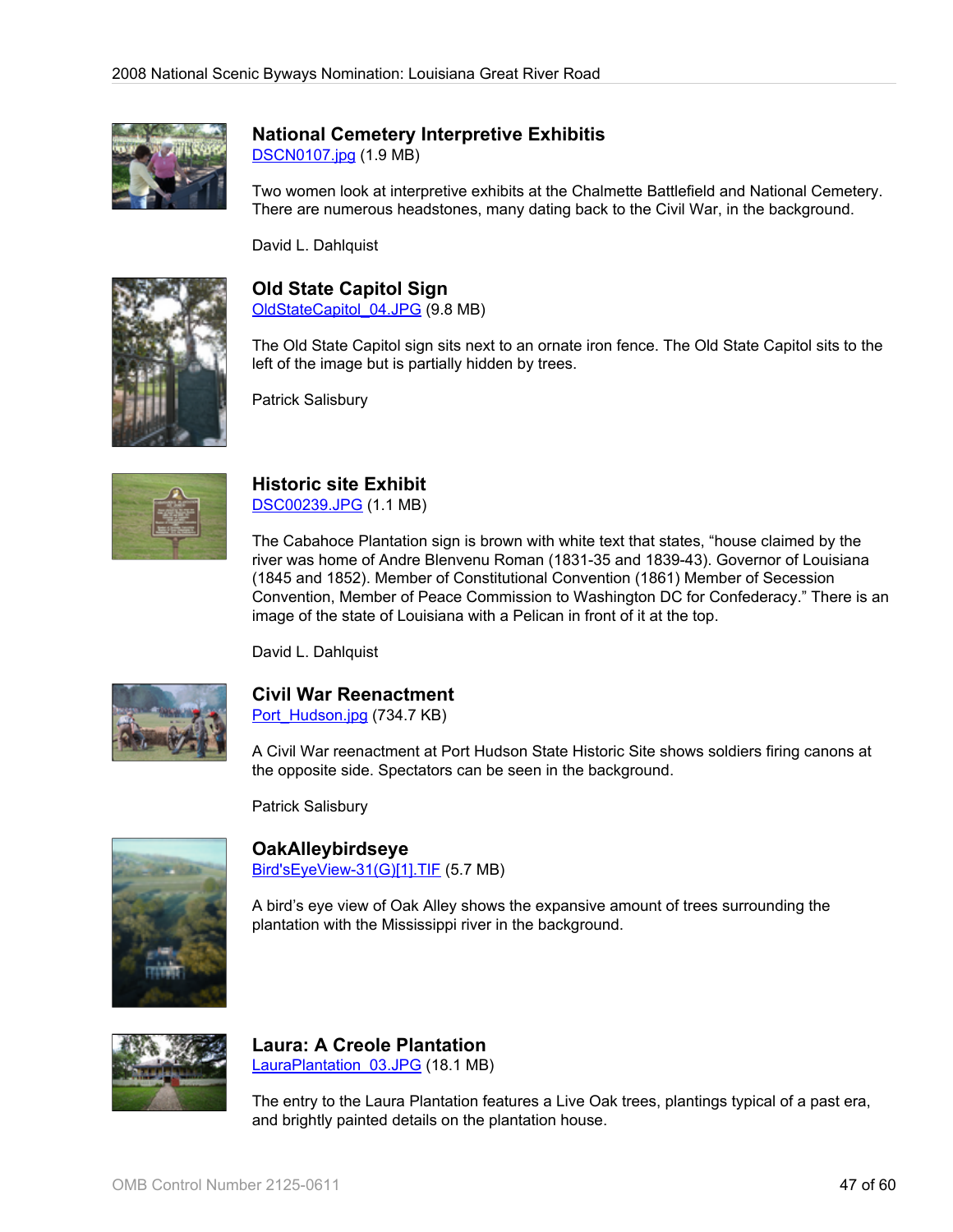Patrick Salisbury



**Destrehan Plantation**

[DetrehanPlantation\\_09.JPG](http://www.bywaysonline.org/nominations/application/attachments/2402_z3po34d5k2.JPG) (12.3 MB)

Destrehan Plantation features landscaped lawns, large broad-spreading Live Oak trees and a beautifully restored Antebellum home.

Patrick Salisbury

# **SECTION 6: PLANNING/SUSTAINABILITY**

# **Community Support**

1. Provide the name of the individual(s)/organization(s) who led the effort to develop the Corridor Management Plan (CMP)

**The primary organization that led the development of the Corridor Management Plan (CMP) for the Louisiana Great River Road is the Louisiana Department of Culture, Recreation & Development, a state agency under the Office of the Lieutenant Governor. Key individuals representing the Department of Culture, Recreation & and Tourism were Chuck Morse, Assistant Secretary; Sharon Calcote, Director of Development and Sales, Office of Tourism, Department of Culture, Recreation & Tourism; Doug Bourgeois, State Byway Coordinator, Office of Tourism, Department of Culture, Recreation & Tourism. The majority of the work to organize, prepare, and produce this document was completed by the Peter A. Mayer Advertising team retained by the Department of Culture, Recreation & Tourism for this project. David L. Dahlquist Associates, L.L.C., a consultant to Peter A. Mayer Advertising and the Department of Culture, Recreation & Tourism is the lead author.**

2. Provide a list of key participants in the planning process

**Key participants in the CMP planning process included the Office of Lieutenant Governor of the State of Louisiana; staff of the four offices within the Department of Culture, Recreation & Tourism; staff of the various divisions and offices of the Louisiana Department of Transportation and Development; representatives of nine parish-level convention and visitor bureaus and tourism commissions; business representatives associated with the Louisiana Great River Road; elected officials and citizens interested in the history and future of the route.**

3. Document how the CMP was developed and approved

**The Louisiana Great River Road Corridor Management Plan was prepared over a 15-month period beginning in mid-2007 and was adopted by the Department of Culture, Recreation & Tourism in late 2008. The document, its findings, and recommendations were prepared by following a number of sound professional byway planning and development procedures including but not limited to:**

- Conducting extensive field observation by driving along, as well as to and from, the route numerous times throughout the entire planning period;
- Visiting many of the hundreds of intrinsic resource sites;
- Interviewing a wide range of representative stakeholders along the Louisiana Great River Road;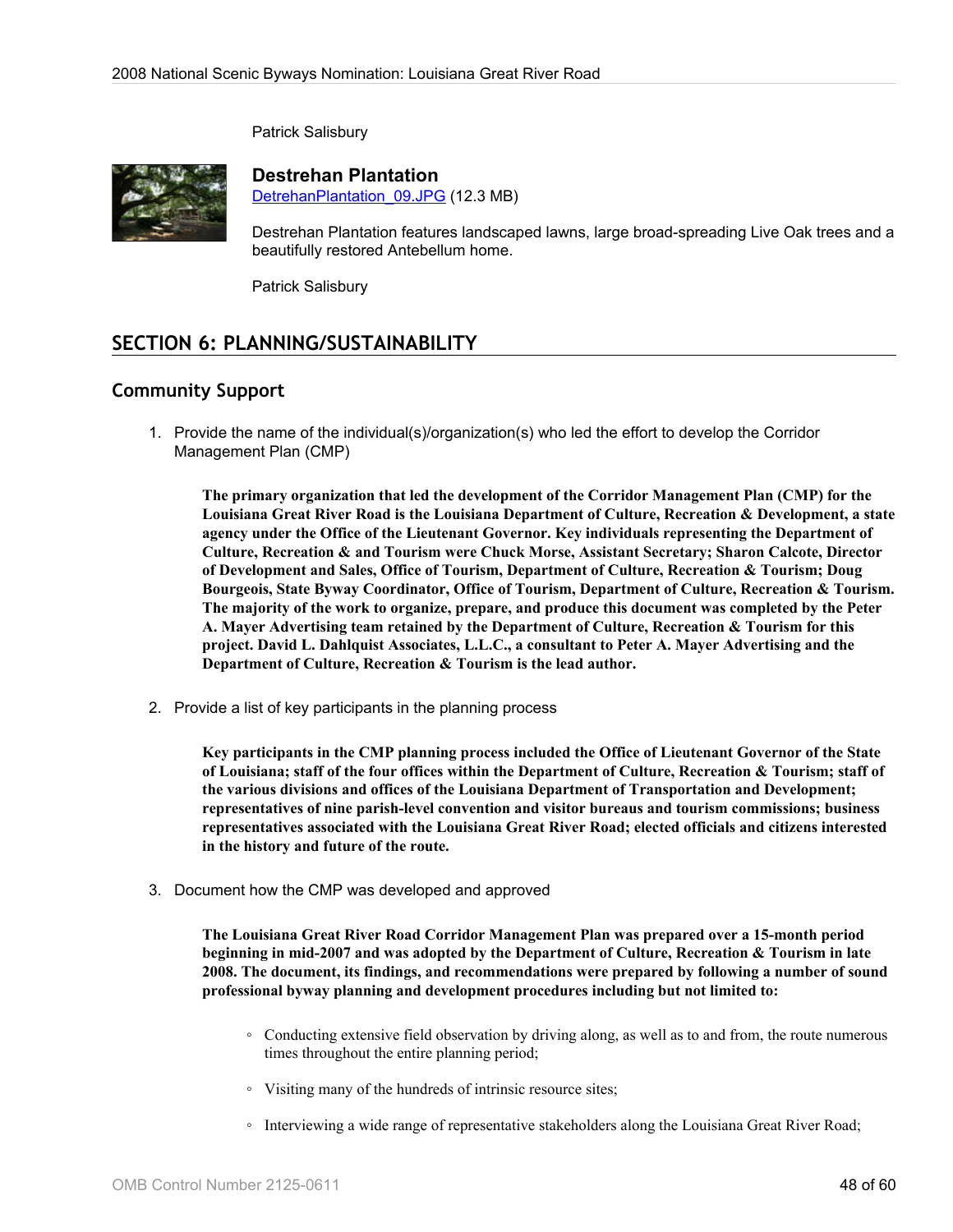- Conducting research and incorporating viable portions of previous planning studies, research documents and other sources of relevant information;
- Developing a GIS geo-data base using data provided by the Louisiana Department of Transportation and Development;
- Conducting meetings and information sharing work sessions with local representatives along the Louisiana Great River Road;
- Conferring with representatives of other GRR states and the MRPC;
- Incorporating effective and proven management recommendations and procedures learned from other byway organizations;
- Taking advantage of the expertise and guidance available through the Federal Highway Administration and the America's Byways® Resource Center, Duluth, Minnesota;
- Basing the plan on the statewide plan;
- Offering opportunities for individuals and organizations to comment and make suggestions on preliminary drafts of this document as well as establishing a means for ongoing review and comment; and
- Mobilizing the ride range of resources available through the Department of Culture, Recreation & Tourism.
- 4. Describe any significant objections to your CMP and/or nomination of the road.

**No significant objections have been voiced or submitted to the Department of Culture, Recreation & Tourism over the preparation of the CMP for the Louisiana Great River Road and its nomination as a National Scenic Byway.**

5. Describe how you have addressed the control of outdoor advertising with your stakeholders.

**The control and regulation of outdoor advertising is a highly important issue to the stakeholders in the Louisiana Great River Road. It has been the topic of much discussion and the CMP reflects the importance of the issue. The Louisiana Department of Transportation and Development along with the assistance of the Department of Culture, Recreation & Tourism is actively enforcing the appropriate and applicable rules and regulations regarding the regulation of outdoor advertising on the Louisiana Great River Road.**

6. Provide up to five (5) brief examples of how conflicting interests or positions were managed.

**The Department of Culture, Recreation & Tourism have and continue to employ a variety of means to address conflicting interests related to Louisiana Great River Road. These include but are not limited to these examples:**

- Maintenance of open, two way communications with all parties
- Hosting special meetings with interest groups
- Investing in special research and/or planning projects intended to explore viable and practical options and alternatives to particular issues
- Encouraging and incorporating the lessons learned from other successful projects and byways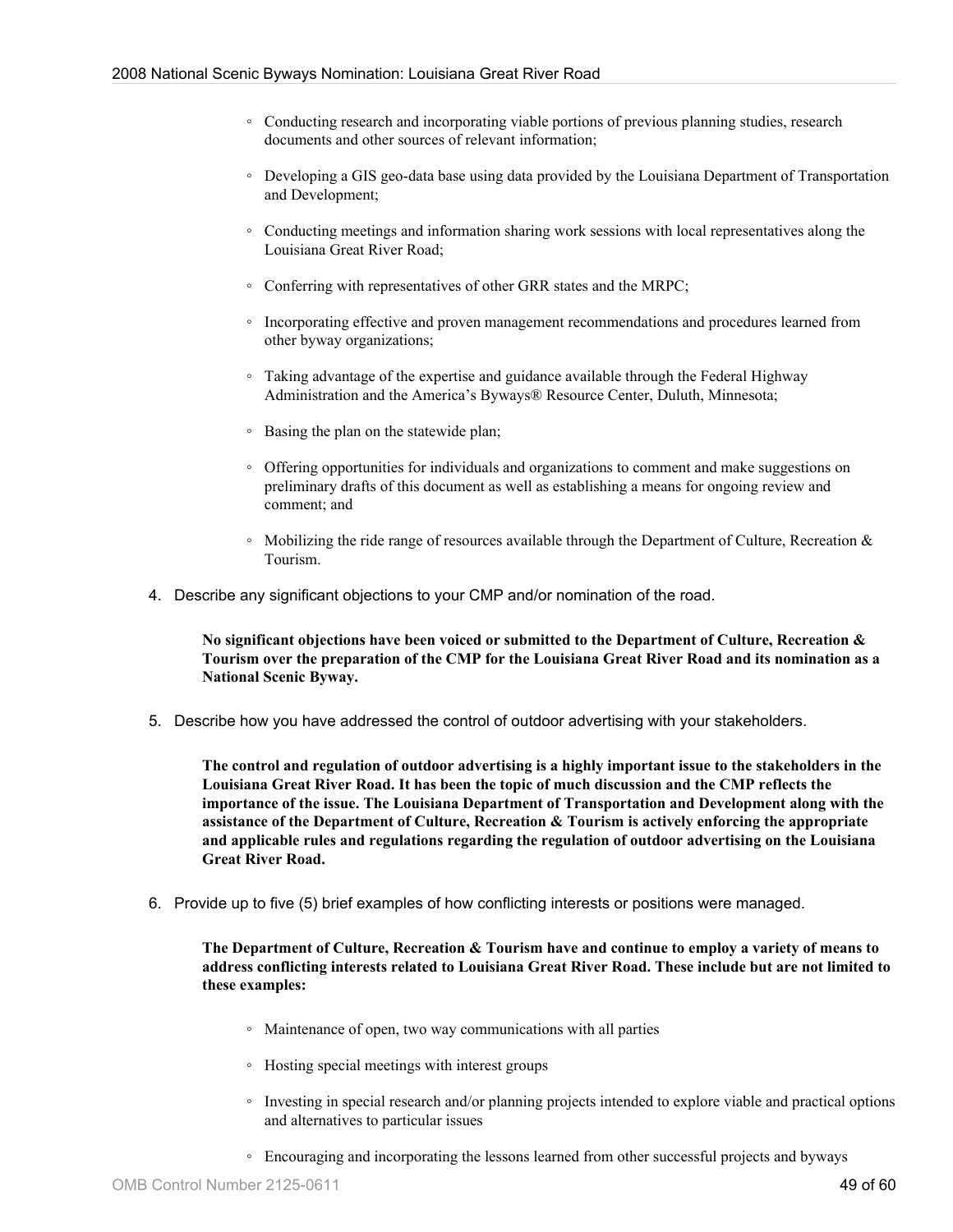- Once consensus is achieved, monitor the effectiveness of any implemented solutions
- 7. Assure coordination of efforts with key organizations and industries on the [corridor](http://www.bywaysonline.org/nominations/application/guide/guide_definitions#corridor)

**Because the Louisiana Great River Road is a "working highway" that is the home of thousands of businesses, farms and plantations, major industries, river navigation and transport services, seafood suppliers, travel and tourism facilities, and significant public land holdings principally dedicated to flood control communicating with and engaging this widely varied collection of stakeholders is an important and ongoing function of the Department of Culture, Recreation & Tourism. Continual engagement with local businesses is also a key function of the parish convention and tourism bureaus and tourism commissions and the Department of Culture, Recreation & Tourism also relies on these locally based and representative organizations to assure the most effective levels of organization and industry coordination is possible.**

8. Assure that you have the support of road management authorities responsible for each segment of the road

**In that the Louisiana Department of Transportation and Development is responsible for more than 90% of the road segments of the entire Louisiana Great River Road it is a key partner with the Department of Culture, Recreation & Tourism in a variety of aspects including:**

- Roadway and right-of-way conditions
- Safety and overall traffic management
- Long range transportation planning
- Integration of pedestrian and bicycle improvements
- Traffic control devises and wayshowing components of byway travelers
- Access management
- Outdoor advertising regulation
- 9. Assure that you have the support of the Federal land management agency(s) through whose lands the byway runs

**While the Louisiana Great River Road does not pass through federal lands, several federal properties represent important sites that represent intrinsic qualities of the route. Managers of these properties continue to be key participants in the management of the corridor's objectives to protect and interpret intrinsic resources as well as to deliver quality visitor experiences.**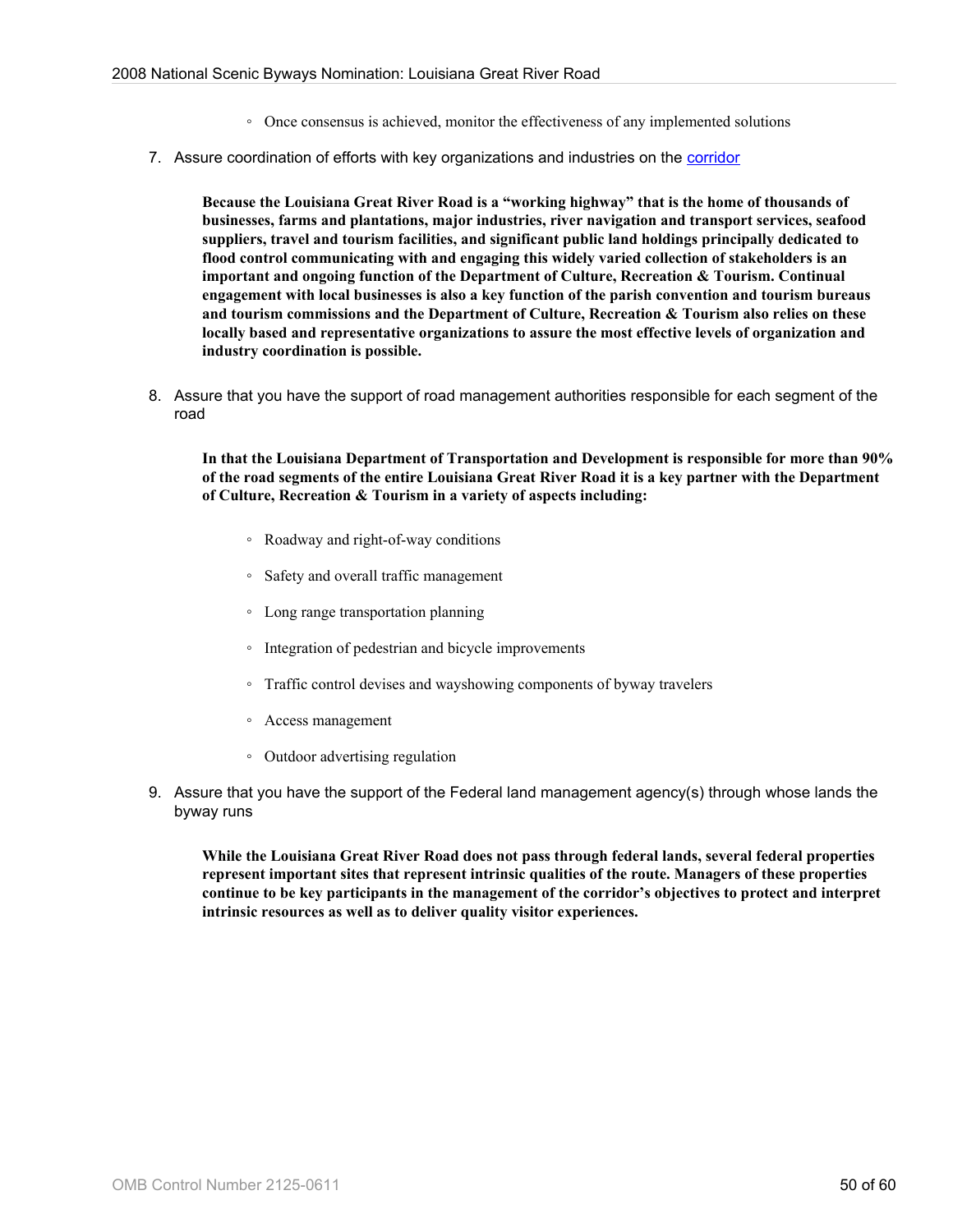10. Describe how the nomination was developed and who was involved

**This nomination of the Louisiana Great River Road has been planned and supported by the Louisiana Department of Culture, Recreation & Tourism for more than 2 years as part of its larger mission of connecting people from across the United States and around the world with the intrinsic qualities of Louisiana and its byways. The development of the CMP and National Scenic Byway nomination of the Louisiana Great River Road have been supported by the preparation and adoption of a comprehensive Statewide Byway Program Plan; extensive opportunities for local stakeholder input; use of professional byway consultants and planning processes; engagement of representatives of regional (multi-state) organizations that represent the Great River Road in the Lower Mississippi River states; and the experience of other successful byway organizations and statewide byway programs.**

Key participants involved in the preparation and submittal of this nomination included the key individuals listed in No. 1 above; David L. Dahlquist Associates, L.L.C., and representatives of the Great River Road in Mississippi, Arkansas, Tennessee, and Kentucky as well as the Mississippi River Parkway Commission.

11. List actions the byway leaders or organization will take to assure ongoing community involvement and citizen participation

**The Department of Culture, Recreation & Tourism is committed to continual community and citizen participation in the protection and enhancement of the intrinsic qualities of the Louisiana Great River Road and the quality visitor experiences it provides. Key among the actions to sustain public participation are:**

- Provide outreach communications by providing regular updates of progress and issues related to the Louisiana Great River Road
- Maintain open access to regional and local interest groups and individuals to express concerns and suggestions
- Offer training to local byway representatives
- Conduct public information meetings several times a year to provide presentation of current activities and upcoming plans
- Conduct annual and 5-year updates of the CMP by engaging local groups in the process
- Rely on the Louisiana Mississippi River Parkway Commission as a vital sounding board for Louisiana Great River opportunities
- Engage with the ten-state Mississippi River Parkway Commission to assure that Louisiana's activities reflect its multi-jurisdictional role.

## **Supporting Documentation**

You must include an electronic copy of the [Corridor Management Plan](http://www.bywaysonline.org/nominations/application/guide/guide_definitions#cmp) and any letters documenting support. Applicants are limited to providing these two forms of supporting documentation along with the Route Map and the photos referenced within the body of the nomination application. Additional documentation/attachments will not be considered.

**Corridor Management Plan.** Your application must be supported by a Corridor Management Plan or set of planning documents that address the 14 points of corridor management planning detailed in the Interim Policy.

**Letters Documenting Support.** Reviewers find supporting letters that document local support useful as they corroborate statements you make in your application. The most effective documentation is personalized support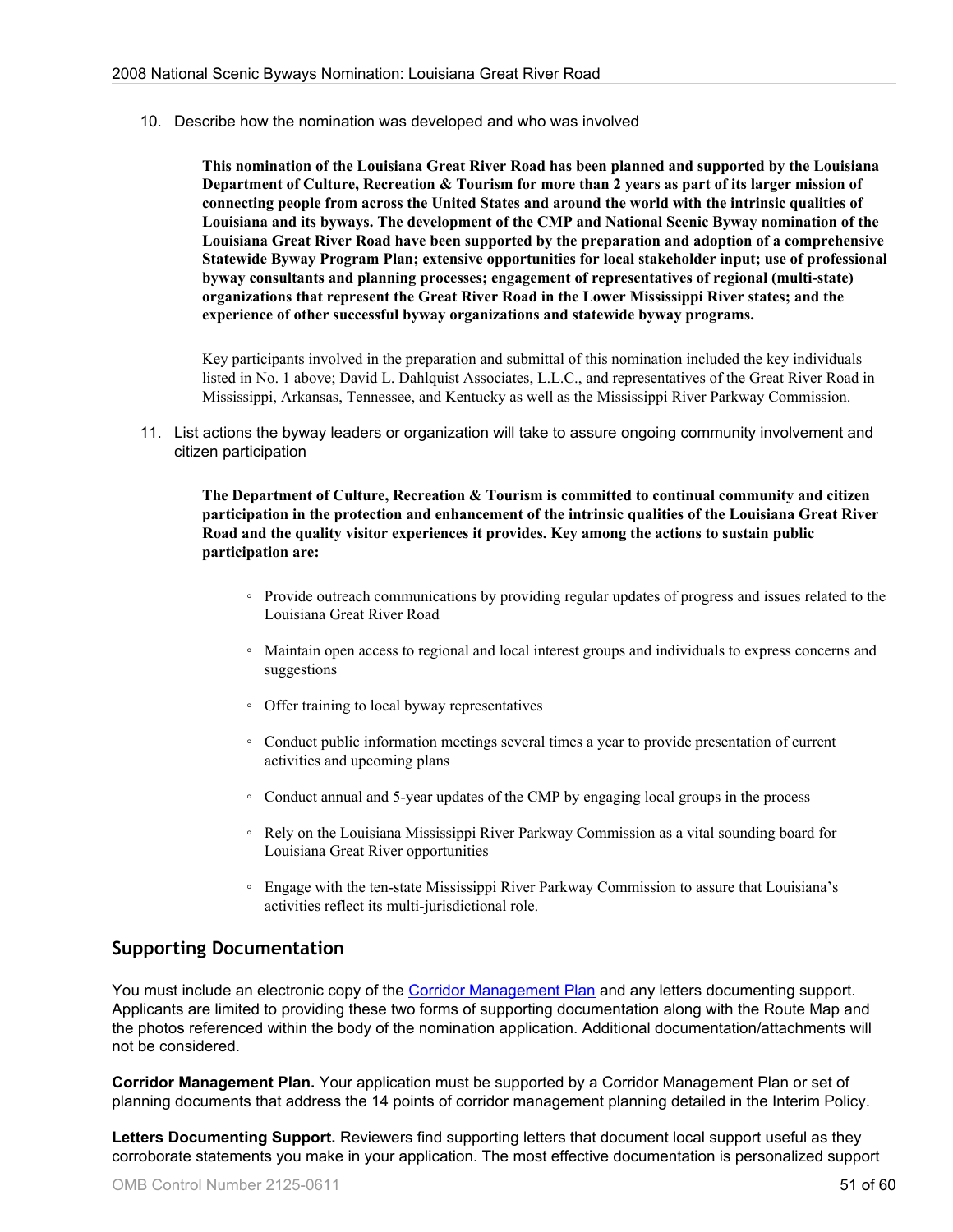statements that describe the writer's relationship to the byway and expected benefits from national designation. It is also useful to see indications of how the writer will continue their support in the future.



**Louisiana Great River Road Corridor Management Plan** [LGRR CMP Vol 1&2&3 NSB Nomination.pdf](http://www.bywaysonline.org/nominations/application/attachments/2185_ihhimnuo39.pdf) (8.6 MB)

Complete Corridor Management Plan for the Louisiana Great River Road



# **Lt. Governor Mitchell J. Landrieu Letter**

[12 8 08 GRR LG support letter LT Gov.pdf](http://www.bywaysonline.org/nominations/application/attachments/2509_qnjoaahreb.pdf) (77.0 KB)

Letter supporting National Scenic Byway Designation from Mitch Landrieu, Lieutenant Governor, State of Louisiana

# **Mississppi River Parkway Commission Letter**

[MRPC letter of support.pdf](http://www.bywaysonline.org/nominations/application/attachments/2508_qf61lly0v0.pdf) (2.3 MB)

Letter supporting National Scenic Byway Designation from William G. Seratt, Jr., Pilot Pro Tem, Mississippi River Parkway Commission



# **Mississippi River Trail Letter**

[MRT letter of support-Louisiana GRR.pdf](http://www.bywaysonline.org/nominations/application/attachments/1779_c0ig03nq16.pdf) (88.7 KB)

Letter supporting National Scenic Byway Designation from Terry Eastin, Executive Director, Mississippi River Trail

| ٠                                                                                                                                                                                                                                                                                                                                                                             |
|-------------------------------------------------------------------------------------------------------------------------------------------------------------------------------------------------------------------------------------------------------------------------------------------------------------------------------------------------------------------------------|
| LACVB<br>×                                                                                                                                                                                                                                                                                                                                                                    |
| <b>Hitley</b>                                                                                                                                                                                                                                                                                                                                                                 |
|                                                                                                                                                                                                                                                                                                                                                                               |
|                                                                                                                                                                                                                                                                                                                                                                               |
| <b>SPIELINGSTEIN</b><br>-02                                                                                                                                                                                                                                                                                                                                                   |
| <b>STATE</b><br>$\rightarrow$<br>and discussions can't be will<br><b>Maria</b><br>.<br>m<br>٠                                                                                                                                                                                                                                                                                 |
| $\begin{picture}(20,20) \put(0,0){\line(1,0){10}} \put(10,0){\line(1,0){10}} \put(10,0){\line(1,0){10}} \put(10,0){\line(1,0){10}} \put(10,0){\line(1,0){10}} \put(10,0){\line(1,0){10}} \put(10,0){\line(1,0){10}} \put(10,0){\line(1,0){10}} \put(10,0){\line(1,0){10}} \put(10,0){\line(1,0){10}} \put(10,0){\line(1,0){10}} \put(10,0){\line(1$<br>-<br><b>Co</b><br>$-1$ |
| <b>PARKER</b><br>-<br><b>MARINEZ</b><br>٠<br>۰                                                                                                                                                                                                                                                                                                                                |
| 128811<br>.,                                                                                                                                                                                                                                                                                                                                                                  |
| ---                                                                                                                                                                                                                                                                                                                                                                           |

#### **Louisiana Association of Convention & Visitor Bureaus Letter** [LACVB Letter LGRR 1.pdf](http://www.bywaysonline.org/nominations/application/attachments/2518_add030d0tu.pdf) (832.8 KB)

Letter supporting National Scenic Byway Designation from Eric M. Sunstrom, Executive Director, La Association of Convention and Visitor Bureaus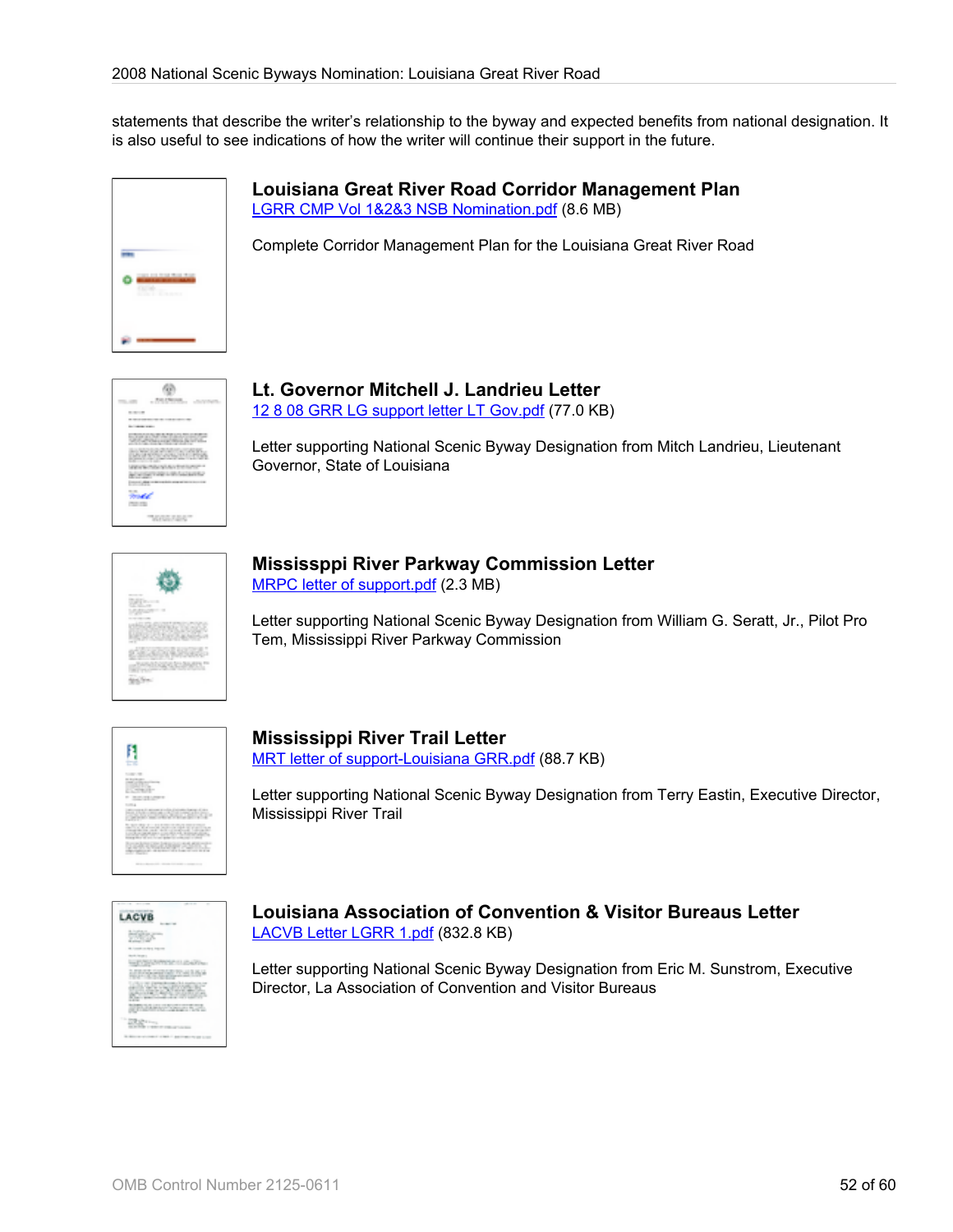

**Oak Alley Plantation Letter** [Oak Alley LGRR letter.pdf](http://www.bywaysonline.org/nominations/application/attachments/2507_p1t8vzm55c.pdf) (431.6 KB)

Letter supporting National Scenic Byway Designation from Zeb Mayhew, Jr., Administrative Director/Owner, Oak Alley Plantation

# **Corridor Management Plan**

Date CMP was adopted (MM/DD/YYYY)

2008-12-12

Does your State/Indian tribe/Federal land management agency require that CMPs be regularly updated to reflect current policies?

- Yes
- No

If yes, how often? If no, in ten concise bullet points or less, please describe your priorities for the byway for the next five (5) years. (Limit 1000 characters, about 167 words.)

#### **Priorities for the Louisiana Great River Road for the next five years:**

- Improved wayshowing with the installation of new and additional signage and distribution of detailed byway travel maps.
- Development of parking areas, connections to the levee-top Mississippi River Trail, and Mississippi River observation point/platforms.
- More robust web site and electronic communications with prospective and existing byway travelers.
- Increased stakeholder involvement and participation in implementing management priorities.
- Improved coordination with other Great River Road state organizations and the Mississippi River Parkway Commission.
- Increased effectiveness in protecting and enhancing intrinsic resource sites and the visual environment of the corridor.
- Measure the satisfaction of the Louisiana Great River Road travelers.

Your byway's Corridor Management Plan must address each of the following points. Identify the principal pages in your document(s) that discuss this point and summarize the key findings or objectives from your plan.

1. *A map identifying the corridor boundaries, location, intrinsic qualities, and land uses in the corridor.*

| Document Name                                                   | <b>Page Numbers</b>             |
|-----------------------------------------------------------------|---------------------------------|
| Louisiana Great River Road Corridor Management Plan, Volume One | $\frac{32 \text{ through } 43}$ |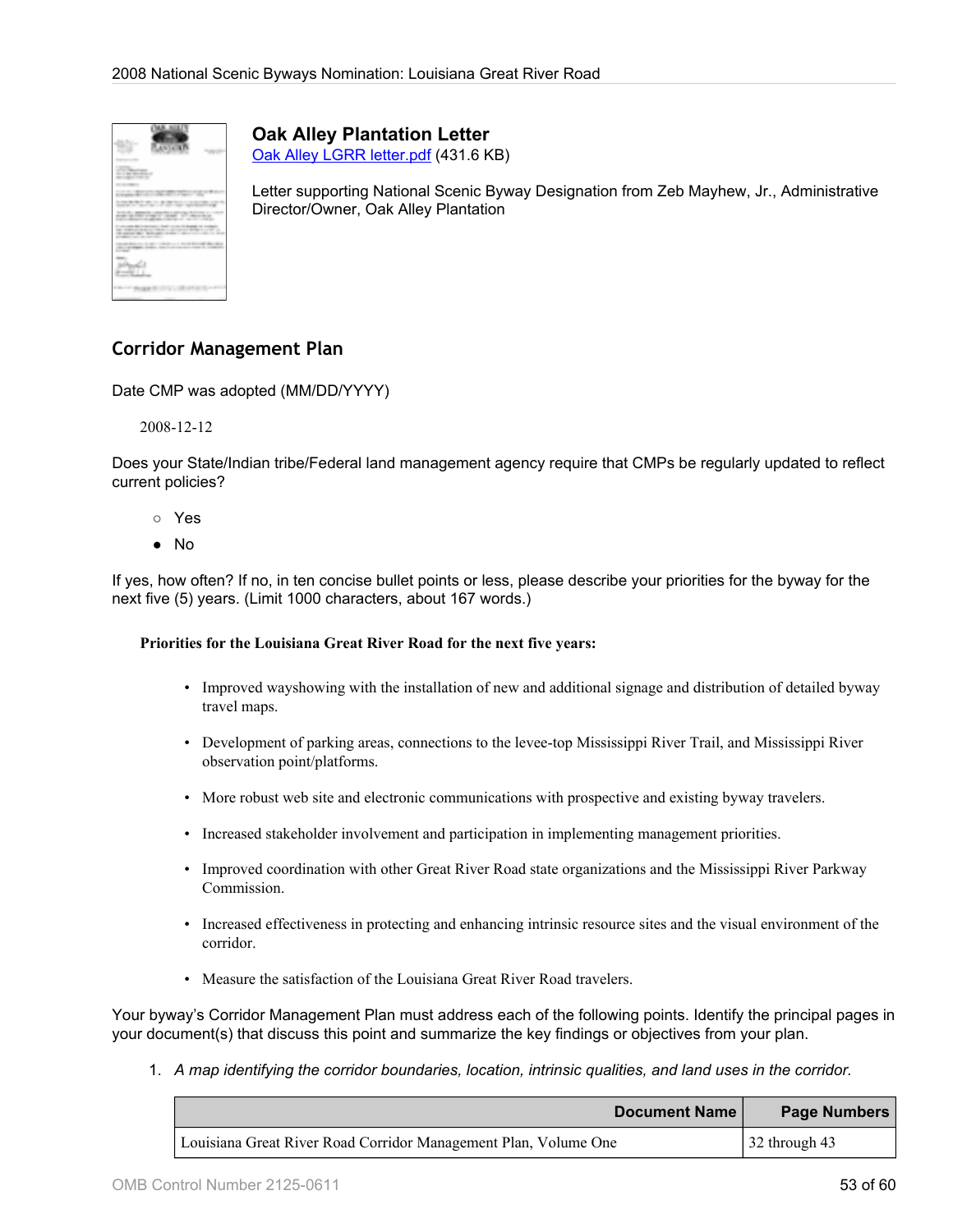Describe the ways in which the document(s) above address the requirement. (Limit 600 characters, about 100 words.)

The geo-data and cartography that identifies the designated 717-mile Louisiana Great River Road is maintained by the Louisiana Department of Culture, Recreation& Tourism and the Department of Transportation and Development. Mapping exhibits are presented in the Corridor Management Plan and its Reference Library along with a detailed schedule of the route and its intrinsic qualities.

2. *An assessment of the intrinsic qualities and their "context" (the areas surrounding them).*

| Document Name                                                   | Page Numbers    |
|-----------------------------------------------------------------|-----------------|
| Louisiana Great River Road Corridor Management Plan, Volume One | $44$ through 50 |

Describe the ways in which the document(s) above address the requirement. (Limit 600 characters, about 100 words.)

Nationally significant intrinsic resources exist along of the corridor of the Louisiana Great River Road including archeological, cultural, historic, natural, recreational, and scenic. For each intrinsic quality of the Louisiana Great River Road, the Corridor Management Plan identifies the primary regional and national context for each. A dynamic data base of nearly 500 sites supporting the various intrinsic qualities is regularly updated.

3. *A strategy for maintaining and enhancing each of those intrinsic qualities.*

| Document Name                                                   | Page Numbers    |
|-----------------------------------------------------------------|-----------------|
| Louisiana Great River Road Corridor Management Plan, Volume One | 51 through $52$ |

Describe the ways in which the document(s) above address the requirement. (Limit 600 characters, about 100 words.)

The Louisiana Department of Culture, Recreation & Tourism is well equipped with programs and expertise to manage and enhance many of the intrinsic qualities of the Louisiana Great River Road and active partnerships with the private sector are essential to long term stewardship of the byway's assets. Nine core strategies are identified.

4. *The agencies, groups, and individuals who are part of the team that will carry out the plan, including a list of their specific, individual responsibilities. Also, a schedule of when and how you'll review the degree to which those responsibilities are being met.*

| Document Name                                                   | Page Numbers          |
|-----------------------------------------------------------------|-----------------------|
| Louisiana Great River Road Corridor Management Plan, Volume One | $\vert$ 53 through 56 |

Describe the ways in which the document(s) above address the requirement. (Limit 600 characters, about 100 words.)

The Louisiana Department of Culture, Recreation & Tourism will be the central corridor management organization for the Louisiana Great River Road and the Department of Transportation and Development along with many local public and private organizations will share specific intrinsic resource stewardship, interpretation, and travel responsibilities. Beneficial ongoing responsibilities for fourteen categories of stakeholders are outlined.

5. *A strategy of how existing development might be enhanced and new development accommodated to preserve the intrinsic qualities of your byway.*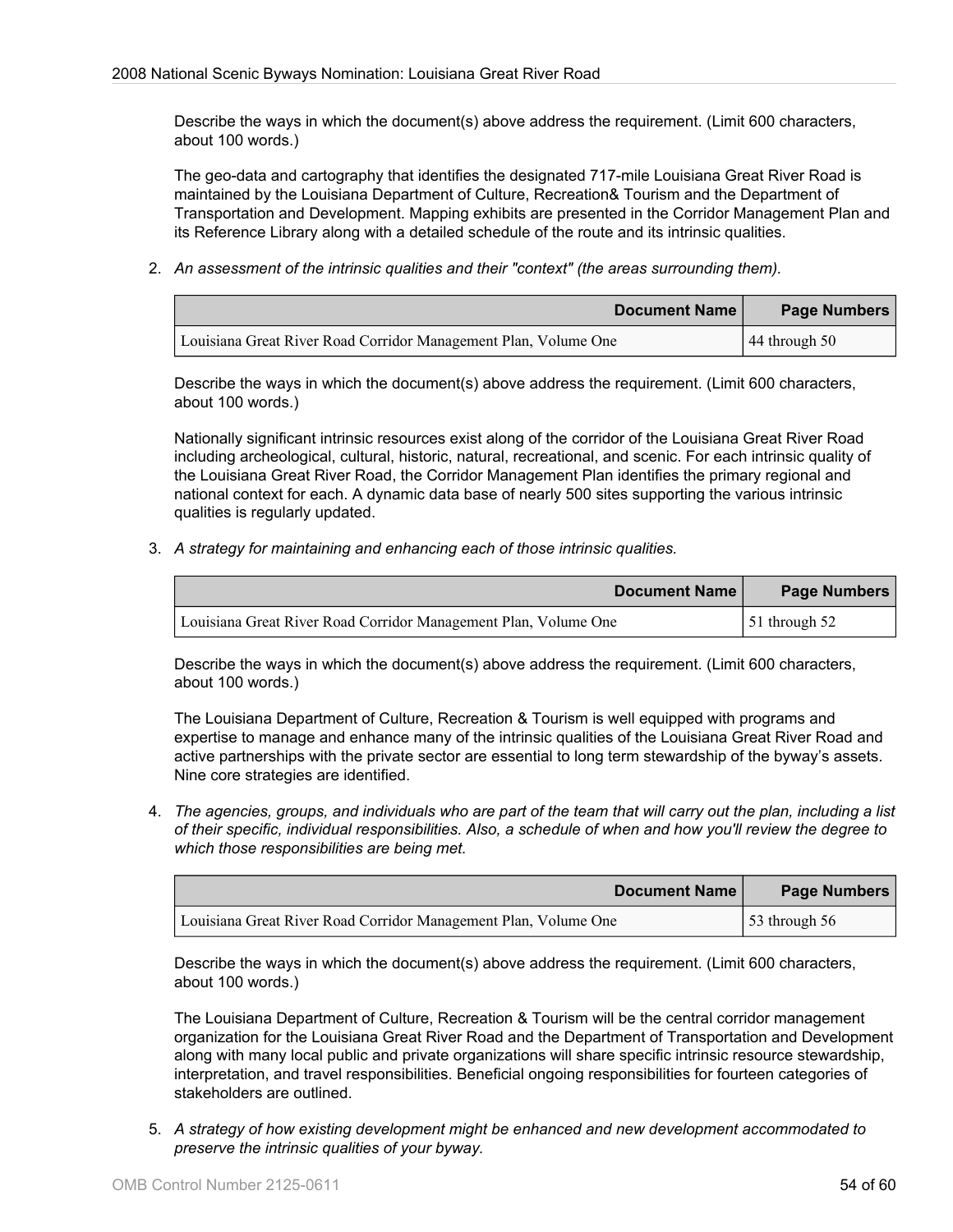| Document Name                                                   | Page Numbers                       |
|-----------------------------------------------------------------|------------------------------------|
| Louisiana Great River Road Corridor Management Plan, Volume One | $\frac{153 \text{ through } 59}{}$ |

Describe the ways in which the document(s) above address the requirement. (Limit 600 characters, about 100 words.)

Many of the significant intrinsic resources of the Louisiana Great River Road are in public ownership and under long term public management. Efforts to recognize, sustain, and expand preservation of resources held in private ownership are being increased.

6. *A plan for on-going public participation.*

| Document Name                                                   | Page Numbers          |
|-----------------------------------------------------------------|-----------------------|
| Louisiana Great River Road Corridor Management Plan, Volume One | $\vert$ 60 through 61 |

Describe the ways in which the document(s) above address the requirement. (Limit 600 characters, about 100 words.)

The public—citizens and vested stakeholders—have continuous opportunities to communicate with the Louisiana Department of Culture, Recreation & Tourism regarding concerns and opportunities for the Louisiana Great River Road. Likewise, Great River Road travelers have numerous opportunities to obtain information and express their satisfaction with the Great River Road travel experience.

7. *A general review of the road's safety record to locate hazards and poor design, and identify possible corrections.*

| Document Name                                                   | Page Numbers          |
|-----------------------------------------------------------------|-----------------------|
| Louisiana Great River Road Corridor Management Plan, Volume One | $\vert$ 62 through 63 |

Describe the ways in which the document(s) above address the requirement. (Limit 600 characters, about 100 words.)

Traffic safety on the Louisiana Great River Road is supported by Louisiana Department of Transportation and Development roadway design standards, local enforcement of traffic regulations, and providing upto-date roadway condition and traffic information to travelers.

8. *A plan to accommodate commercial traffic while ensuring the safety of sightseers in smaller vehicles, as well as bicyclists, joggers, and pedestrians.*

| <b>Document Name</b>                                            | Page Numbers    |
|-----------------------------------------------------------------|-----------------|
| Louisiana Great River Road Corridor Management Plan, Volume One | 64 through $66$ |

Describe the ways in which the document(s) above address the requirement. (Limit 600 characters, about 100 words.)

All types of motor vehicles are supported by the Louisiana Great River Road and the companion Mississippi River Trail (MRT) provides the main spine for pedestrians and bicyclists along the route. Emphasis is placed on maintaining and adding facilities and amenities that jointly support motorized and non-motorized travel. Education, enforcement, effective wayshowing, and infrastructure improvement planning are the cornerstones for accommodating commercial traffic and safety of all byway users.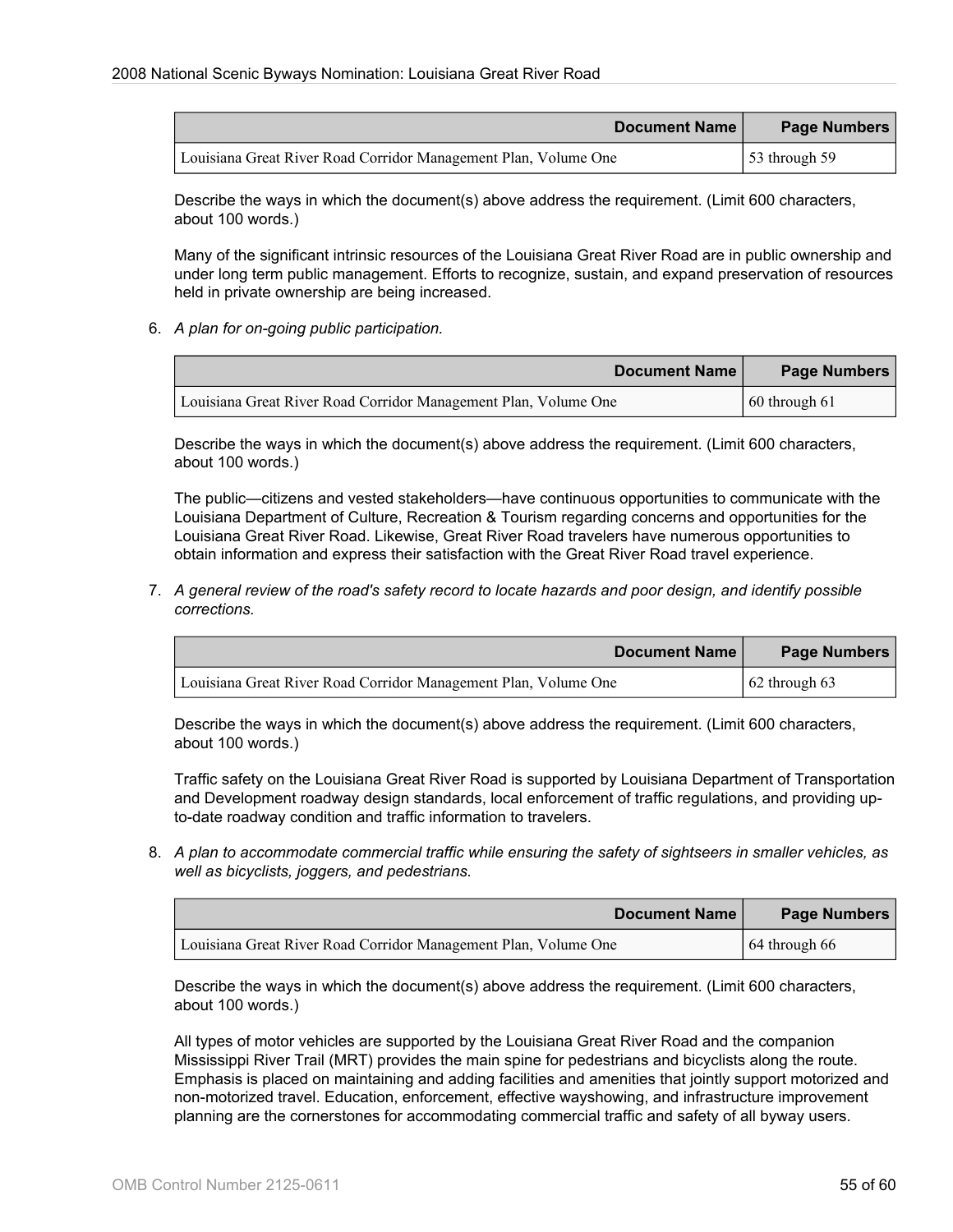9. *A listing and discussion of efforts to minimize anomalous intrusions on the visitor's experience of the byway.*

| Document Name                                                   | <b>Page Numbers</b>   |
|-----------------------------------------------------------------|-----------------------|
| Louisiana Great River Road Corridor Management Plan, Volume One | $\vert$ 67 through 68 |

Describe the ways in which the document(s) above address the requirement. (Limit 600 characters, about 100 words.)

A wide variety of efforts—communications, information sharing, interpretation, roadside management, pedestrian and bicyclist facilities, visitor amenities, vegetation management and sensitive design in capital improvements—will be encouraged among all land and resource managers associated with the Louisiana Great River Road.

10. *Documentation of compliance with all existing local, state, and federal laws about the control of outdoor advertising.*

| <b>Document Name</b>                                            | Page Numbers          |
|-----------------------------------------------------------------|-----------------------|
| Louisiana Great River Road Corridor Management Plan, Volume One | $\vert$ 69 through 71 |

Describe the ways in which the document(s) above address the requirement. (Limit 600 characters, about 100 words.)

The importance of reducing visual intrusions along the Louisiana Great River Road continues with effective and legal control, management, and regulation of outdoor advertising by local governments and the Louisiana Department of Transportation and Development.

11. *A plan to make sure that the number and placement of highway signs will not get in the way of the scenery, but still be sufficient to help tourists find their way. This includes, where appropriate, signs for international tourists who may not speak English fluently.*

| <b>Document Name</b>                                            | <b>Page Numbers</b>    |
|-----------------------------------------------------------------|------------------------|
| Louisiana Great River Road Corridor Management Plan, Volume One | $\sqrt{72}$ through 73 |

Describe the ways in which the document(s) above address the requirement. (Limit 600 characters, about 100 words.)

A soon-to-be-undertaken comprehensive and uniform wayshowing program (maps, signage and travel directions) by the Louisiana Department of Culture, Recreation & Tourism and the Department of Transportation and Development will provide travelers with practical and state-of-the-art assistance to support self-navigation of the route.

12. *Plans of how the byway will be marketed and publicized.*

| Document Name                                                   | Page Numbers           |
|-----------------------------------------------------------------|------------------------|
| Louisiana Great River Road Corridor Management Plan, Volume One | $\sqrt{74}$ through 80 |

Describe the ways in which the document(s) above address the requirement. (Limit 600 characters, about 100 words.)

Success in sustaining and increasing leisure travel on the Louisiana Great River Road will be the product of continual marketing and promotion programs at the national, state and local levels and delivering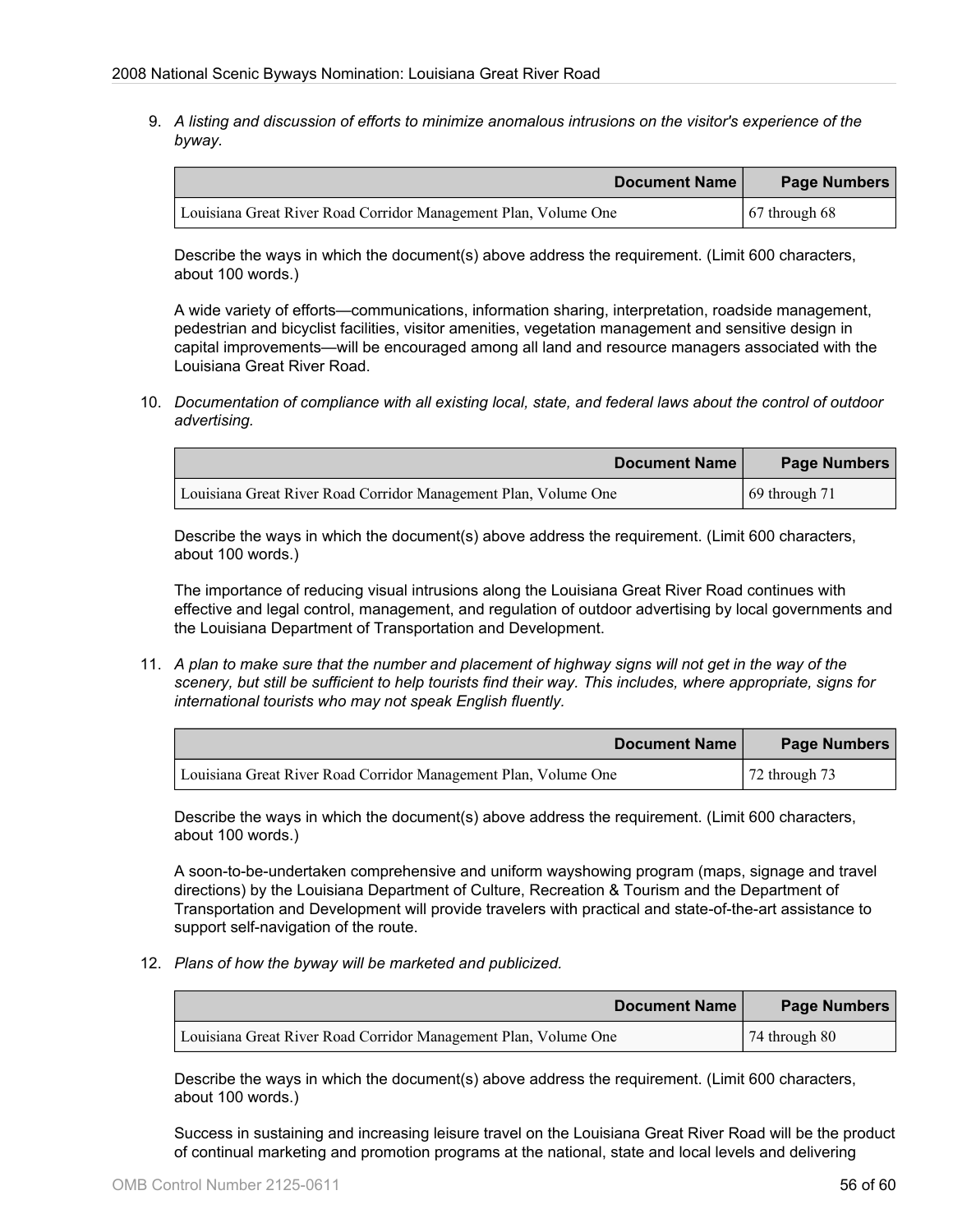authentic visitor experiences. Emphasis is placed holistically on pre-visit, visit, and post-visit stages of the byway experience.

13. *Any proposals for modifying the roadway, including an evaluation about design standards and how proposed changes may affect the byway's intrinsic qualities.*

| Document Name                                                   | Page Numbers          |
|-----------------------------------------------------------------|-----------------------|
| Louisiana Great River Road Corridor Management Plan, Volume One | $\vert$ 81 through 83 |

Describe the ways in which the document(s) above address the requirement. (Limit 600 characters, about 100 words.)

The physical environment—the roadway and its adjoining public right-of-way—of the Louisiana Great River Road can respond to the daily demands of local traffic as well as meet visitor expectations by building awareness of the road's importance among all stakeholders; supporting collaborative planning; and incorporating context-sensitive design with roadway improvements.

14. *A description of what you plan to do to explain and interpret your byway's significant resources to visitors.*

| Document Name                                                   | Page Numbers    |
|-----------------------------------------------------------------|-----------------|
| Louisiana Great River Road Corridor Management Plan, Volume One | $84$ through 87 |

Describe the ways in which the document(s) above address the requirement. (Limit 600 characters, about 100 words.)

As set forth in the Great River Road Interpretive Plan and Toolkit, prepared by the Mississippi River Parkway Commission, 2004, the overall interpretive theme for the Louisiana Great River Road is: "The Mississippi River is the flow of life shaping land and peoples." Numerous secondary themes and stories support this overall and a variety of interpretive media will be sustained and expanded to effectively communicate and inspire Louisiana Great River Road travelers.

15. *A narrative on how the All-American Road would be promoted, interpreted, and marketed in order to attract travelers, especially those from other countries. The agencies responsible for these activities should be identified.*

**Document Name Page Numbers** *No information provided*

Describe the ways in which the document(s) above address the requirement. (Limit 600 characters, about 100 words.)

16. *A plan to encourage the accommodation of increased tourism, if this is projected. Some demonstration that the roadway, lodging and dining facilities, roadside rest areas, and other tourist necessities will be adequate for the number of visitors induced by the byway's designation as an All-American Road.*

|                         | <b>Document Name</b> | Page Numbers |
|-------------------------|----------------------|--------------|
| No information provided |                      |              |

Describe the ways in which the document(s) above address the requirement. (Limit 600 characters, about 100 words.)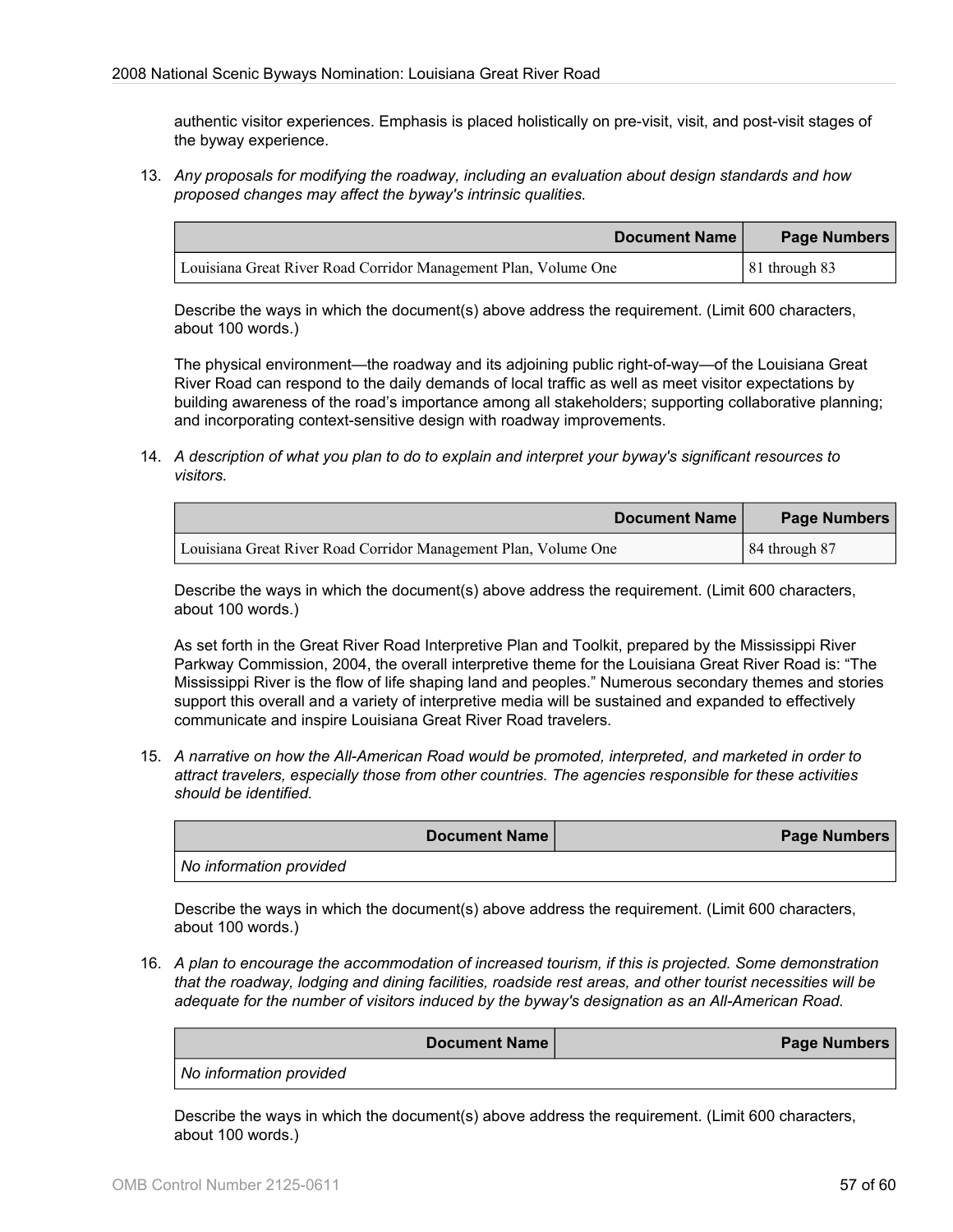17. *A plan for addressing multi-lingual information needs.*

| <b>Document Name</b>    | Page Numbers |
|-------------------------|--------------|
| No information provided |              |

Describe the ways in which the document(s) above address the requirement. (Limit 600 characters, about 100 words.)

18. *A demonstration of the extent to which enforcement mechanisms are being implemented in accordance with the corridor management plan.*

|                         | Document Name | Page Numbers |
|-------------------------|---------------|--------------|
| No information provided |               |              |

Describe the ways in which the document(s) above address the requirement. (Limit 600 characters, about 100 words.)

## **Byway Organization**

Describe the structure of any byway organization that currently exists. (Limit 400 characters, about 67 words.)

**The managing organization for the Louisiana Great River Road is the Office of Tourism which is one of four divisions in the Department of Culture, Recreation & Tourism which in turn is operated under the leadership of the Office of the Lieutenant Governor of the State of Louisiana.**

Describe plans to strengthen the organization over the next five years. (Limit 400 characters, about 67 words.)

**Each of the offices of the Louisiana Department of Culture, Recreation, & Tourism operate with the guidance of multi-year strategic plans. The Louisiana Great River Road is one of the strategic missions of the Office of Tourism and the Corridor Management Plan for the route provides specific guidance to strengthen the effectiveness of managing this important resource for the United States.**

Provide a description of the stewardship actions and practices your byway organization intends to follow so that your Intrinsic Quality(s) remains evident or available to travelers along the byway. (Limit 400 characters, about 67 words.)

**The Department of Culture, Recreation & Tourism is committed to providing a full range of resources, experience, expertise, management, and leadership to protect, enhance, and interpret the intrinsic qualities of the Louisiana Great River Road and to provide opportunities for local residents living just blocks away to travelers form across the world to know, admire, and steward those qualities.**

# **SECTION 7: CONTACTS AND SIGNATORY**

## **Contacts**

FHWA will use these contacts to obtain additional information during the nomination process and after designation, if it occurs. It is important for you to assure the individuals you list in your nomination are available for such contacts and will maintain up-to-date knowledge about byway activities.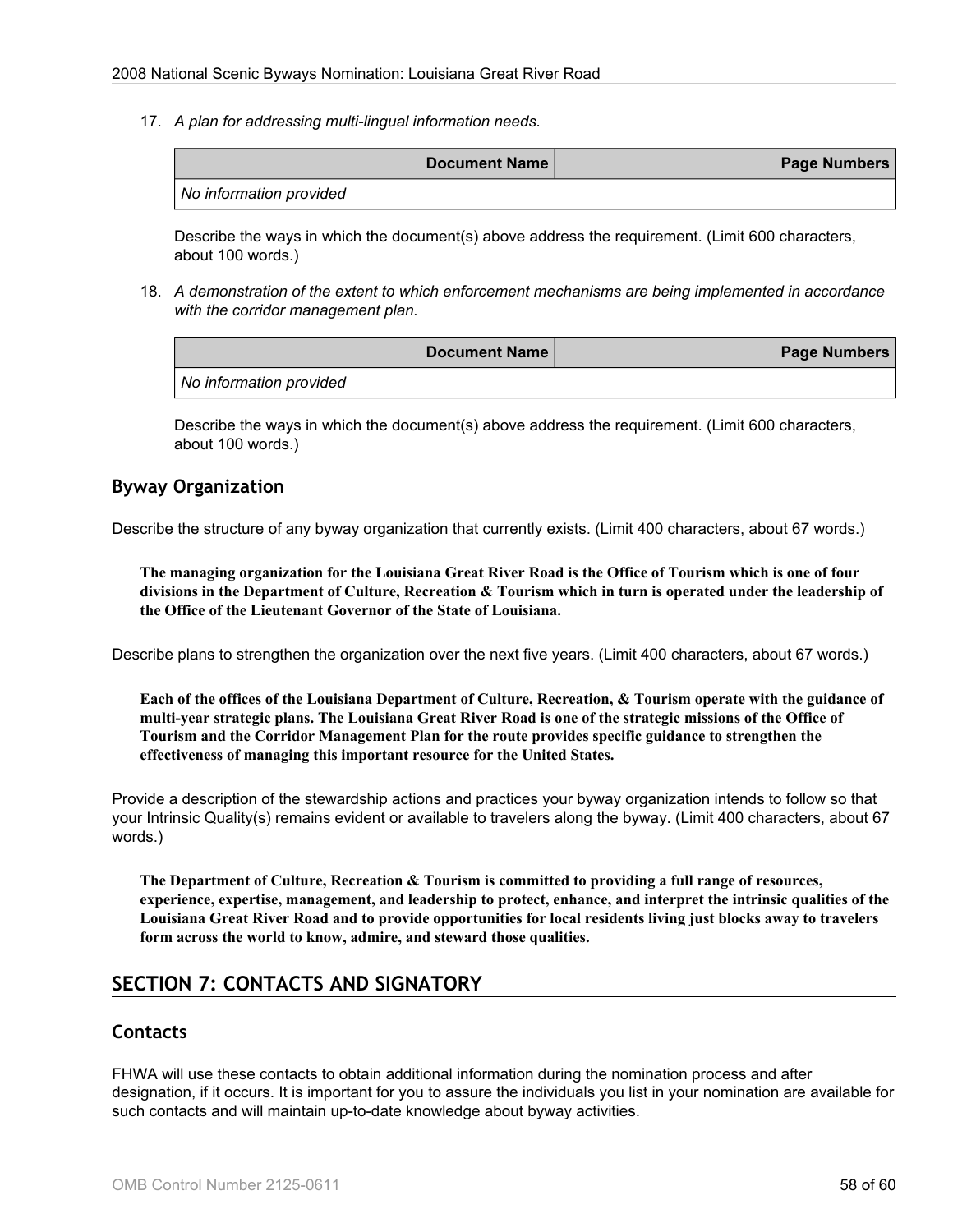| <b>Role</b>             | <b>Contact Details</b>                                                                                                                                                                        |
|-------------------------|-----------------------------------------------------------------------------------------------------------------------------------------------------------------------------------------------|
| <b>Agency Signatory</b> | <b>Chuck Morse</b><br><b>Assistant Secretary</b><br>1051 N. Third Street<br>Baton Rouge LA 70802<br>Email:<br>Phone: 225 342-8146<br>Fax:                                                     |
| Principal Byway Contact | <b>Sharon Calcote</b><br>Director of Development and Sales<br>1051 N. Third Street<br>Baton Rouge LA 70802<br>Email: scalcote@crt.state.la.us<br>Phone: (225) 342-8142<br>Fax: (225) 342-1051 |
| Form Preparer           | David L. Dahlquist<br>President<br>5204 Shriver Avenue<br>Des Moines IA 50312<br>Email: ddahlquist@mchsi.com<br>Phone: 515 326-1593<br>Fax:                                                   |